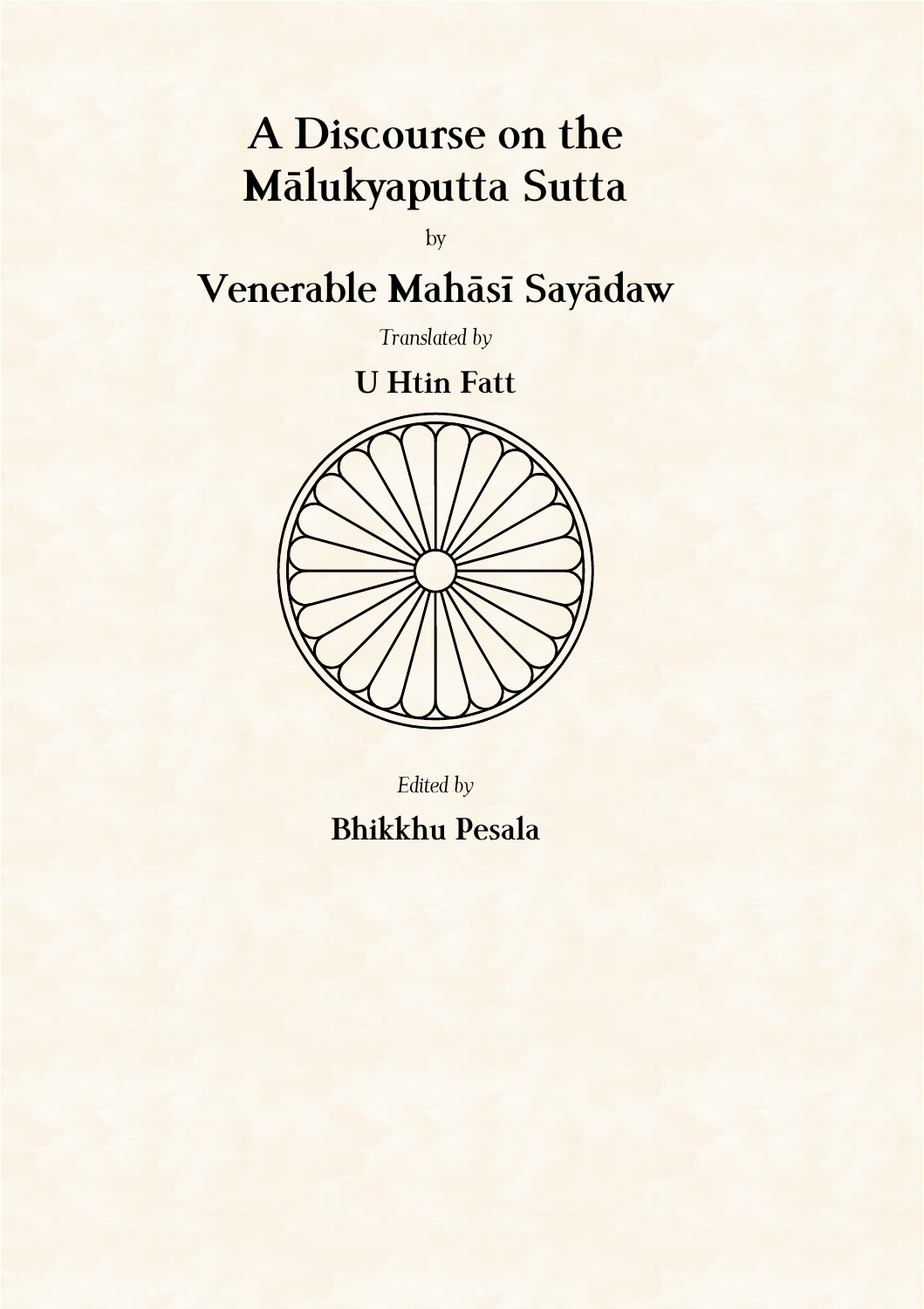© Buddha Sasana Nuggaha Organization First printed and published in the Socialist Republic of the Union of Burma September 1981

Published for free distribution by Association for Insight Meditation 2nd Edition December 2006

© Online Edition 2006 Bhikkhu Pesala Association for Insight Meditation

You may print copies of this book for your own use. However, all rights are reserved. You may not use this PDF file on your own website, nor for commercial distribution. If you post an extract on a forum, post a link to the appropriate page. Please do not link directly to the PDF file.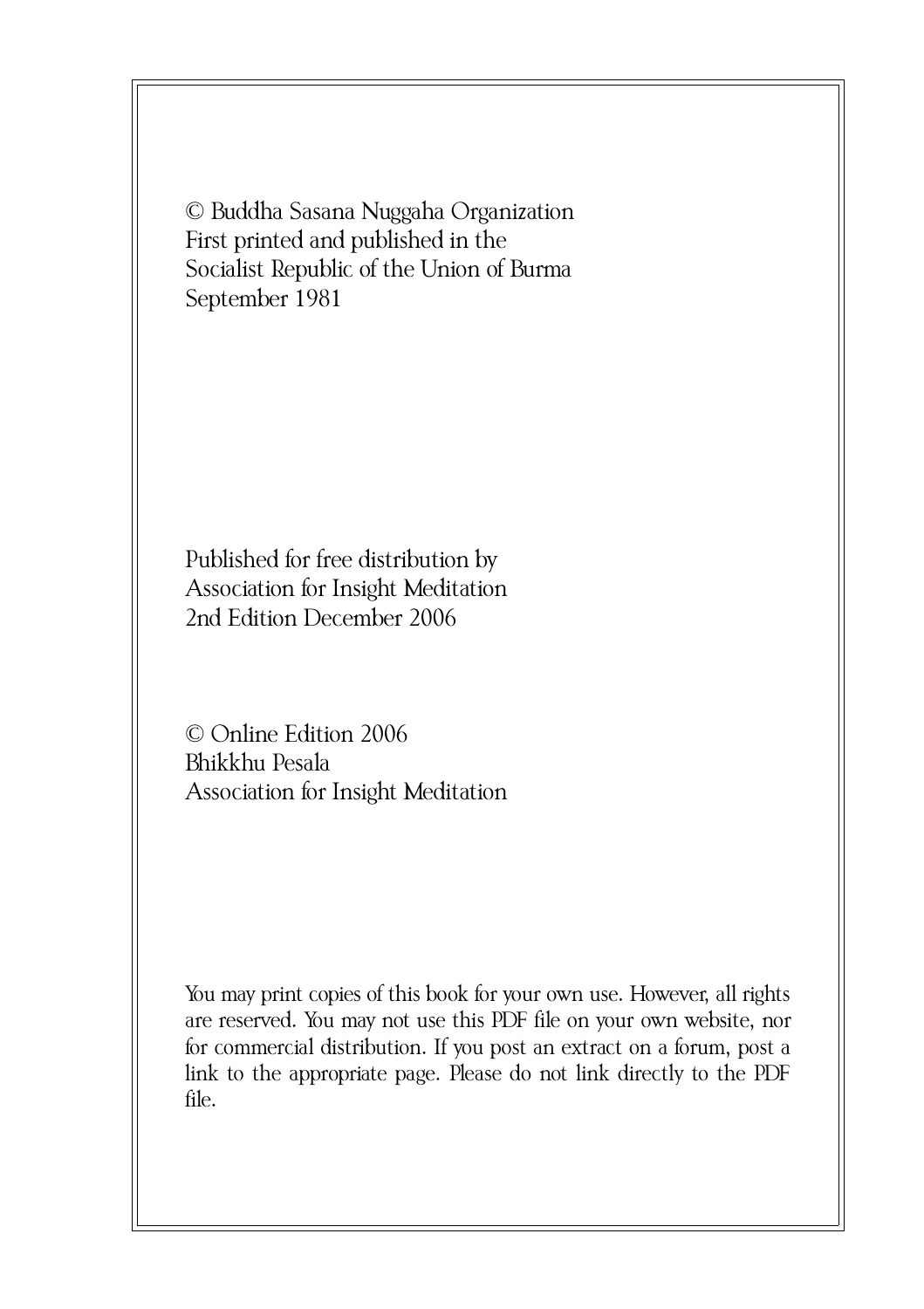# **Contents**

| Introduction to the Sutta        |  |
|----------------------------------|--|
|                                  |  |
|                                  |  |
|                                  |  |
|                                  |  |
|                                  |  |
| <b>Sights Not Seen Before</b>    |  |
|                                  |  |
|                                  |  |
|                                  |  |
|                                  |  |
|                                  |  |
|                                  |  |
|                                  |  |
|                                  |  |
|                                  |  |
|                                  |  |
|                                  |  |
|                                  |  |
|                                  |  |
|                                  |  |
|                                  |  |
|                                  |  |
| Sounds Not Heard Before          |  |
|                                  |  |
|                                  |  |
|                                  |  |
|                                  |  |
| <b>Odours Not Smelled Before</b> |  |
|                                  |  |
|                                  |  |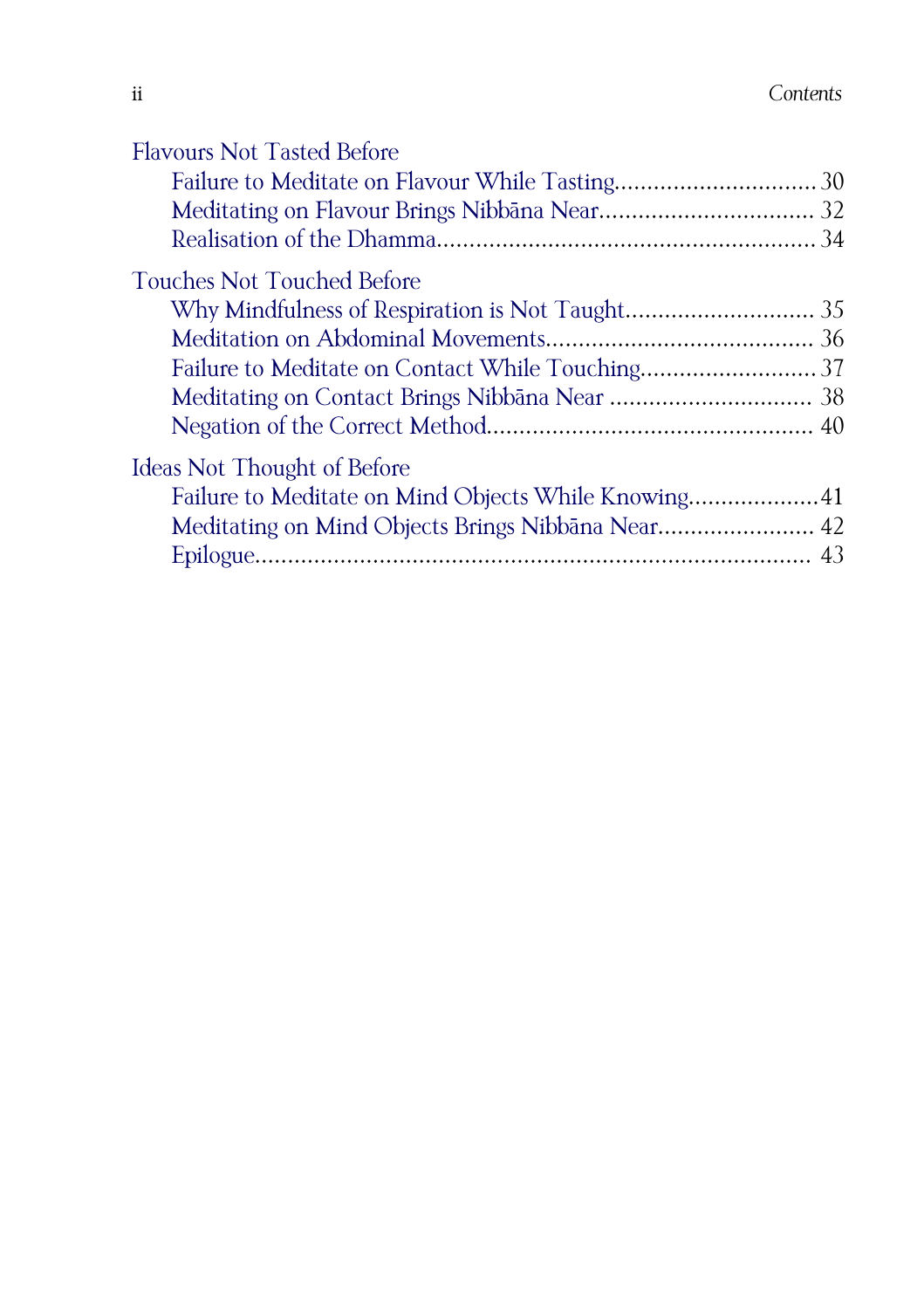#### <span id="page-4-0"></span>**Editor's Foreword**

A number of lectures by the late Venerable Mahāsī Sayādaw have been translated into English for the benefit of a wider audience. This book was reprinted in Malaysia, but this edition has been completely revised for distribution in the UK. This second edition was reformatted and revised again in December 2006.

The Venerable Sayādaw's discourses were addressed to meditators practising intensively at Mahāsī Sāsana Yeikthā, in Rangoon. They therefore contain many Pāḷi words which, though familiar to those who have heard regular discourses, may not be so familiar to others. I have prepared this edition of the Mālukyaputta Sutta bearing in mind that it will be read by many who may be unfamiliar with Pāḷi terms. However, because parts of this discourse deal with the extremely subtle thought process *(citta vīthi)*, some Pāli technical terms used to explain the higher Buddhist philosophy (Abhidhamma) have been retained. The Pāḷi stanzas have also been retained for the benefit of those who do know some Pāḷi.

Because this Mālukyaputta Sutta deals with the extremely rapid mental events occurring when seeing, hearing, smelling, tasting, touching, and thinking, it is possible that non-meditators may not understand it. The best solution for those inexperienced in meditation would be to take up the practice of systematically noting all mental events at the six sense doors. If they practise meditation seriously for several days without a break, they will soon experience at least the momentary bliss of *tadaṅganibbāna,* as mentioned by the Venerable Sayādaw in this most excellent discourse. If they are very diligent, they might attain some insight knowledge, which would significantly improve the quality of their life, and ensure happiness in the future.

Bhikkhu Pesala

December 2006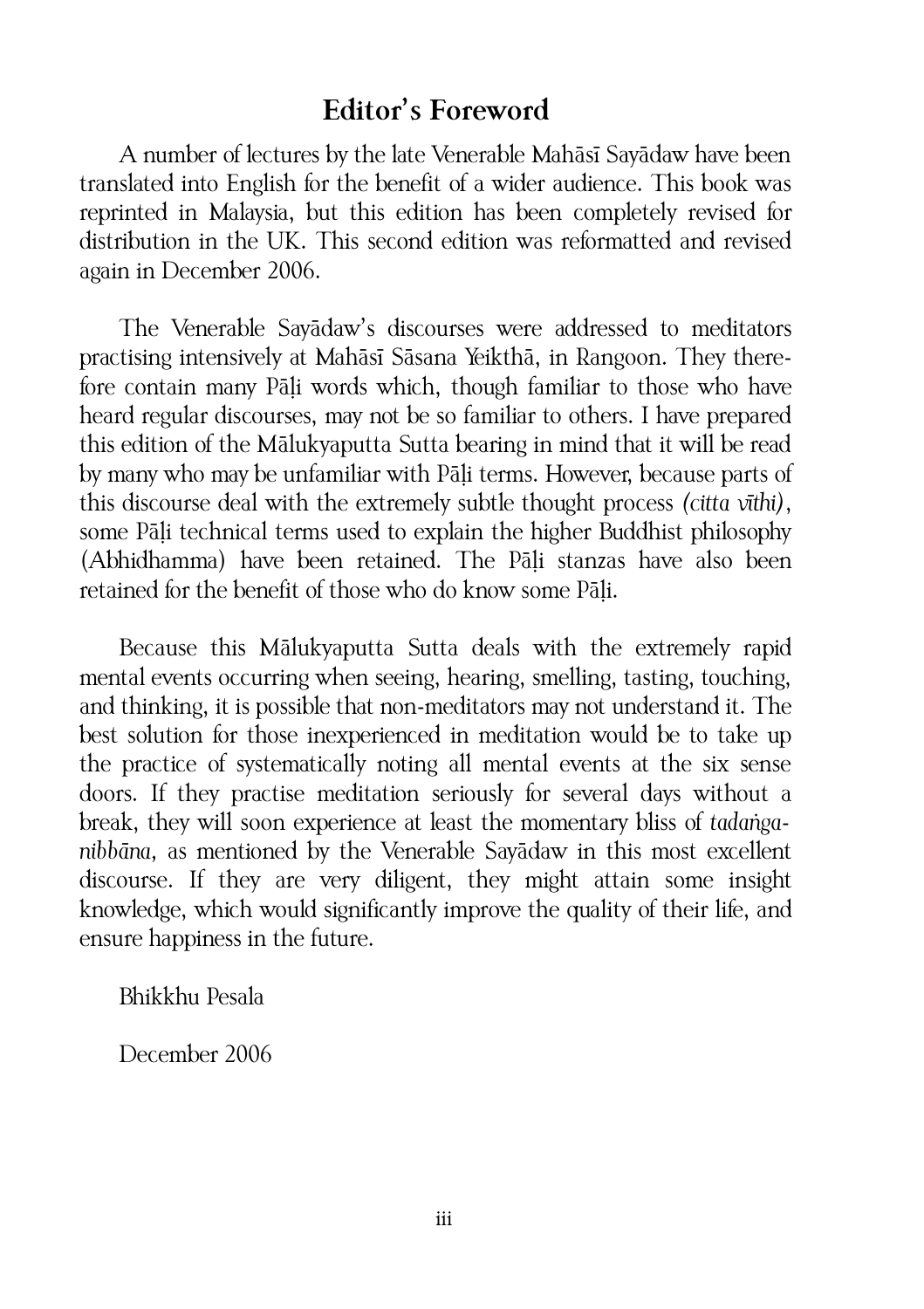# <span id="page-5-0"></span>**Books by Venerable Mahāsī Sayādaw**

- 1. Practical Vipassanā Meditation Exercises (16 pp)
- 2. Practical Insight Meditation (24 pp)
- 3. Ariyāvāsa Sutta, Abode of the Noble Ones (32 pp)
- 4. The Questions of Sakka (64 pp)
- 5. A Discourse on Mālukyaputta Sutta (64 pp)
- 6. Fundamentals of Insight Meditation (64 pp)
- 7. Mahāsī Abroad, Part I (64 pp)
- 8. Mahāsī Abroad, Part II (24 pp)
- 9. A Discourse on Hemavata Sutta (140 pp)
- 10. A Discourse on Dependent Origination (188 pp)
- 11. A Discourse on the Sallekha Sutta (322 pp)
- 12. Buddhist Meditation and its Forty Subjects (24 pp)
- 13. The Problems of Life (24 pp)
- 14. Exhortations by Venerable Mahāsī Sayādaw (16 pp)

These, and many other publications on insight meditation can be found on our website: [Aimwell.org.](http://www.aimwell.org/Books/books.html) There you can also find Paritta Chanting, Dhamma Talks, and Pāli pronunciation samples in MP3 format, free Unicode fonts for Pāli, and information about our meditation classes and retreats.

Most booklets can be downloaded in PDF format. Print on A4 paper, cut, collate, staple, and trim, to produce your own booklets.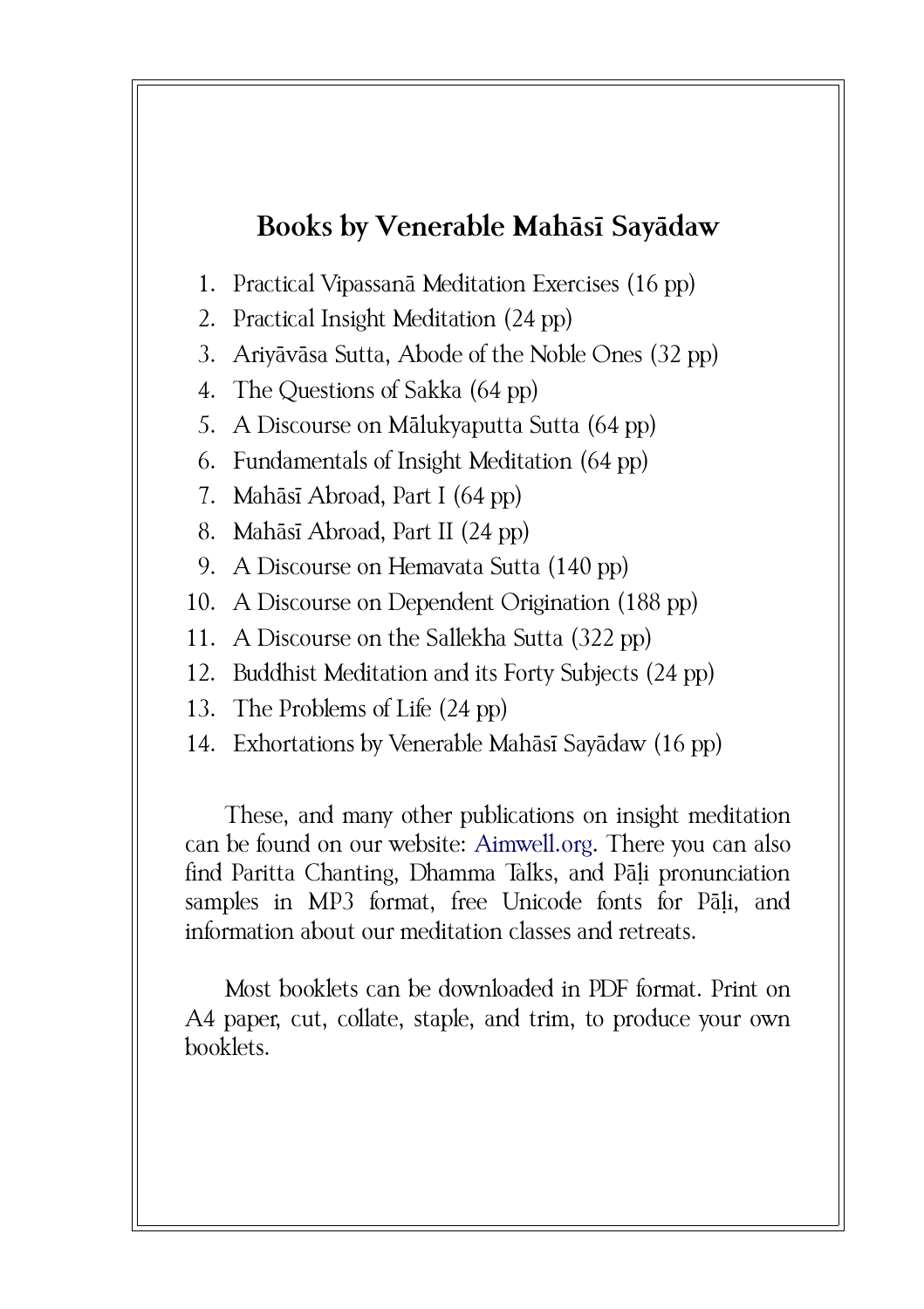# <span id="page-6-1"></span>**Introduction to the Sutta**

The Mālukyaputta Sutta gives us the fundamental knowledge about the principles of insight meditation *(vipassanā)*. It is found in the Samyuttanikāya of the Sutta Pitaka, and the twenty verses it contains can also be found in the Vīsatinipāta of the Theragāthā. It was given by the Buddha to Bhikkhu Mālukyaputta, at his request. He was the son of a female devotee by the name of Mālukyā, or Māluṅkyā according to the Sri Lankan edition of the texts. His request to the Buddha was as follows:

> *"Sādhu me bhante bhagavā saṃkhittena dhammaṃ desetu, yamahaṃ bhagavato dhammaṃ sutvā eko vūpakaṭṭho appamatto ātāpī pahitatto vihareyyan"ti.*

"Venerable sir, it would be good if you would teach me the Dhamma in brief. Having heard the essence of Dhamma, I will practise it in solitude, abiding vigilant, strenuous, and with single purpose."

In effect, Mālukyaputta was asking the Buddha to prescribe a subject of meditation, which he wanted to practise in the right way at a quiet place. Solitude is essential for meditation, as it is an aid to concentration, which may be disturbed if one lives with others. However, if one cannot get it, one should mind one's own business while others mind theirs. In such circumstances one should not speak, nor even look at others to see what they are doing, focusing one's mind fully on the Dhamma.

# <span id="page-6-0"></span>**Vigilant**

The word *'appamatto'* in the text means 'vigilant.' This is also vital. In this meditation centre, the meditators are usually vigilant, never forgetting that they are striving for the realisation of the Dhamma. When they see an object, they note it with vigilance. When they hear, smell, taste, touch, or think, they are mindful of hearing, smelling, tasting, touching, or thinking. The slightest action or movement does not go unnoticed or unobserved. They keep their minds alert, never allowing heedlessness to get the better of them.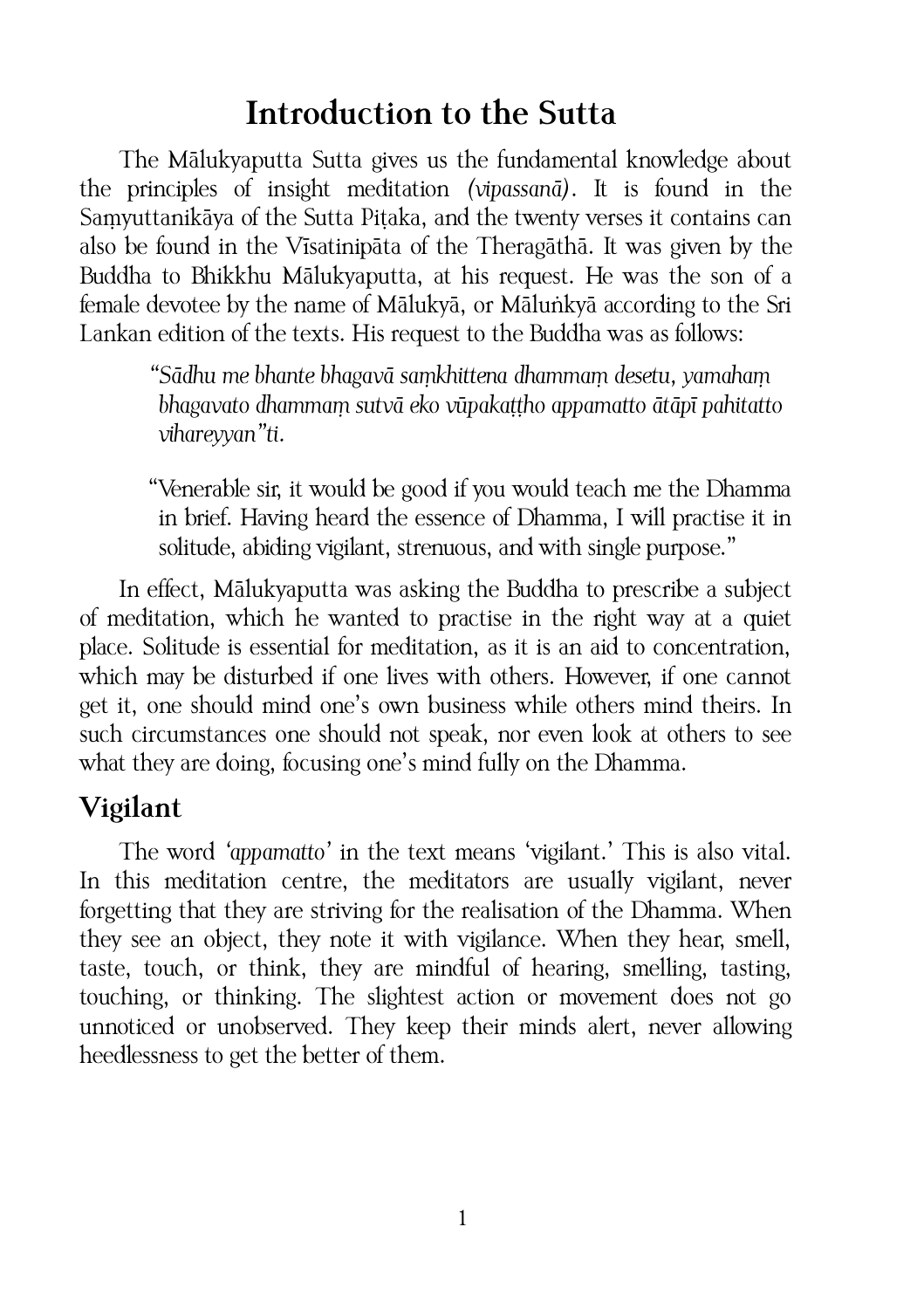#### <span id="page-7-1"></span>**Strenuous**

The text also uses the word *'ātāpī'* the root of which means to heat up. When one is enthusiastic, *ātāpī* may be said to be at work. Heat causes the evaporation of moisture. Enthusiasm causes the evaporation of all mental defilements *(kilesā)*, as flies do not hover around a piece of red-hot iron. When enthusiasm is weak, defilements gain entry into the heart via the six sense-doors and torment ordinary people who fail to note the arising and passing away of all conditioned things. Defilements find no foothold in the mind of a vigilant meditator. In the texts, a defiled mind is compared to a wet, sappy stick. When meditation is practised with the utmost zeal and enthusiasm, defilements evaporate from one's mind, leaving it absolutely dry and pure.

### <span id="page-7-0"></span>**Four Right Exertions**

There are four kinds of right exertion *(sammappadhāna)*:

1. Exertion to prevent the arising of unarisen unwholesome states. This preventative action is comparable to a health education campaign, which helps to ward off contagious diseases. As you are sure to encounter evil in your daily life, you must be wary of it, and take care to avoid contamination.

2. Second is the exertion to remove the unwholesome states that have arisen, and prevent them from recurring. We must strive to give up the inclination towards unwholesome things that we are predisposed to, otherwise they will overpower us eventually. Seeing, hearing, etc., stimulate the latent predispositions, which are the root causes of defilements. Such latent tendencies, which are stimulated by sense-objects, are called *'ārammaṇānusaya kilesā.'* When the meditator gains the path, all latent tendencies cease completely.

3. Third is the exertion to cultivate wholesome actions that have not yet arisen. Wholesome kamma should be acquired through the practice of charity, morality, and mental culture. I urge you especially to practise insight meditation if you have not done so yet. If you are doing it now to attain insight, continue until the path is attained.

4. Lastly is the exertion to develop arisen wholesome actions until the path is gained. A meditator normally acquires all four of these right exertions in the course of practice.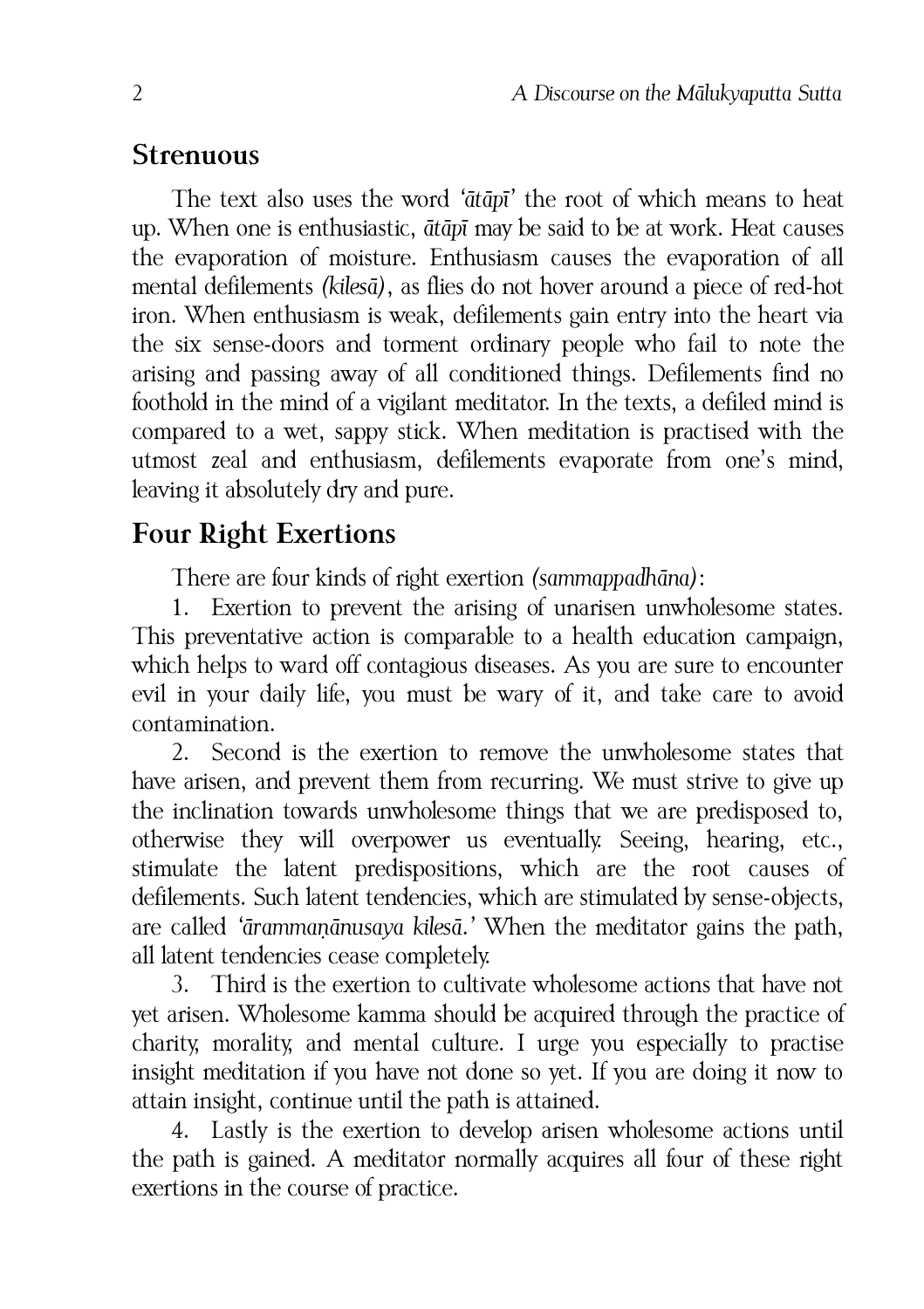#### <span id="page-8-2"></span>**With Single Purpose**

*'Pahitatto'* is usually rendered as 'with a mind despatched to nibbāna.' Taking it literally, some postulate that there is no need to practise meditation once one has despatched the mind towards nibbāna. This is contrary to the teaching in the texts. What the word means is that one should exert in the practice regardless of life and limb, fixing one's mind firmly on attaining the path, its fruition, and nibbāna. This agrees with the Commentary on the Sīlakkhandha Sutta, which deals with the subject of mental culture.

# <span id="page-8-1"></span>**The Buddha's Admonition**

The Buddha replied to Mālukyaputta as follows:

"Then what shall I say to other bhikkhus when you are making such a request? You are old, having reached the latter part of your life. Even so you ask for just the gist of the Dhamma from me."

These words of the Buddha can be taken as both reproach and approval. The old monk had not striven for the Dhamma while young. Only when he already had one foot in the grave did he speak of abiding in it. Taken in that light, Buddha's admonition might be a reproach. However, Mālukyaputta was determined to live the life of a recluse in spite of his advanced years. What would young bhikkhus say to this? They should certainly want to emulate him. In this context it may be interpreted that the Buddha was full of praise for him. If youngsters see old people striving hard for the realisation of the Dhamma, they should try to follow suit.

Since Mālukyaputta repeated his request, the Blessed One taught him the fundamentals of insight meditation by posing a series of questions to reveal the method of insight.

# <span id="page-8-0"></span>**Sights Not Seen Before**

"What do you think, Mālukyaputta? There are certain visible objects that you have never seen before, do not see now, nor hope to see in the future. Could such objects arouse desire, lust, or affection in you?"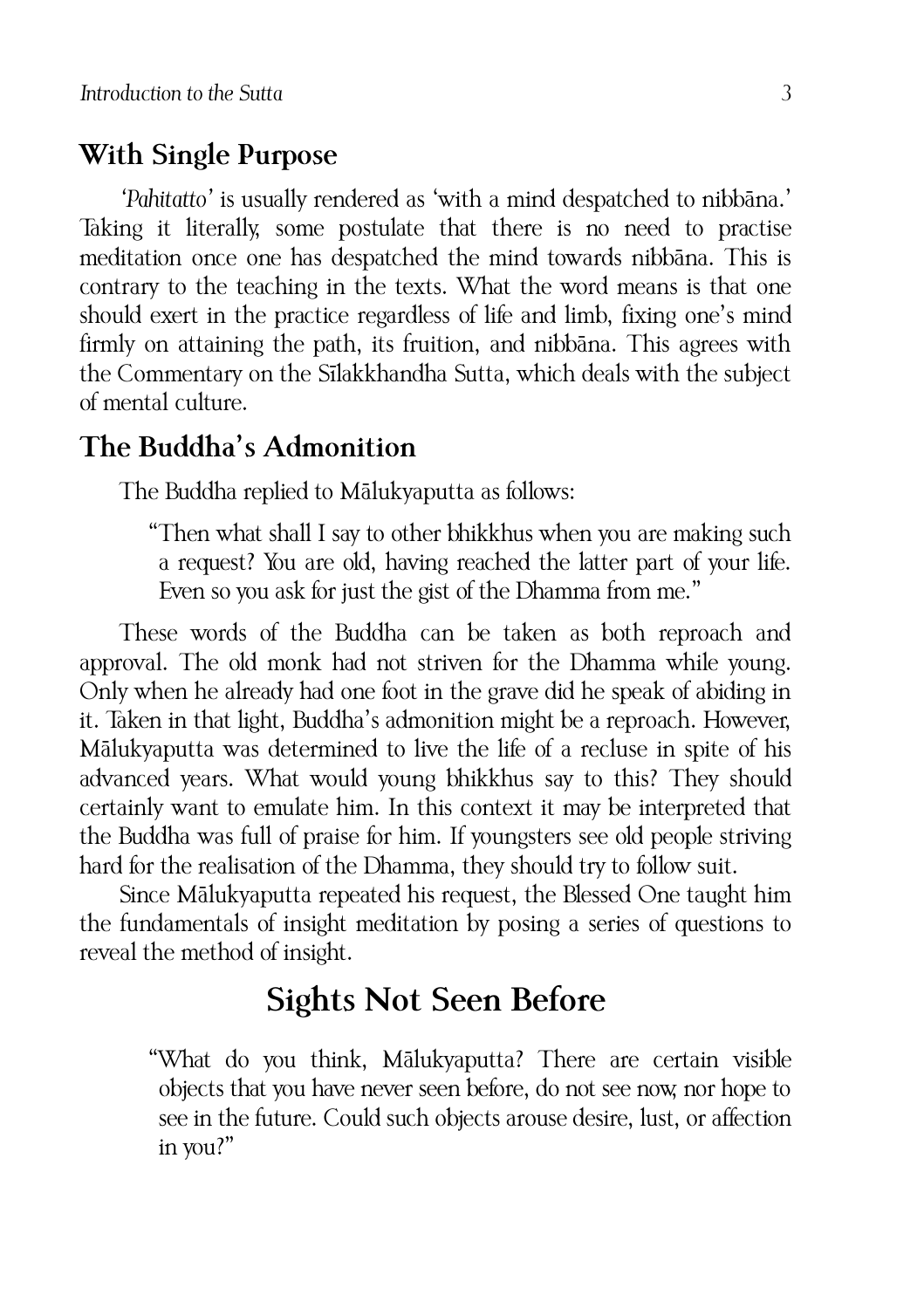The visible objects or form *(rūpa)* that one can see with one's eyes are a reality, but there may be other unreal objects that appear in one's imagination or dreams. These are called conceptual images. The text refers to objects in the distant past, which means objects from the past existence that are remembered in the present. In the Buddha's time there was a woman by the name of Patipūjikā who could recall her past existence in which her husband was a celestial being called Mālabhārī. She kept remembering him in her present existence.<sup>[1](#page-9-1)</sup> It was with reference to individuals like her that the remote past is mentioned in the text.

It is understandable that one can develop attachment to things dreamt of or imagined, but no attachment could arise in relation to objects that one cannot even imagine. No man could fall in love with a woman he has never met or imagined meeting, and no women could love a man she has never seen or imagined, either.

Mālukyaputta replied, "No desire, lust, or affection could arise in me for things that I have never seen before, do not see now, nor hope to see in the future."

# <span id="page-9-0"></span>**The Story of Anitthigandha Kumāra**

The Dhammapada Commentary relates the story of Anitthigandha Kumāra in whom love developed for the kind of feminine beauty that he had imagined. This illustrates that if one can visualize an image in one's dreams or thoughts, then desire, lust, and affection can develop. The story is as follows:

Anitthigandha Kumāra was born in Sāvatthī. He was a Brahmā in his previous existence. While in the Brahmā plane he was naturally free from the shackles of sensual desire and lust. When reborn as a human being, he had no interest in the opposite sex. When he came of age his parents urged him to marry, but he refused. As his parents were insistent he devised a plan by which he hoped to evade marriage. He enlisted the services of sculptors to make a gold image of a beautiful girl, and told his parents that he would marry anyone who looked like this gold image. The parents, being wealthy and capable, hired the services of brahmins to search the land for a bride whose beauty equalled that of the image that their son had conceptualised in the gold image.

<span id="page-9-1"></span>Commentary to Dhammapada verse 48.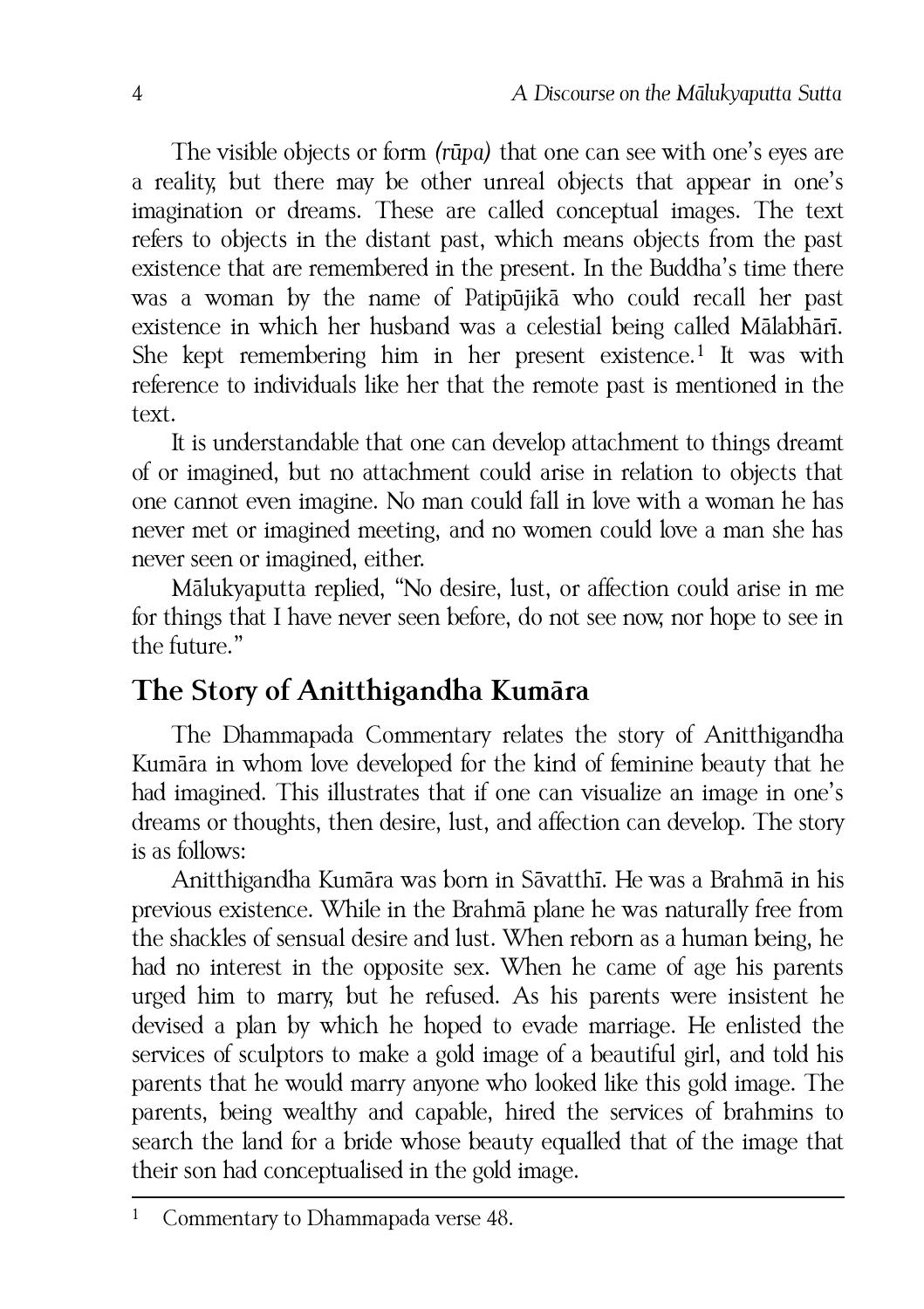When the brahmins reached Sāgala in the Madda kingdom they heard talk of a beautiful sixteen year old girl who was kept secluded in a seven-storeyed tower. Having traced her, they persuaded her parents to allow them to assess her beauty. When she was brought to meet them they found that she was even more beautiful than the statue.

They then negotiated with the parents for the girl to be given in marriage to Anitthigandha Kumāra. Gaining their consent, they informed the parents of the bridegroom. On hearing that the bride was even more beautiful than the figurine he had had sculpted, the bridegroom was anxious to have her brought as soon as possible. This is an instance of attachment that can arise purely out of one's imagination.

Sāgala and Sāvatthī are more than five hundred miles apart, and in those days transportation was primitive. Perhaps she was brought in a horse-drawn carriage. She became utterly exhausted during the journey, fell ill, and died.

When Anitthigandha Kumāra heard this news, he became gravely distressed for having missed the chance even to catch a glimpse of her. He could not eat or sleep. Knowing about this, the Buddha took pity on him, and so came to his house for alms. The parents respectfully offered alms to the Buddha and brought their son to meet him. Then the Buddha uttered the following verse:

> *"Kāmato jāyatī soko, kāmato jāyatī bhayaṃ; Kāmato vippamuttassa, natthi soko kuto bhayaṃ."*

"From lust springs grief, from lust springs fear; One free from lust, has no grief, whence fear?" (Dhp v 215)

Having heard this verse the young man attained stream-winning. Previously he had been disinterested in women, and thought he had set his parents an impossible task. When the impossible came true with the discovery of a maiden more beautiful than his wildest dreams, attachment arose to torment his innocent mind.

#### <span id="page-10-0"></span>**Mālukyaputta's Answer**

Mālukyaputta replied to the effect that no desire, lust, or affection could arise for sense-objects that one had never experienced, or even imagine. The meditators in this centre understand this, but others who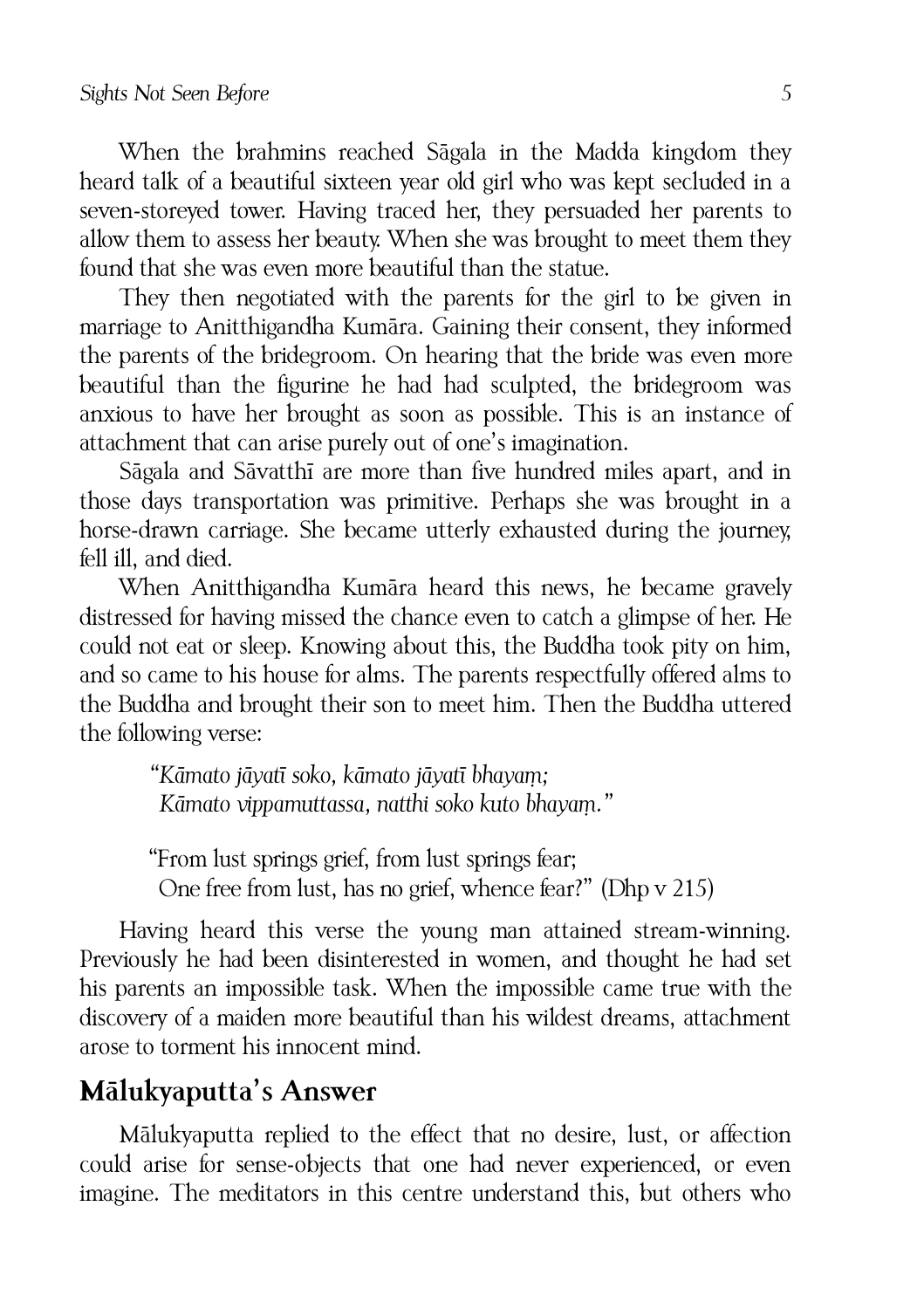have no experience in meditation may be puzzled. In 1951 I taught the Mālukyaputta Sutta in Saddhamma Sītagu Yeikthā in Bassein, when the Saddhamma Sītagu Sayādaw's sister was among the audience. She confessed that she became confused when I mentioned the visible object that one had never seen or imagined. She wondered what sort of form that might be. She was intelligent, but her mind was unreceptive before she had practised insight meditation. After she had, she became convinced of the truth of the Dhamma. She was so pleased with the discourse that she disseminated the knowledge she gained from what had been taught to other devotees.

Every thoughtful person can accept that unseen objects cannot incite lust. Is it possible to conceive affection for an individual you have never met before? Not only affection, but hatred also cannot arise. Neither can delusion, nor wrong view. I have composed the following aphorism to aid your memory:

- 1. Where visible objects remain unseen, defilements cease automatically.
- 2. Where visible objects are seen, defilements lie in wait.
- 3. Note with mindfulness whatever is seen, and dispel defilements that lurk in the mind.
- 4. The question posed by the Buddha for Mālukyaputta forms the exercise for insight meditation.

It should now be clear that objects that one has never encountered cannot arouse the defilements of desire, lust, or affection. From this we can infer that defilements arise (only) from objects seen or known. The Buddha intended to draw Mālukyaputta's attention to this fact by putting the question in that way, but he also wanted him to realise that defilements continue to arise whenever a sense-object is recalled. Having seen someone smiling or scowling, you may remember it. Every time that you do, the smiling or scowling face reappears. Each time your mind reacts to the mental impression that it creates. Similarly, when you recall things you have seen that incite lust, you become lustful. Anger and delusion are aroused in the same way. If you fail to note at each moment of seeing you tend to be unmindful of the impermanence and insubstantiality of conditioned things, then defilements invade your heart and remain. If you note every moment of seeing diligently, you will realise that it arises just to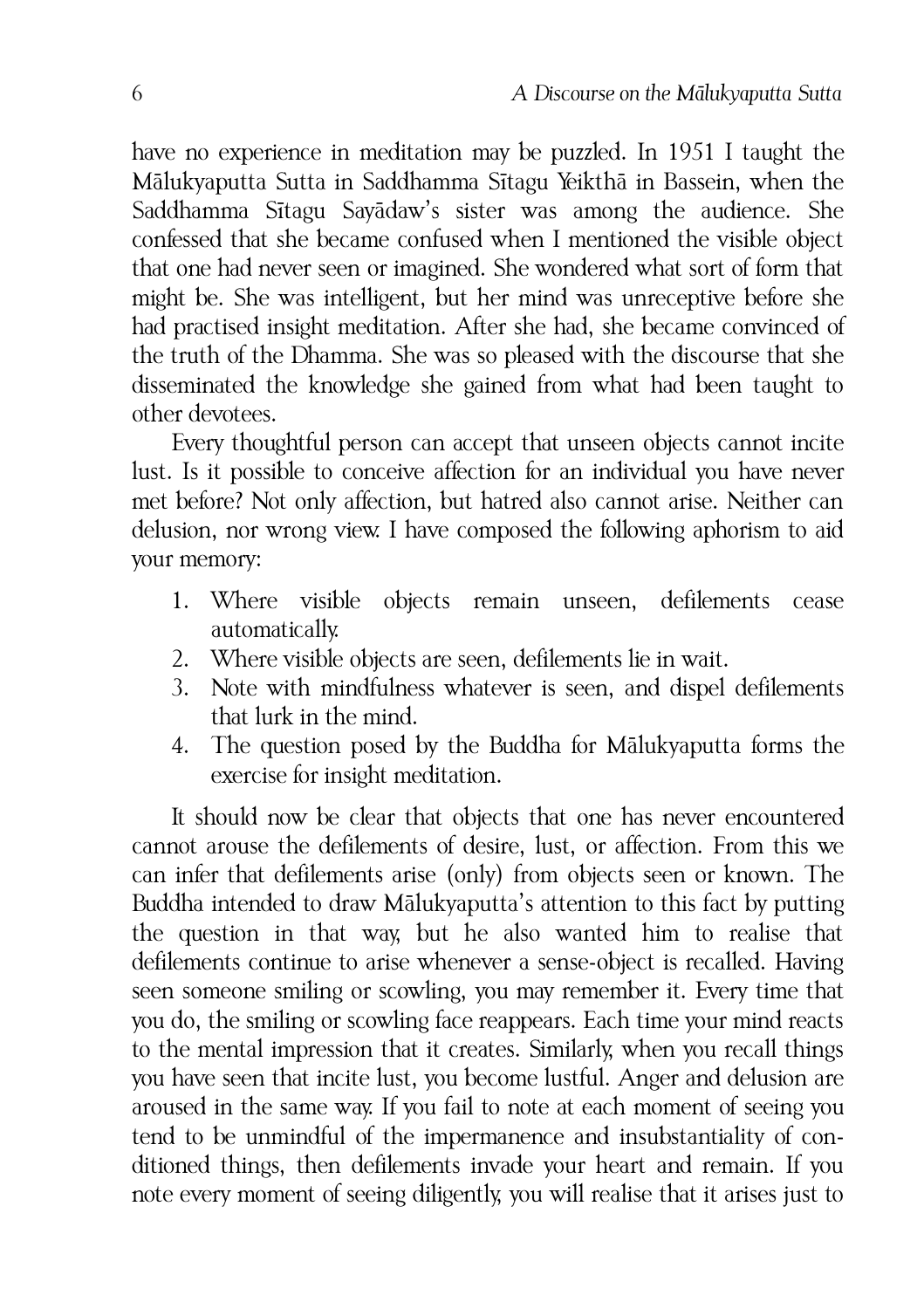disappear. When its true nature of impermanence is known, it can no longer torment you.

So whenever you look at anything, note what you see, mindful of its impermanence, giving no chance for defilements to develop. Defilements do not reside in you, but lie in wait for a chance to possess your mind. If you are mindful when noting the phenomenon of seeing, you will realise its transience, and it will subside. Your mind will then remain unperturbed, as if you had not perceived the object. This understanding will help you to practise insight meditation. That is why I say that the Buddha's question reveals the exercise for insight meditation. Later you will hear more about the Buddha's questions regarding sounds and the ear. Meanwhile I will give a brief account of the insight meditation exercises as instructed by the Buddha.

> <span id="page-12-0"></span>*"Ettha ca te Mālukyaputta diṭṭha suta muta viññātesu dhammesu diṭṭhe diṭṭhamattaṃ bhavissati, sute sutamattaṃ bhavissati, mute mutamattaṃ bhavissati, viññāte viññātamattaṃ bhavissati."*

"Mālukyaputta! As phenomena are seen, heard, thought of, or known, just let them be as they are seen, heard, thought of, or known at that moment. When you see, you just see it; when you hear, you just hear it; when you think, you just think it; and when you know, you just know it."

Here it shows that defilements are denied any opportunity to arise when sense-objects cannot gain entry beyond the six sense-doors. The question then arises as to how to exert in repelling defilements when sense-objects do appear at the six sense-doors. Therefore the Buddha lays down the gist of the task of insight meditation in relation to the four modes of seeing, hearing, thinking, and knowing. Here we should note that the senses of smell, taste, and touch are included in the category of thought *(muta)* for the sake of brevity. Meditation on the three characteristics of impermanence, unsatisfactoriness, and not-self centres on these four modes of seeing, hearing, thinking, and knowing. These senses and sense-objects are not "I", "Mine", or "My self." The objects just appear for a moment at the sense-doors and the meditator just sees or hears them for that moment, and nothing more. This is the essence of the insight meditation method.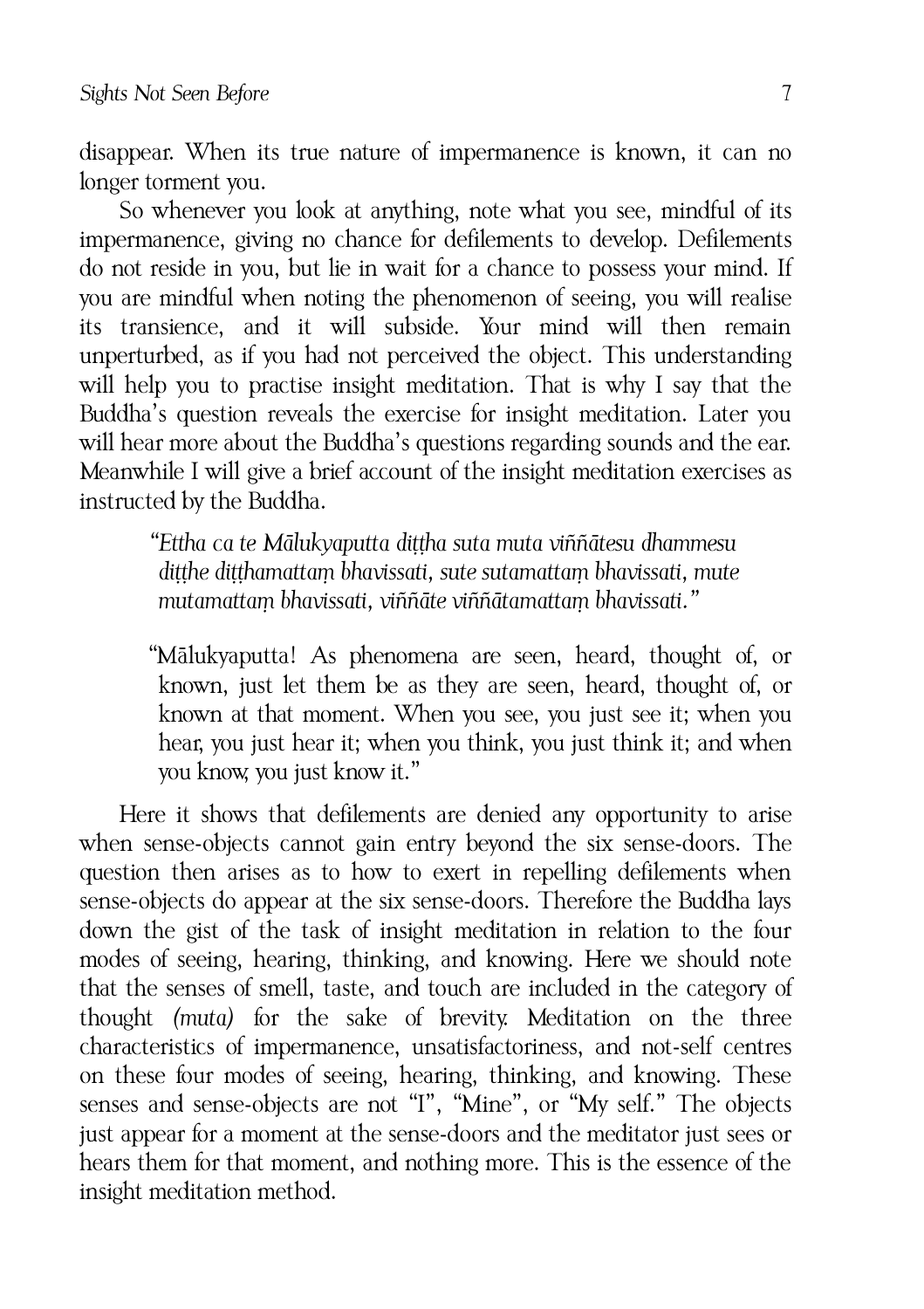#### <span id="page-13-1"></span>**The Stream of Eye-consciousness**

Seeing means contact between the visible object and the eye-base, which causes eye-consciousness *(cakkhuviññāṇa)*. This is usually rendered in plain Burmese as *'myin-thi'* — seeing-knowing, suggesting perception by the eye. Let me begin by explaining the sequence of a thought-process that operates when a visible object presents itself to the eye-base through the eye-door. Several thought moments occur in sequence during each thought-process. First, when the eye-base receives the image of the visible object, life-continuum consciousness *(bhavaṅga)* wakes up and initiates the process of seeing in three thought-moments. This excites eye-door- adverting consciousness *(cakkhudvārāvajjana)*, which turns towards the visible object. The image that falls on the eye-base is cognized by eyeconsciousness *(cakkhuviññāṇa)*, which at first remains unperturbed by defilements. It is followed immediately by receiving consciousness *(sampaṭicchana)*, which receives or accepts the image. After that investigation *(santīraṇa)* takes over and investigates the object, so that determining *(voṭṭhapana)* can decide who is who, and what is what. Until now, latent defilement, which has been lying in wait for the opportunity to rear its head, has been unable to operate, but as soon as determining consciousness has decided that the object is agreeable or disagreeable, liking or disliking develop when the process of impulsion *(javana)* is brought into play. Impulsion normally runs its full course of seven thoughtmoments. At this stage action can be adjudged as moral or immoral, and defilements of greed, anger, or delusion now shows their true colours. Finally the two thought moments of registering *(tadārammaṇa)* occur. This is a description of the thought-process of the mind on seeing an object. It is called *'vīthi',* the path or course that consciousness takes in establishing itself.

#### <span id="page-13-0"></span>**The Stream of Ear-consciousness**

The stream of consciousness that flows when hearing, tasting, smelling, touching, or thinking is the same as that already explained regarding eye-consciousness, but I shall repeat the whole process to reiterate.

*Bhavaṅga* is a state of mind that works during sound sleep. (The nearest English equivalent is "life-continuum," for it is an essential condition for continued existence). It does not turn itself towards sense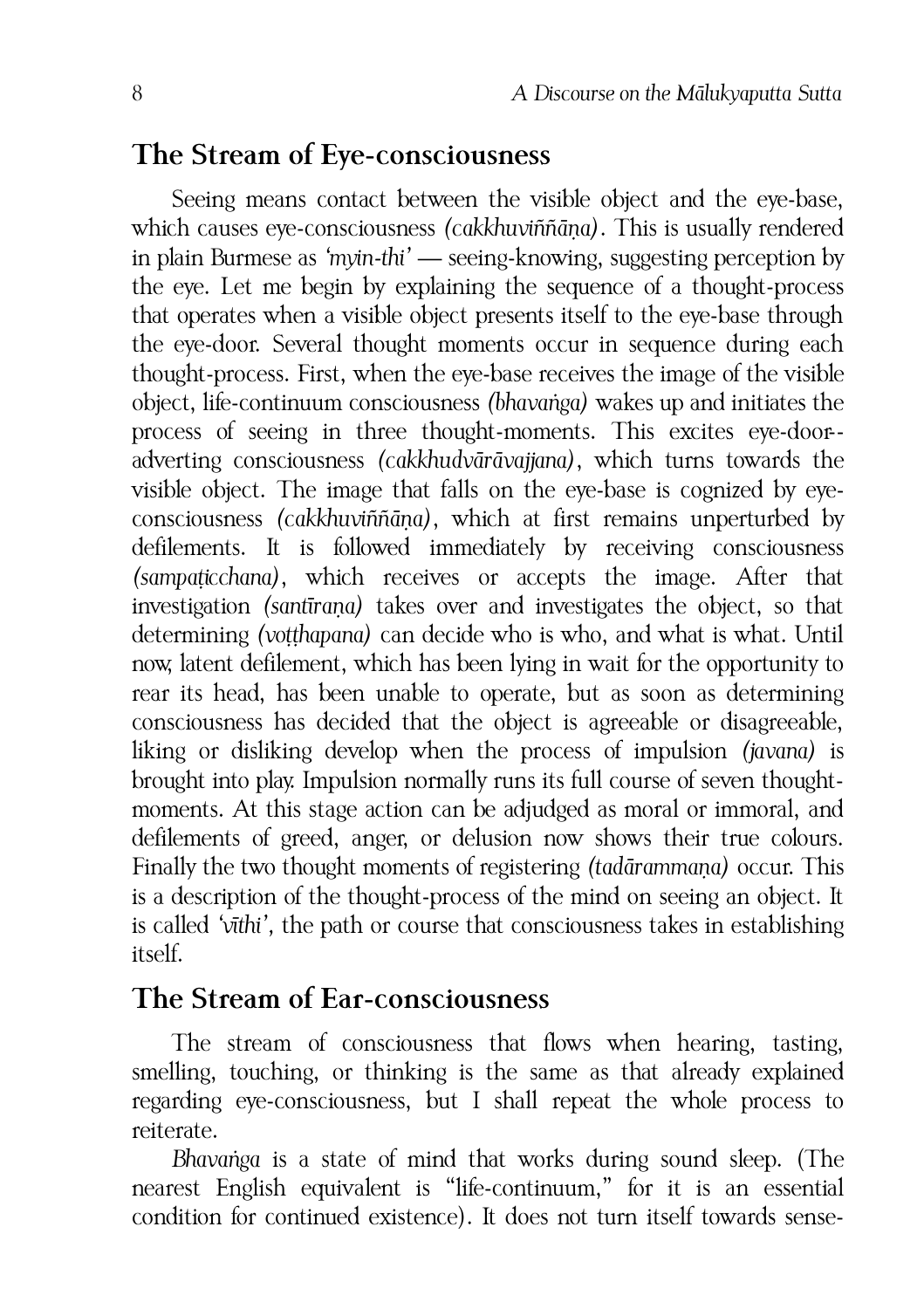objects contacted in the present existence, but only towards a senseobject to which one was attached at the moment of death in the preceding existence. It is adjacent to relinking consciousness *(paṭisandhi citta)* of the present existence, which is the first moment of consciousness to arise at conception. It is assumed to be arising continuously, but, being passive, it subsides whenever thought moments of other varieties of consciousness emerge. For instance, when a sense-object enters the stream of consciousness through one of the six sense-doors, *bhavaṅga* is arrested to make room for sense-door consciousness *(dvārāvajjana)*, which at once takes up the function of reflecting on the nature of the impression made by the sense-object that enters the sense-door. The eye-consciousness, or earconsciousness, etc., occurs to be followed by receiving *(sampaṭicchana)* and investigating *(santīraṇa)*. The result of this investigation is determining *(voṭṭhapana),* which decides who is who, or what is what. After this, impulsion *(javana)* vibrates for seven moments in an effort to deliver, as it were, the report of the decision to registering consciousness *(tadārammaṇa)*, which vibrates for two thought moments (when the thought process runs its full cycle). This subsides into *bhavaṅga,* which is compared to falling asleep.

When determining decides that an object is worthy of affection and love, immoral actions like lust and greed are aroused as desire for the object. This is the working of unwholesome impulsions. However, this is not always the case. Sometimes the object may be judged repugnant, but the subject may be inclined to do wholesome deeds to avoid the consequences of unpleasant experiences. At other times a beautiful object may be viewed with compassion and benevolence when moral thoughts are brought into play. In such cases the impulsions are moral. It may be noted that there are fourteen thought moments from adverting to registering. If the sense-object makes a weak impression, the process of impulsion may end after only five or six moments, though it normally runs for seven.

When seeing occurs, just see it: don't do anything more. As the text says, "On seeing, let seeing be." The working of the thought process on hearing or tasting is the same as that of seeing. So when hearing occurs, just hear it. On hearing, let hearing be: do nothing more. This accords with the text: "Sute sutamattam bhavissati." You will hear more about this later, but now I will deal with the abstract knowledge to be gained from noting visible objects.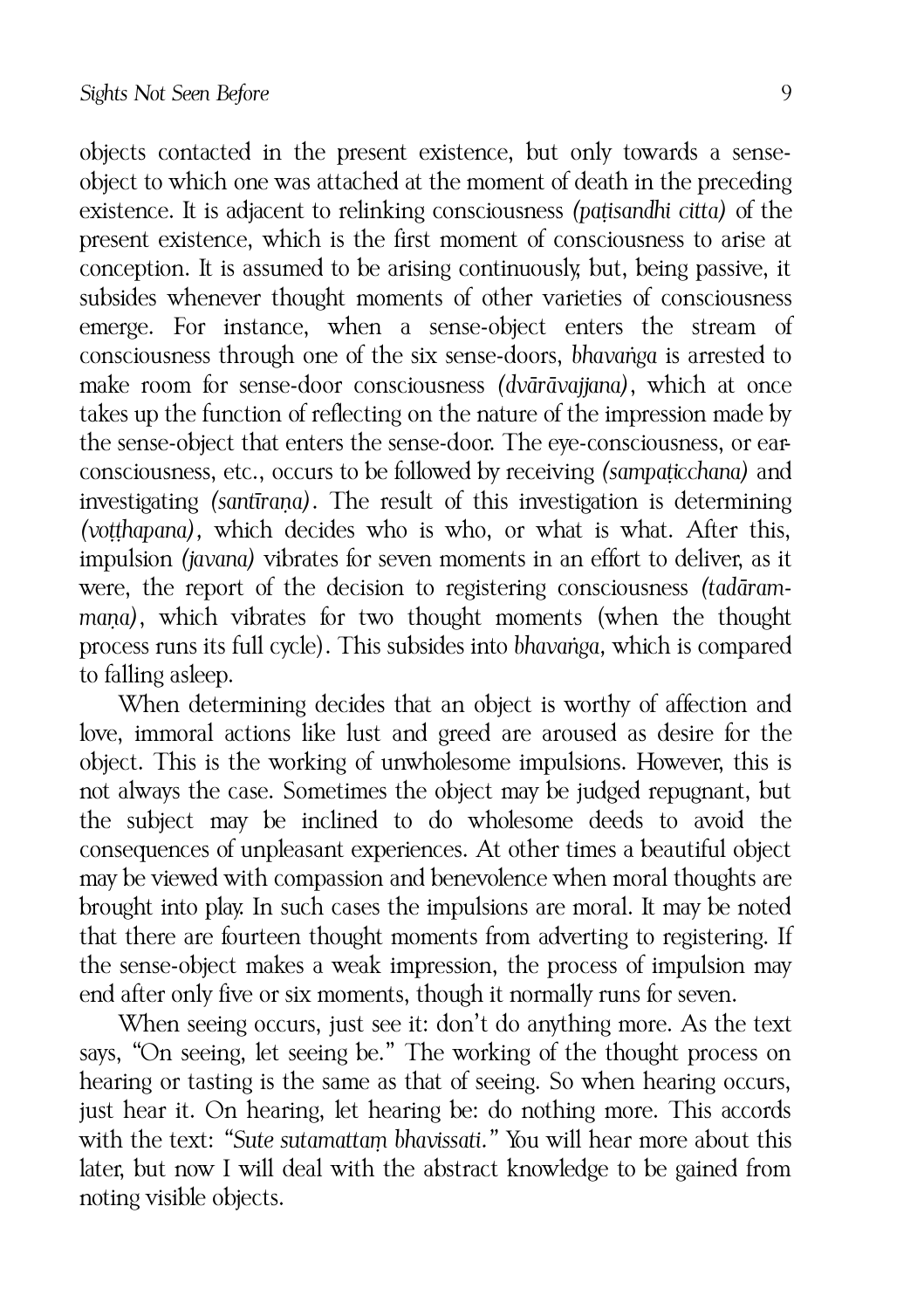#### <span id="page-15-1"></span>**Seeing Abstract Reality**

When the thought moments of eye-consciousness, eye-door adverting, receiving, investigating, determining, impulsion, and registering have all played their part in the process of seeing, the abstract reality of the form and shape of the sense-object (or sense impression) become manifest. Until now the subject who sees has not paid attention to concepts like masculinity or femininity. At this point, unwholesome impulsion may perhaps occur, but as it is weak it is unable to produce a strong reaction, so any result of unwholesome impulsion will not be too bad. Therefore, at this initial stage when the reaction has not yet gathered momentum, you can note the object just as you see it. Next you will experience the abstract reality of both the subject that sees as well as the object that is seen. The subject is, of course, mind *(nāma)* and the object is matter *(rūpa)*. So you have now come face to face with *nāmarūpa* as ultimate realities *(paramattha)*. Still, you have not considered whether the object you are looking at is a man or a woman, which means you have not yet gained conceptual knowledge of the object seen. So at this stage, although you see something, you can leave it as it is, as you have not started thinking. This agrees with the statement, "When you see, just see it."

#### <span id="page-15-0"></span>**From Eye-door to Mind-door**

It is no easy matter to stop short at just seeing. A beginner will not be able to catch the thought moments that make up the process of seeing. Being unable to stay with the phenomenon instantaneously as it arises, he or she has to consider the object appearing in the mind's eye as if really wanting to know it. Whatever passes through the mind-door usually needs to be identified, but the beginner finds it difficult to adjust eyeconsciousness to the object seen in his efforts to identify it, so has to rely on mind-consciousness to do some thinking regarding the visible object. The thought process relating to mind-consciousness is as follows.

First mind-door adverting arises, prompting seven thought moments of impulsion that report the findings to two moments of registering. Thus there are ten thought moments in this part of the process. However, if the sense-object creates only a weak impression, impulsion vibrates for less than seven moments, and mind consciousness may be cut off after only five or six impulsions. When eye-consciousness has done its job, mindconsciousness takes over, but it is still unable to distinguish the visible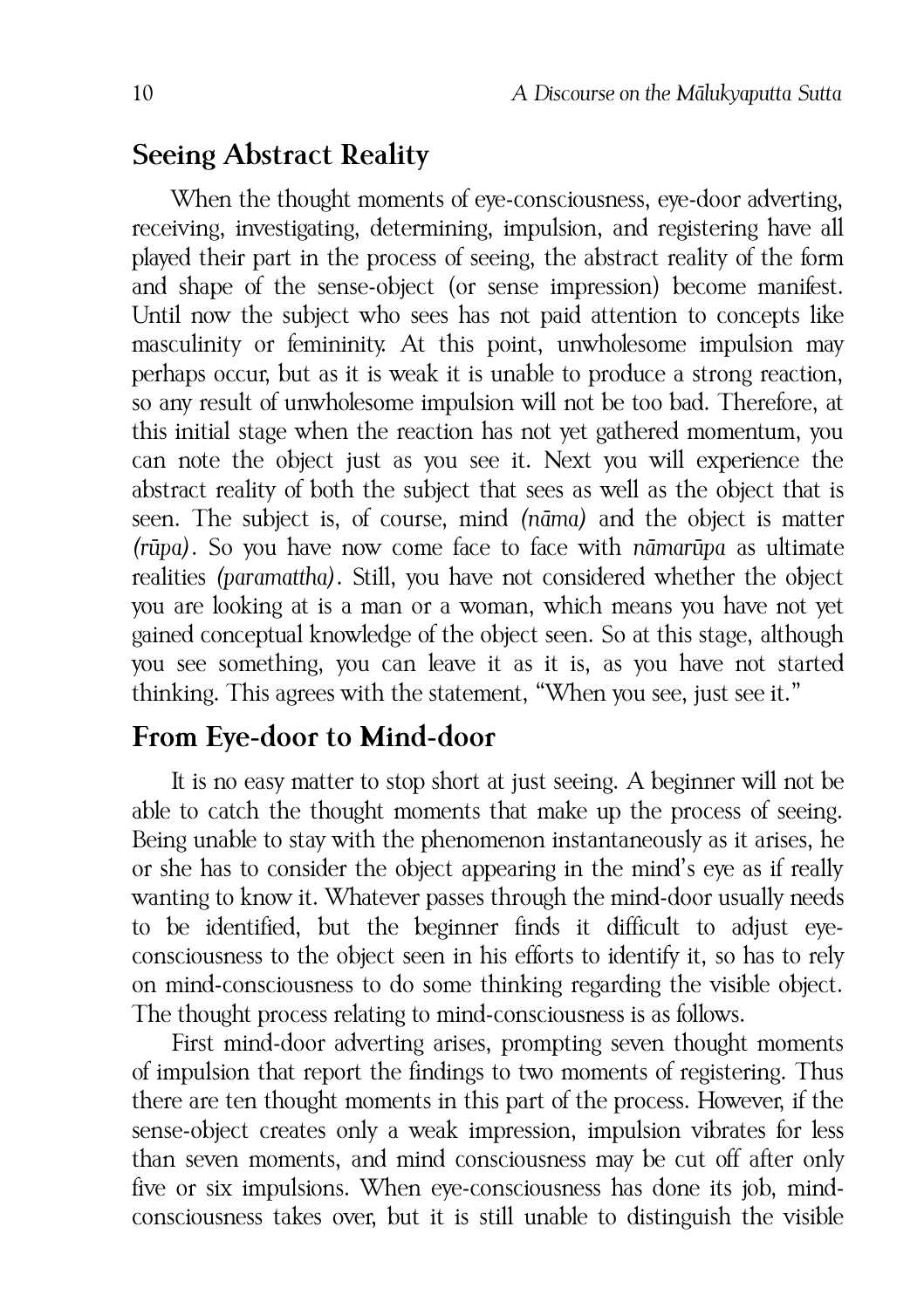object as male or female. At this stage knowledge is still at the stage of ultimate realities *(paramattha)*, as with the preceding eye-consciousness.

However, note one difference here: whereas eye-consciousness cognizes the visible object of the present moment, mind-consciousness cognizes it as it recedes into the past. Mind-consciousness has to recall the past image as previously seen by eye-consciousness. Even so, the image is still an ultimate reality. It is, therefore, extremely difficult for the beginner to note the visible object as it passes to the first thought process of mind consciousness.

### <span id="page-16-0"></span>**The Birth of Conceptual Knowledge**

Failure to note the object with mindfulness as it enters the mind door at the first moment of mind-consciousness, prompts the arising of the second thought process. At this stage conceptual knowledge *(paññatti)* regarding the shape or form of the visible object begins to emerge, and it becomes firmly established at the third thought process. The subject is now able to distinguish the visible object as male or female. This clear cognition relates to both form and name, so concepts of name and form are conceived. This concept comes naturally in rapid succession during the second and third thought processes, but it is a concept gained through ignorance *(avijjā)*, which conceals the true nature of the object. The Commentaries say that ignorance has the tendency to hide. The basic exercise in mindfulness exhorts a meditator to observe and note every time he or she comes face to face with the realities, before ignorance creates the concept. At first, however, the meditator will find it difficult to apprehend the reality because mindfulness, concentration, and wisdom are not yet strong enough. When these qualities become firmly established, the meditator will be able to realise the true nature of things even at the lapse of the first thought process of eye-consciousness. When the meditator has attained knowledge of dissolution *(bhaṅga-ñāṇa)* and knowledge of equanimity with regard to formations *(saṅkhārupekkhā-ñāṇa)*, he or she will find that it is not imperative for the stream of mind-consciousness to flow up to impulsion, and that after two or three moments of determining, he or she can realise insight relating to the sixfold equanimity towards all the senses of seeing, hearing, etc. This has been explained in the Commentary on the Mūlapannāsa; for more details please refer to my discourse on insight practice.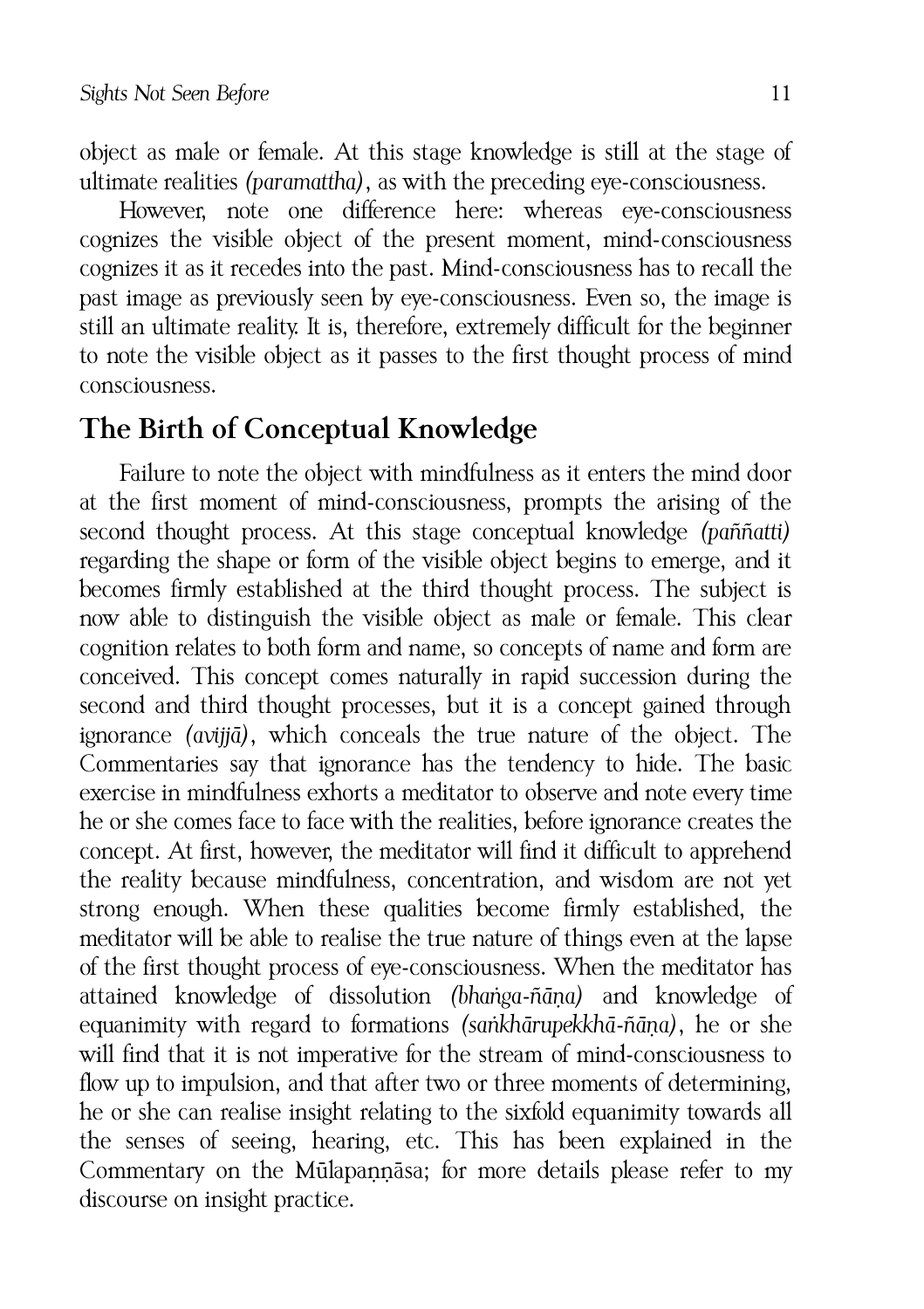# <span id="page-17-1"></span>**The Elder Potthila**

At the time of the Buddha there was an elder named Poṭṭhila<sup>[1](#page-17-2)</sup> who was learned in the Tipitaka, but he neglected the practice of meditation. The Buddha chided him as Tuccha Potthila — vain and useless Potthila. Realising his shortcomings in the field of meditation, the elder visited a monastery where thirty Arahants lived in a forest and requested them to prescribe a meditation exercise for him. The senior Arahant knew about his pride of learning and refused to advise him, directing him to approach another monk. The other monks all did the same, until at last only a seven-year old novice, who was also an Arahant, remained. The novice said that he was inexperienced, but Potthila insisted so the novice gave him this instruction:

"Venerable sir. There are six openings in a mound, which an iguana makes his home. If you want to catch the iguana, close up the five exits from the mound, and wait for it to come out from the last exit. There are six doors through which sense-objects can enter. If you close five of them, and keep watch at the mind-door, your task will be accomplished.

What the young Arahant advised was for Potthila not to allow impulsion to hang on to any of the five sense-doors, but to shut them all, and note only the mind-door so that impulsion could lead him on to insight. This gave the learned monk a clue to the method of insight practice. When one sees, one must stop at the thought moment of determining and note all phenomena with mindfulness. It is the same as saying, "When you see, you just see it." Having practised meditation as suggested, Potthila attained Arahantship.

# <span id="page-17-0"></span>**Seize the Right Moment**

You must seize the first critical moment when sense-door consciousness first arises. If you fail to do so, you will be deluded by conceptual knowledge. If you fail to note seeing as it happens, you are dwelling in the conceptual realm. For ease of understanding, let me summarise the fours stages of the process that I have explained.

1. First, adverting reflects as the object enters the mind door.

<span id="page-17-2"></span><sup>&</sup>lt;sup>1</sup> The Story is told in the Commentary to Dhammapada verse 282.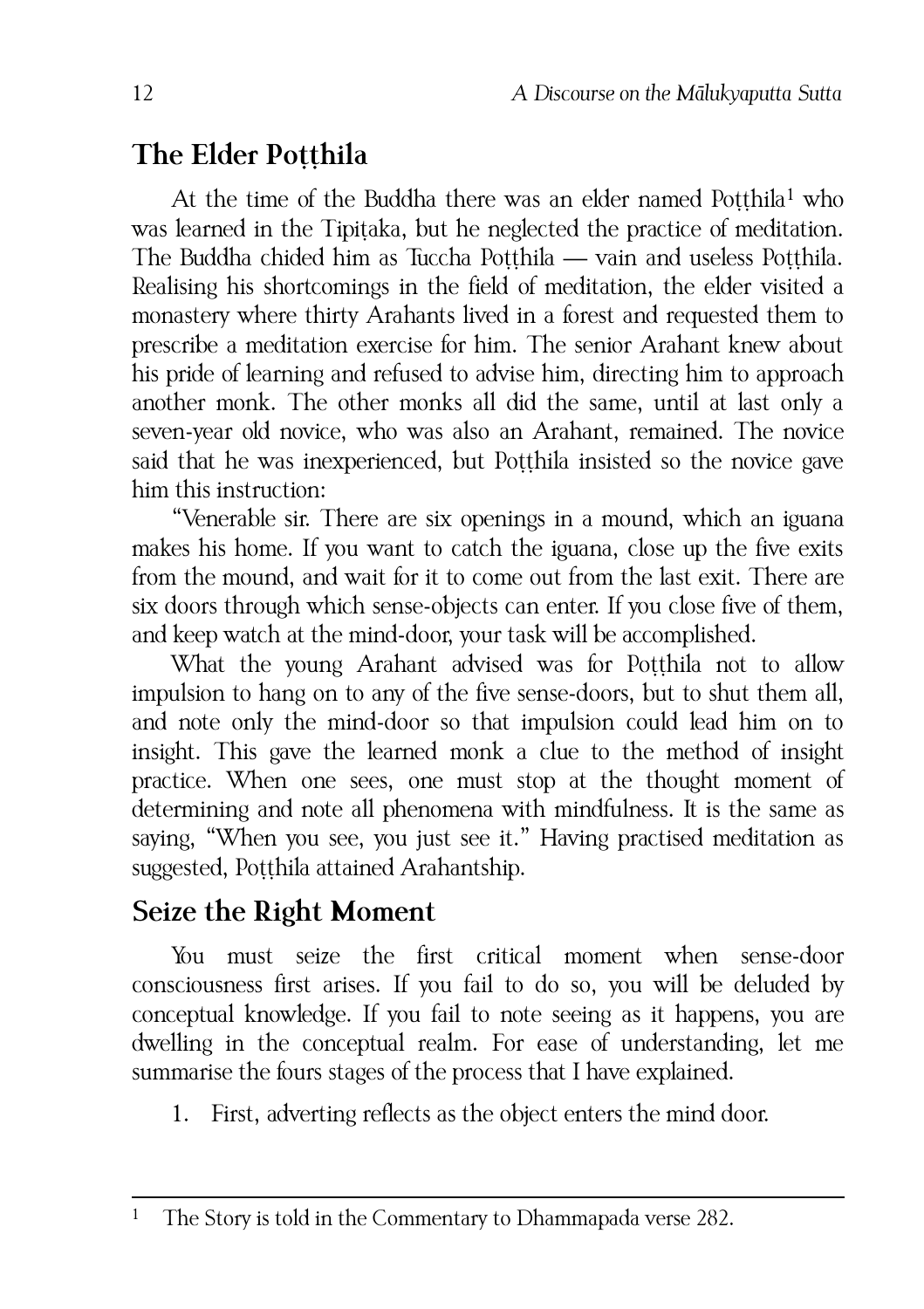- 2. That moment of reflection constitutes the first thought process, which tries to gain cognition through consciousness.
- 3. Then concept is formed in the next thought process.
- 4. Finally the nature of the object is known by its name or concept.

Mind and matter in the ultimate sense can been known through meditation on the nature of phenomena as soon as they arise. If one knows instantly what is actually happening one gains insight into the three characteristics of impermanence, unsatisfactoriness, and not-self. The following four points should also be noted.

- 1. Seize the first moment in the act of seeing.
- 2. Arrest the flow of consciousness at the first thought process (to conform to the exhortation: *"diṭṭhe diṭṭhamattaṃ bhavissati."*)
- 3. Differentiate mind and matter, noting that they are distinct phenomena.
- 4. Recognise the three characteristics.

As the development of insight gathers momentum, mind will be distinguished from matter, and dissolution will become clearly manifest. As knowledge of dissolution *(bhaṅga-ñāṇa)* gets sharper, the mind is able to appreciate that both the object seen and the seeing pass away at a tremendous pace. A meditator who contemplates dissolution may feel that mind-consciousness is fluttering as it dissolves into nothingness. The impression is so hazy that he or she might think that something is wrong with his or her eyesight. Having gained experience of dissolution, the meditator will benefit from direct knowledge of impermanence. This will lead to the revelation that what is not permanent is unsatisfactory and insubstantial, as one has virtually no control over mind and matter. They just occur, which is their intrinsic nature.

If we are mindful of the phenomena of seeing, hearing, etc., according to the Buddha's instructions, we may realise that they just occur, and that nothing can be done about it. The meditator need not go beyond seeing or hearing to examine what the object is, whether it is male or female, for example. The mind does not dwell on concepts, but stays with the ultimate realities *(paramattha)*.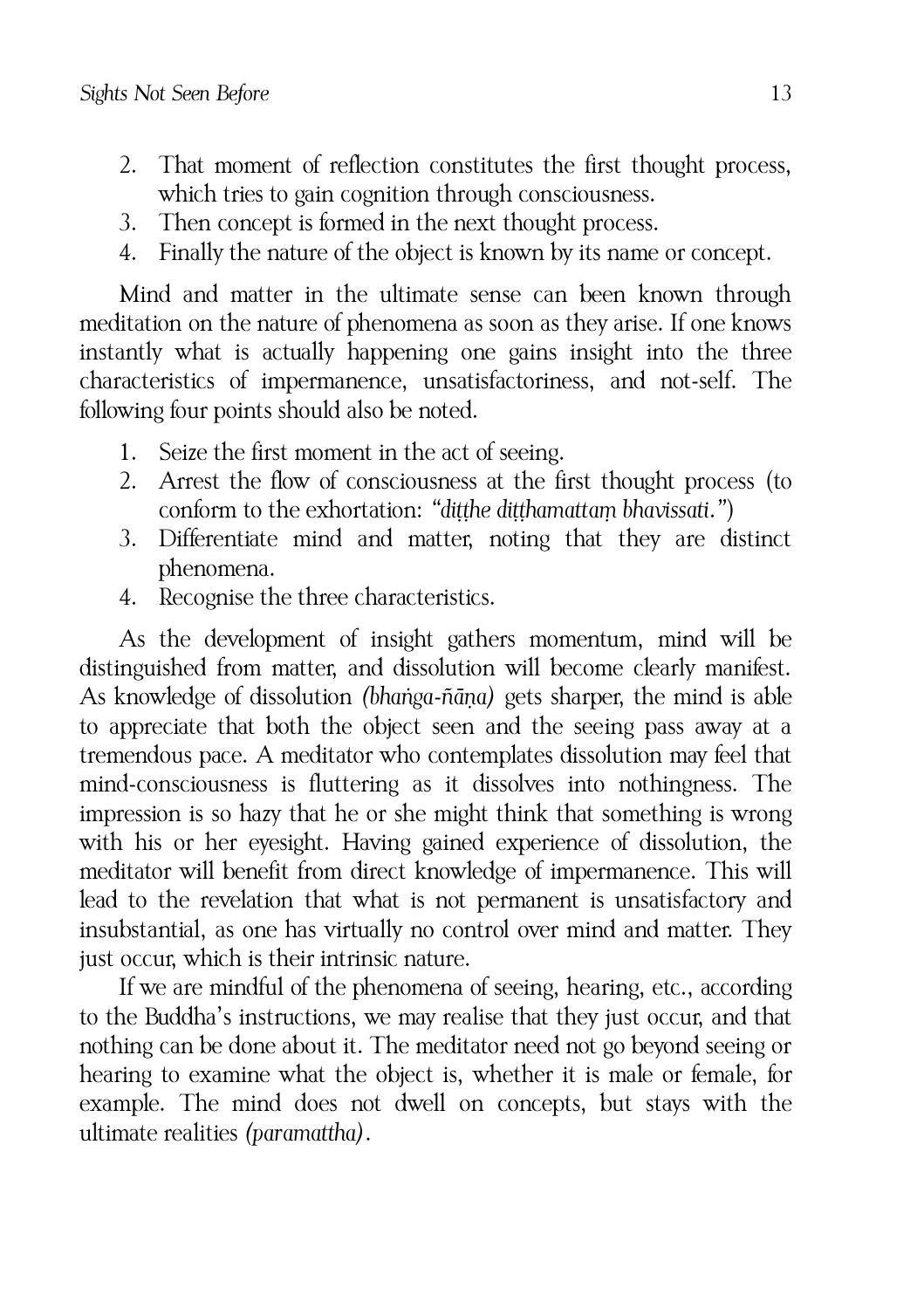### <span id="page-19-0"></span>**Answering a Critic**

Among those who are not experienced in meditation are some who doubt the suitability of noting phenomena. Some of them even suggest that the method of contemplation is wrong. While I was at Chauk, a man approached me with the criticism that eye-consciousness fails to recognise the genesis *(upāda)* and dissolution *(bhaṅga)* on the arising and passing away of mind and matter. It can recognise only the visible object that enters the eye-door, it cannot appreciate how the object is behaving. His criticism was along the following lines, "As eye-consciousness fails to see the visible object actually occurring, how can observation and noting it contribute to the knowledge of the genesis and dissolution of matter?"

According to the Commentaries and the Abhidhamma, matter *(rūpa)* comes into existence four or five thought moments before eyeconsciousness and dissolves twelve, or at least nine or ten thought moments after its subsidence. It is, therefore, correct to say that eyeconsciousness fails to notice the genesis and dissolution of the visible object at the moment of seeing. However, mindfulness has the ability to recall the genesis and dissolution of the actual phenomena perceived by eye-consciousness. According to the teaching in the Suttas, if the phenomenon is known by virtue of mindfulness, the genesis and dissolution of the sense-object can be cognized by eye-consciousness too.

The Jhāna Sutta<sup>[1](#page-19-1)</sup> in the Aṅguttaranikāya mentions that when a meditator arises from absorption, he is able to recall the absorption consciousness, its concomitants, and the mental aggregate, which he meditated upon during absorption. He is clearly aware of them as if observing them with eye-consciousness. However, the genesis and dissolution of matter could not be perceived distinctly during absorption because he did not pay attention to it then. However, when absorption consciousness, its concomitants, and the mental aggregate have been clearly understood, the nature of the matter that arises because of absorption can be understood by inference.

<span id="page-19-1"></span>So on the authority of that discourse, it may be shown that when one is noting the phenomenon of seeing, one is aware of the genesis and dissolution of the matter that forms the visible object, and that depends on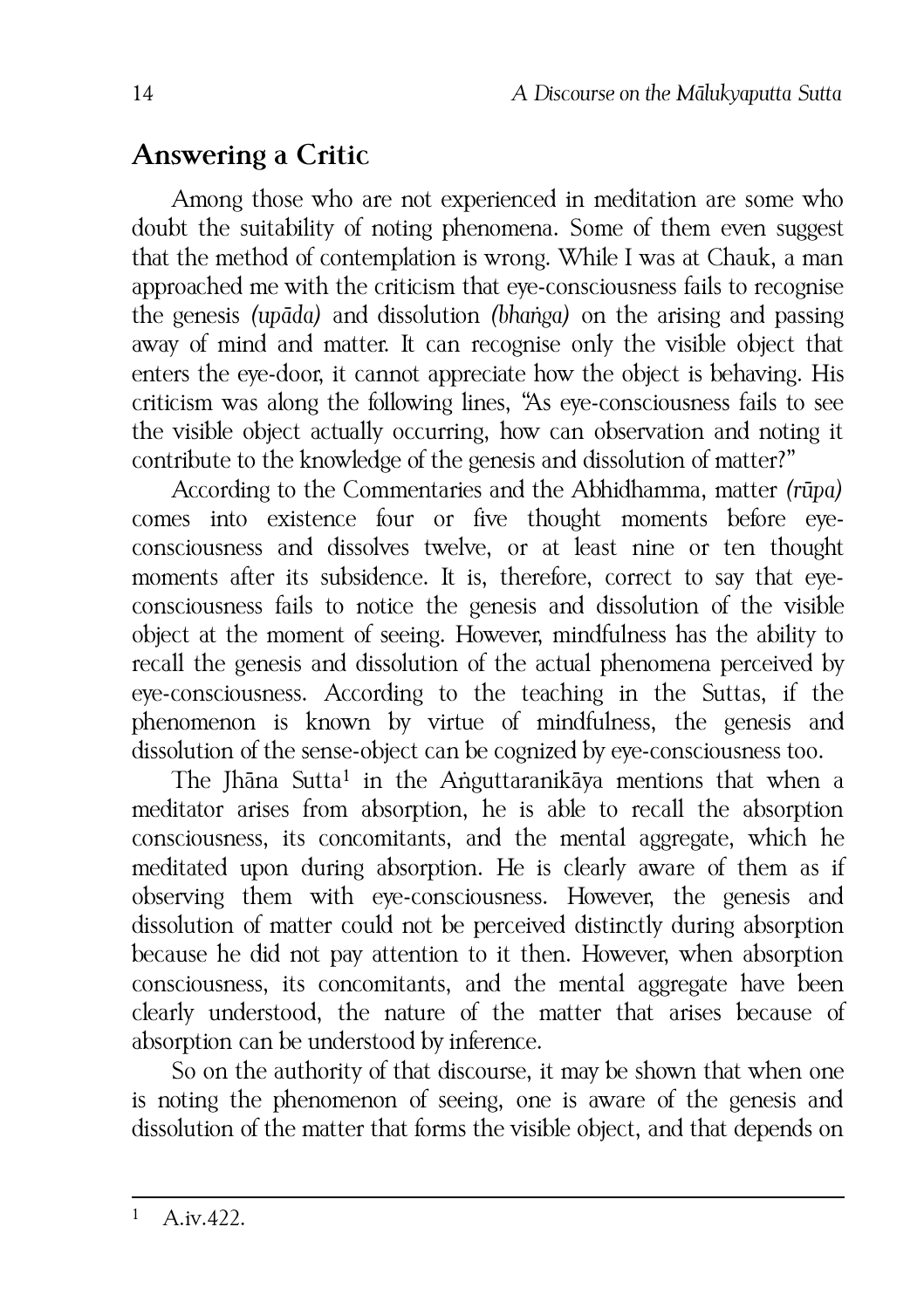eye-consciousness. When a meditator contemplates matter, he sees its arising and disappearance just like lightning. So it has been said:

"Mental formations renew their appearance, and just as they are renewed they perish, just as a flash of lightning appears and disappears instantly."

Consider a lightning flash. Who can honestly say that he can see its genesis and dissolution? Although one can see the entire phenomenon, one can see neither its beginning nor its end, but one does see it happen. To a meditator who possesses knowledge of dissolution and knowledge of equanimity with regard to formations, it is clear that the visible object makes its appearance, only to vanish at the next instant, just as lightning arises and disappears. This is even more evident in the case of sounds or tactile sensations. When one realises the three characteristics by direct knowledge of the arising and passing away of mind and matter, one may be sure that one has acquired insight knowledge. Furthermore, if one continues to meditate in the way instructed, knowledge of disgust *(nibbidā-ñāṇa)* will develop. When one thus gets disenchanted with the aggregates, craving will be expelled, and with the absence of craving, the Noble Path can be attained, when one will become a Stream-winner.

Matter that is cognized by eye-consciousness arises simultaneously with passive subconsciousness *(atīta bhavaṅga)* inherited from the past. It dissolves simultaneously with the second thought-moment of registering during the formation of the thought process. However, it is not possible to be directly aware of genesis and dissolution. They can only be understood through applied knowledge *(sutamayapaññā)*. Learning things at secondhand, however, may not contribute to the awakening of insight and the consequent realisation of knowledge of disgust *(nibbidā-ñāṇa)*. No one can say precisely how matter arises, whether it is with the first, second, or third moment of subconsciousness, or when exactly it dissolves, whether with the second moment of registering or the seventh moment of impulsion. If insight knowledge were to require such precision regarding these thought processes, an ordinary meditator could not attain it. What the Abhidhamma Commentaries aim at is for the meditator to gain knowledge through applied methods when necessary. Such details do not matter in the practice of insight meditation. It is enough for the meditator to note the phenomenon as it arises in the same way that one notes the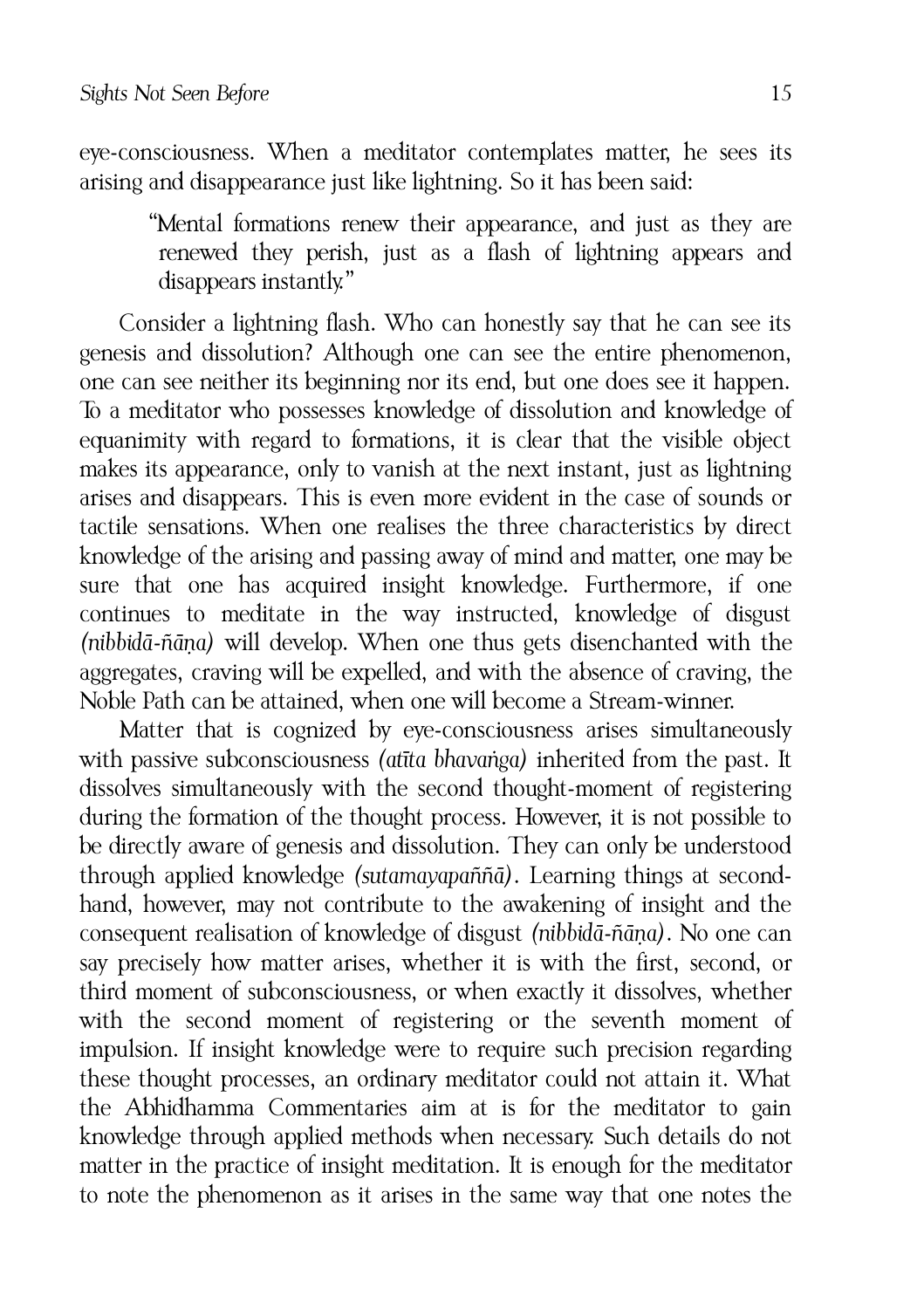phenomenon of lightning. This agrees with the instruction: "Note that you go, when you go."

### <span id="page-21-0"></span>**Meditating on Hearing, etc.**

Mālukyaputta undertook to apply mindfulness to the activities of the six senses. If one is constantly mindful, one will just hear what appears at the ear-door, and no more. As I am delivering this discourse, you are hearing each syllable that I am uttering. If you concentrate on each syllable that I pronounce, you will certainly miss the import and meaning of what I am trying to convey to you. If you stop short at cognition of the sounds that I make, you will not be able to note them in the conceptual way, which means you will not form any concept regarding what you hear. Likewise, when you smell an odour, you just know the odour. Consciousness will not flow any further than that. When you feel tactile sensations and stop short at that, you will just know that you have touched something or that something has touched you, and you will not go beyond that.

With the range of mental objects too, you will just stop short at the point where mind-consciousness arises without formulating concepts. Then defilements will not be able to arise. I will say more about that later.

Let me remind you of the passage cited earlier regarding seeing, hearing, etc. "When you see, you just see it; when you hear, you just hear it; when you think, you just think it; and when you know, you just know it." This is the practice of insight meditation in a nutshell. It means that when consciousness of sense-objects arises, you should note the arising so that the mind just stops there. You will not be able to do this unless you note the phenomenon with mindfulness. Even when you are trying to note in this way, your mind may deviate from its main objective to investigate the nature of the object, especially when you are just beginning meditation.

Some assert that by merely investigating the three characteristics one can remain just with consciousness as it arises. Some go so far as to say that the mind should be just kept as it is, then it will automatically stop at cognition of things seen or heard. This amounts to saying that the mind should be left unrestrained without keeping guard over it. This means that mindfulness will be discarded. Let me ask such dissenters, "How will you react to harsh words that grind your ears, or to trash that inflames you, or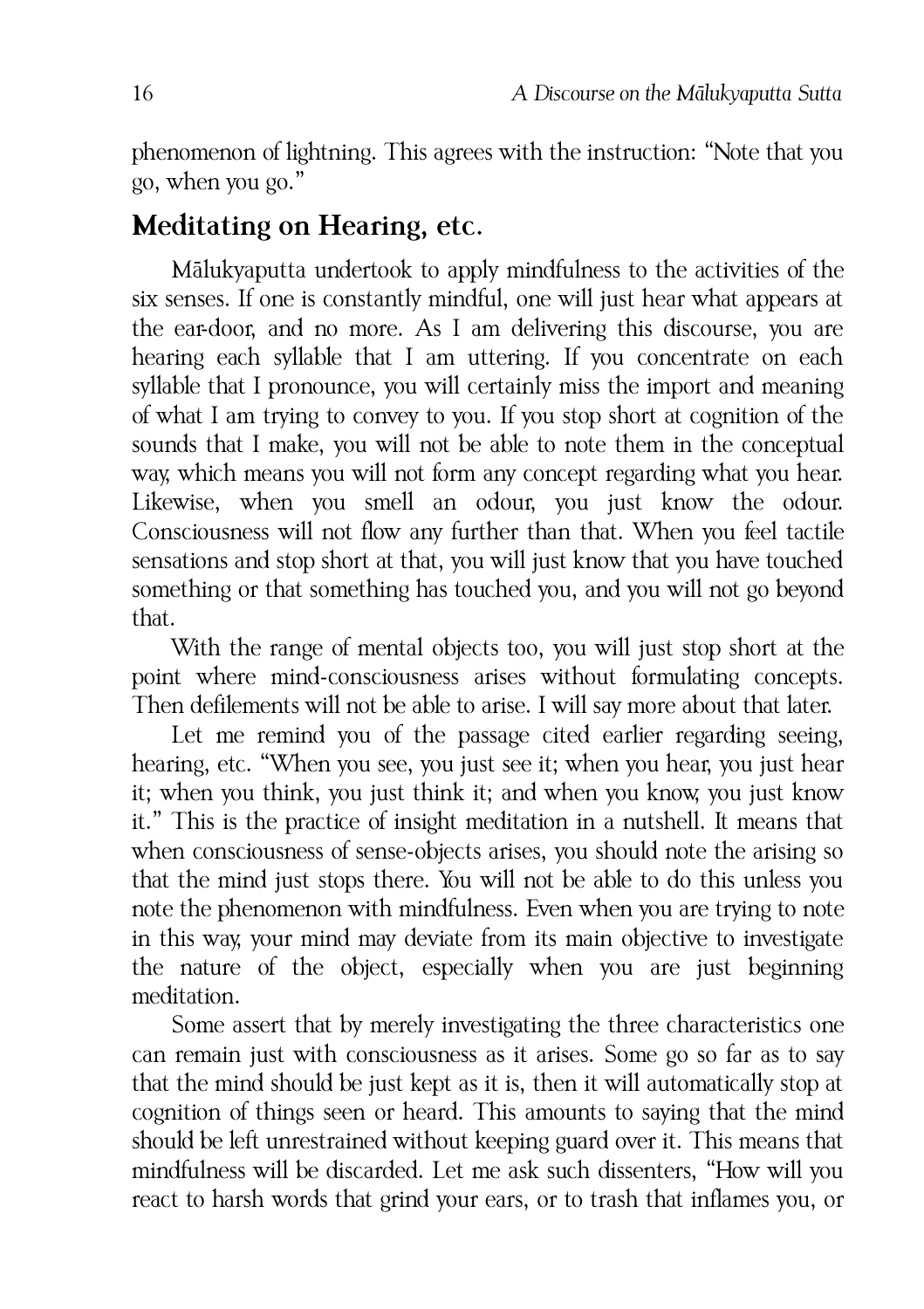to physical and mental pain that undermine your equanimity?" Without noting the psyche with mindfulness, how can anyone keep it as it is? Let these people judge for themselves the true worth of their own assertions.

When a meditator contemplates constantly on the phenomena of seeing, hearing, etc., he or she will realise the knowledge of dissolution, which will reveal the moment when dissolution occurs. If the meditator abides in that moment, insight knowledge will be strengthened and its benefits will follow.

# <span id="page-22-0"></span>**The Benefits of Insight Knowledge**

"Mālukyaputta! If, when you see, you just see it; when you hear, you just hear it; when you think, you just think it; when you know, you just know it, then you will realise that the sense-objects you perceive have nothing to do with you."

This means that in no way can you get involved with the sense-objects that you perceive. You are completely free from the lust, anger, and delusion that those sense-objects usually arouse. When you fail to stop short at seeing, hearing, etc., your mind will cling to those passions, and whenever you recall those sense-objects they will again arouse lust, anger, and delusion.

Those who fail to note seeing, hearing, etc., get emotionally involved with the sights, sounds, etc., with which they come into contact. Those who have developed insight knowledge of dissolution through the practice of meditation realise the constant dissolution of both the sense-objects and the mind that knows them, and they are able to grasp the significance of the three characteristics. Since sense-objects fail to generate defilements in the meditator, there is no reason for the meditator to recall them, and so defilements are discarded. The inclination to defilements caused by sense-objects is called "*ārammaṇānusaya."*

The Commentaries urge meditators to give unwholesome impulsions a wide berth. In fact, abandoning such impulsions come naturally to the diligent meditator, who requires no special effort to shun evil. When insight knowledge becomes keen, impulsions fail to arise because the stream of consciousness stops at determining. So the flow of consciousness subsides at determining, before impulsion begins to operate.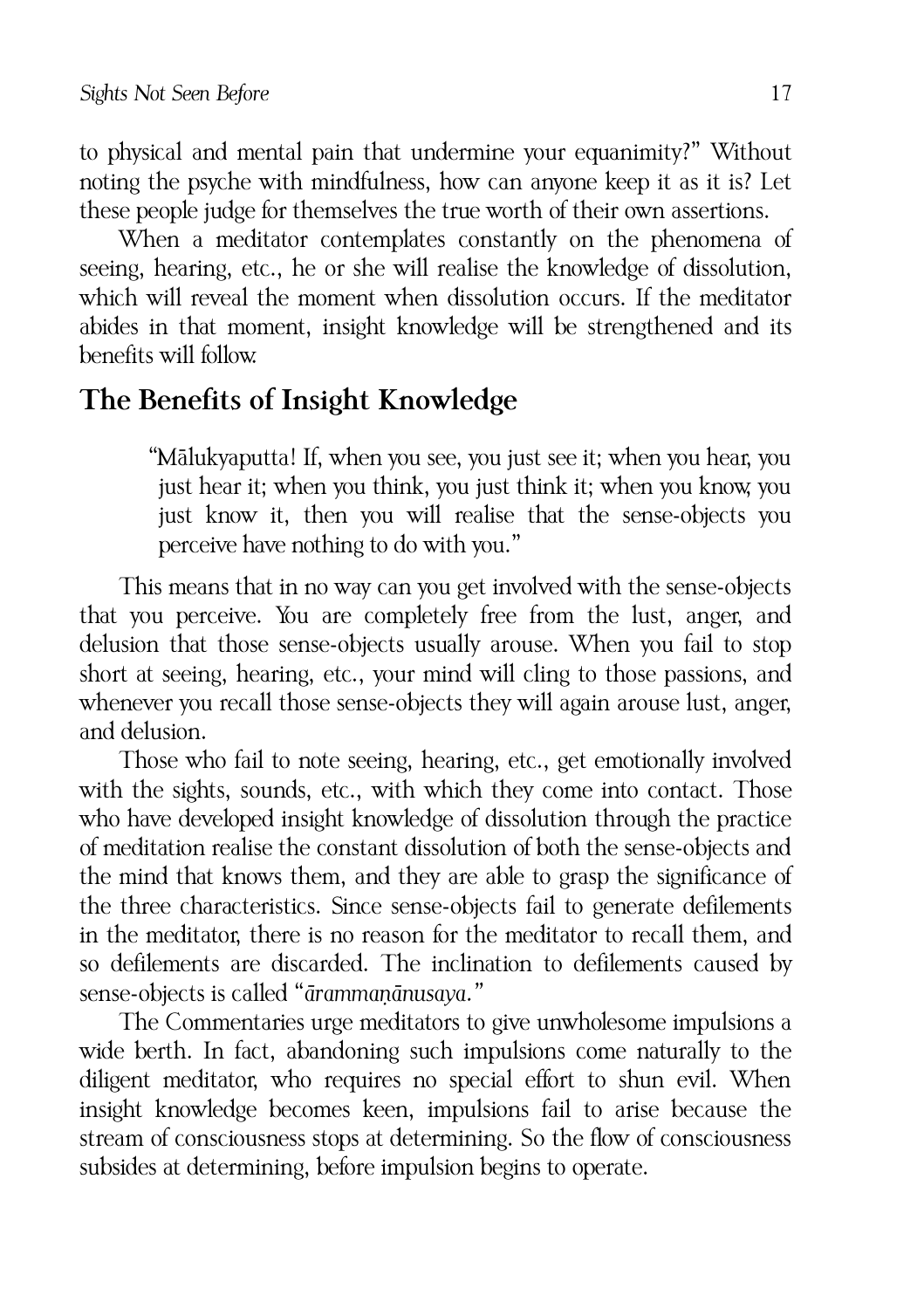The Buddha continued: "Mālukyaputta! When you have nothing to do with the sense-objects that you perceive, you will get no foothold on them."

# <span id="page-23-0"></span>**Inclination to Nibbāna**

The Commentaries on the Udāna Kathā elaborate on the word 'foothold.' When a meditator lets go of craving and egoistic views, releasing himself from the ideas of "I", "Mine", or "My self," he cannot get stuck in sense-objects. As the Buddha said, "Mālukyaputta" When you lose your foothold on the objects of sense, you will neither be here in this world, nor there in the other world, and not being anywhere in either world means the end of suffering."

When the ego has no foothold, mind and matter ceases to exist in all possible worlds, and this cessation means the end of suffering. This becomes apparent when the meditator's mind gets inclined towards nibbāna through the realisation of the Noble Path. When an Arahant attains parinibbāna no vestige of mind or matter remains. As soon as death consciousness occurs at the time of parinibbāna, the Arahant achieves the extinction of suffering without remainder *(anupadisesa nibbāna)*. Regarding this the Commentaries say that when a meditator loses his foothold on matter, he is neither here in the six organs of sense, nor there in the six sense-doors, nor anywhere in the six types of consciousness.

This agrees with the experience of the meditator who has gained knowledge of dissolution and knowledge of equanimity with regard to formations. No defilements can arise on realising the true nature of impermanent phenomena. Such a meditator takes a totally impersonal and objective view of the sights and sounds that he or she sees or hears. After that stage the attainment of adaptation knowledge *(anuloma-ñāṇa)* will prepare the meditator for the Noble Path, when he or she enters the stream of consciousness *(gotrabhū)* that raises him or her to the supramundane stage, overcoming the lineage of the sensual sphere. On the abandonment of the sensual sphere, the meditator realises nibbāna.

<span id="page-23-1"></span>This is what the Milindapañha<sup>[1](#page-23-1)</sup> says: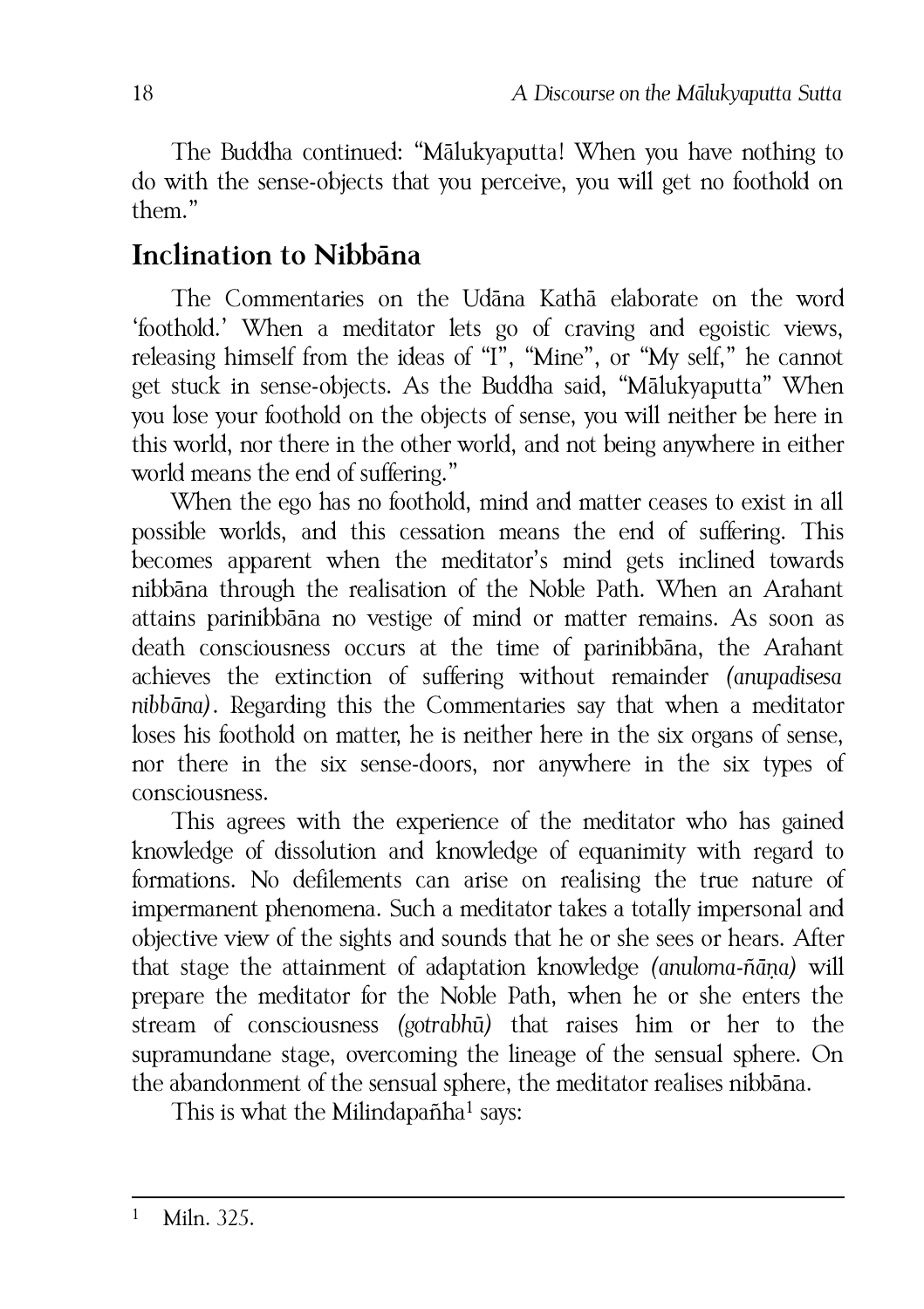*"Tassa taṃ cittaṃ aparāparaṃ manasikaroto pavattaṃ samatikkamitvā appavattaṃ okkamati, appavattamanuppatto mahārāja sammāpaṭipanno nibbānaṃ sacchikaroti'ti vuccati."*

"One who practises correctly, having paid attention repeatedly to that consciousness, transcends continual occurrence and reaches non-occurrence [of mind and matter]. O King! One who has attained non-occurrence with correct practice is said to realise nibbāna."

# <span id="page-24-1"></span>**A Summary of the Mālukyaputta Sutta**

The following is a summary of the Buddha teaching to Mālukyaputta regarding meditation.

- 1. When you note with mindfulness what you see, hear, think, or know, remain conscious of just seeing, hearing, thinking, or knowing, and nothing more.
- 2. If you just see, hear, think, or know what you are seeing, hearing, thinking, or knowing, you will not get emotionally involved in those phenomena.
- 3. Since you have nothing whatever to do with them, you will find no foothold on the sense-objects that you perceive.
- 4. As you have no foothold on them, you are neither here nor there, nor anywhere, and because you exist nowhere it means that you have realised nibbāna where all suffering ceases.

When Mālukyaputta had had the benefit of the Buddha's advice, he expressed his satisfaction in twenty-four stanzas. Saying, "Well said, Mālukyaputta!" the Buddha elaborated on them himself, one by one. I will now explain them all, one by one.

# <span id="page-24-0"></span>**Failure to Meditate on Form While Seeing**

*"Rūpaṃ disvā sati muṭṭhā, piyaṃ nimittaṃ manasi karoto. Sārattacitto vedeti, tañca ajjhosa tiṭṭhati."*

"Having seen a form one loses mindfulness. Getting involved in the attraction of it, one feels the onset of desire that tries to imbibe it."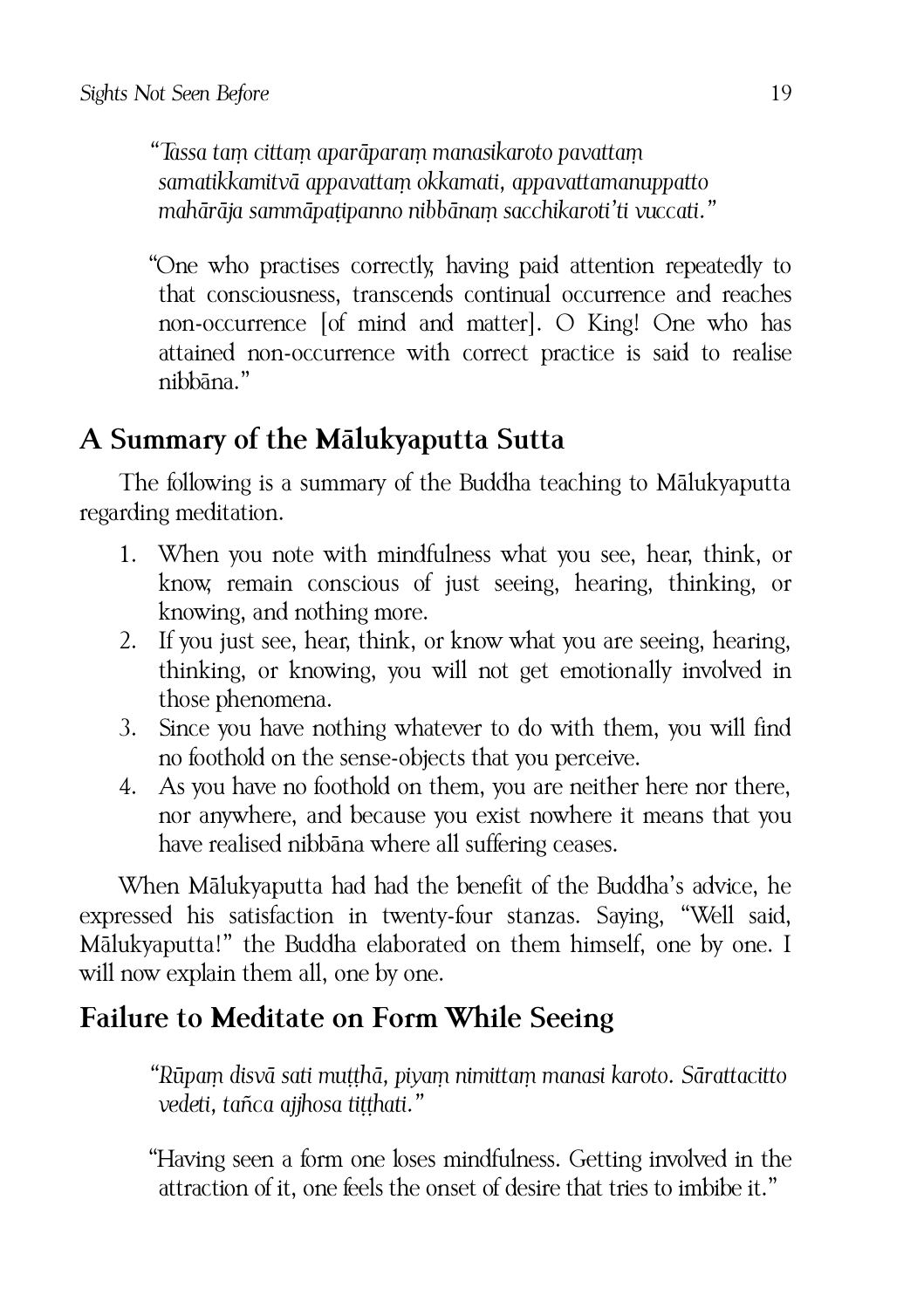It is only human to get attracted to beautiful sense-objects. You look at something because it gives you pleasure. At that moment you forget to practise the Dhamma. Even a meditator may be moved by pleasant visible objects, and attention may be diverted from his or her noble aim. Those unaccustomed to meditation practice, may easily give themselves away to alluring visible objects. As soon as the concept of beauty overpowers them, they will forget about the Dhamma. Form, therefore, makes one forgetful or unmindful.

A pleasing smile makes an impression on the heart of one who sees it, and it is always a pleasure to recall it. One remembers it for days, months, or years. The mind is then taking in the form as if trying to ingest or imbibe it.

Here, I am speaking about the reaction to forms in general terms. Of course, there are occasions when one feels repugnant towards the object one sees. At other times, one may be indifferent. Whatever the case may be, the crux of the matter is that form generates various kinds of feelings such as pain, pleasure, greed, or anger, which give rise to kamma and its results as the round of suffering. Suffering as the result of forms is shown by the next stanza:

> *"Tassa vaḍḍhanti vedanā, anekā rūpasambhavā; Abhijjhā ca vihesā ca, cittamassūpahaññati. Evamācinato dukkhaṃ, ārā nibbāna, vuccati."*

"A multitude of passions such as covetousness and rage, springing from form, torments one who takes a firm hold of it, with the result that his mind becomes burdened with vexation. Therefore, nibbāna remains remote from one who would rather carry the burden of suffering than practise meditation."

All forms gives rise to feelings or passions. When an agreeable object is presented to anyone, he or she delights in it, which is pleasant feeling. When a repugnant object is presented, he or she feels miserable, which is unpleasant feeling. Such feelings are the cause of vexation, which torment him or her. If one sees a beautiful object, desire to possess it arises. One will get annoyed if one thinks that someone is thwarting one's wishes to acquire it. Such mental dispositions are the product of greed and anger. They worry the unmindful person, who is forever busily engaged in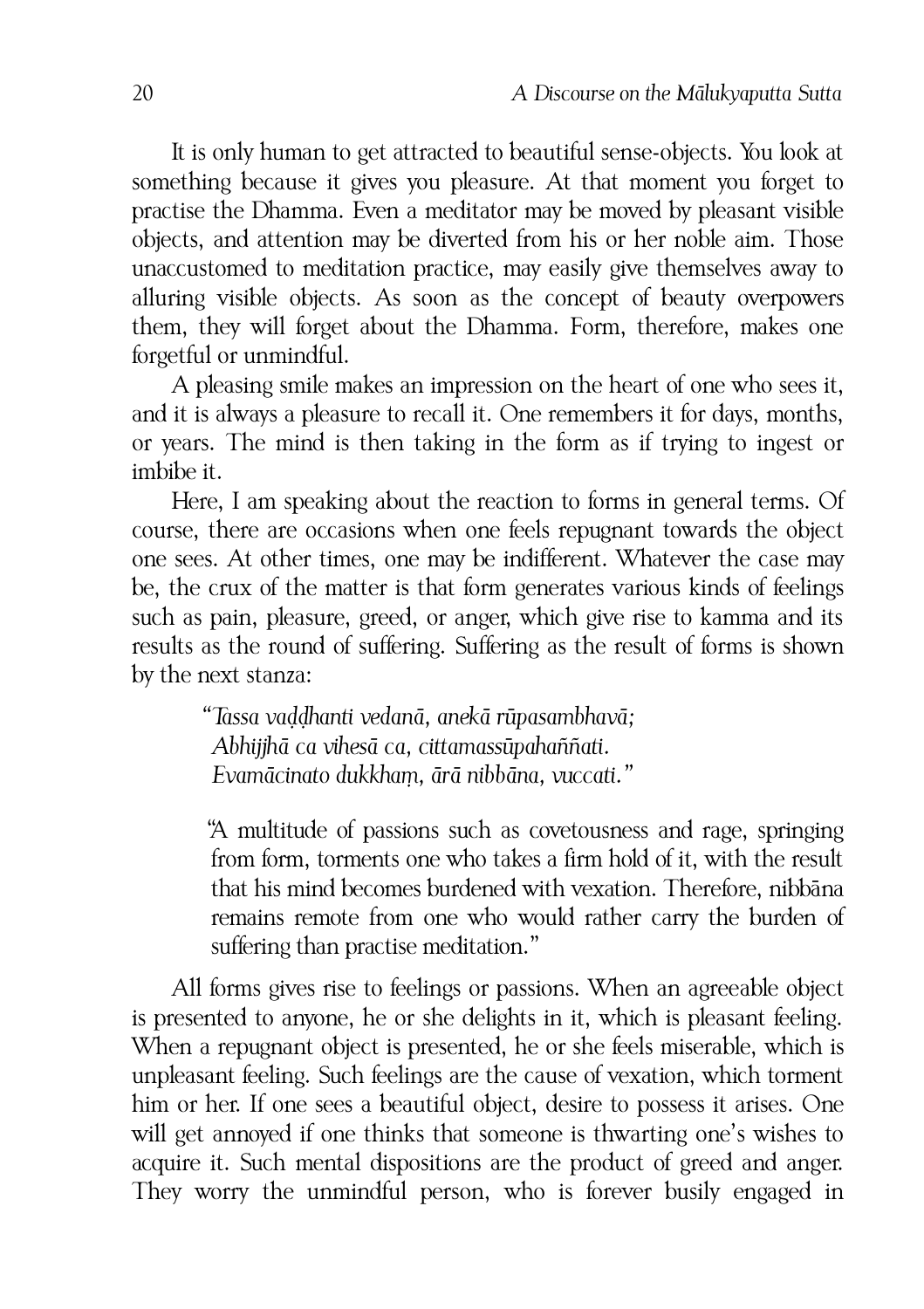malevolent activities against those who obstruct the fulfilment of his or her desires. Spurred on by greed and anger, he becomes exhausted in his or her efforts to counter the opposition of rivals and adversaries, whether real or imaginary.

Most people live without mindfulness throughout their lives. It will be difficult for them to change and become mindful. One who cannot accept mindfulness accepts defilements, which bring about the cycle of suffering. In that case nibbāna remains far away.

Failure to meditate will deprive one of the knowledge of the three characteristics, inviting defilements to increase the miseries of life, just like adding fuel to a fire.

Below I summarise these points relating to form:

- 1. Form engenders tender passions that send mindfulness to oblivion.
- 2. The impassioned mind imbibes form.
- 3. Form gives rise to feelings of pain and pleasure.
- 4. Conditioned by greed, anger arises causing anxiety and worry.
- 5. Whoever accepts conditions that create suffering, will always have suffering as a companion.
- 6. The round of suffering keeps nibbāna remote.

# <span id="page-26-0"></span>**Meditating on Form Brings Nibbāna Near**

The foregoing stanzas paint the dark side of the picture, but I shall also give the bright side of it.

*"Na so rajjati rūpesu, rūpaṃ disvā patissato; Virattacitto vedeti, tañca nājjhossa tiṭṭhati."*

"Passion remains undeveloped in him who recollects with mindfulness the form that he has seen. Thus freed from lust, he refuses to imbibe it."

This stanza reveals the essence of insight meditation. It enjoins the meditator to note with mindfulness the object seen, and meditate on it. From this it is clear that insight meditation means noting the object one has actually seen, not an object one has not seen. It can be accomplished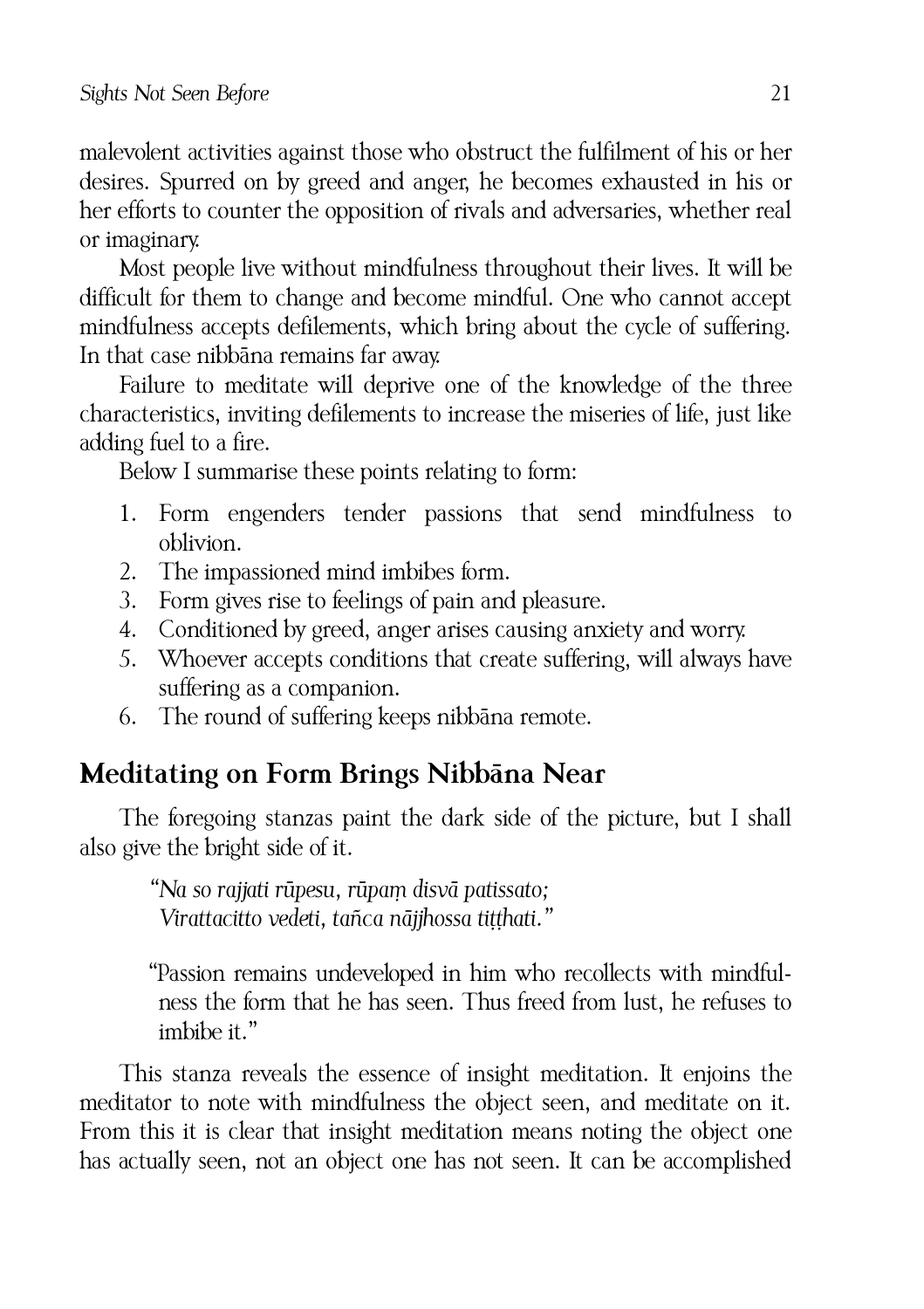only through practical wisdom, and not through knowledge acquired from hearing what others say.

The Commentaries on the Theragāthā say that a meditator must try to note the eye-object perceived as it presents itself to eye-consciousness through the eye-door, being mindful of the four aspects of clear comprehension: knowing what is beneficial, what is proper, what is the objective, and with unconfused mindfulness.

Earlier I told you about the thought process relating to eyeconsciousness. What I am talking about now is the same thing. If you fail to note the process of seeing just as it occurs, try to catch the first thought moment of mind-consciousness. One who can seize that moment and notice the absolute reality of form, may notice the dissolution of both the sense-object and the eye-consciousness at the moment of seeing. When one concentrates on the act of seeing without thinking over what one has seen, visual perception will last only for an instant. This agrees with the saying, *"Diṭṭhe diṭṭhamattaṃ bhavissati."* In that case, defilements will have no chance to assert themselves. In the absence of defilements, lust and craving subside.

Desire stimulates feelings and passions, which beget craving *(taṇhā)*, by means of which one imbibes form. A non-meditator, although fully aware of seeing the object, fails to note it with mindfulness, and so permits craving to arise. However, a meditator does not conceptualise about what is seen, so there is no chance for desire or craving to arise, for the meditator is always mindful of dissolution. In this case, delusion is eliminated and wisdom arises. In the absence of defilements such as craving, kamma and its results as new becoming cannot arise, so the meditator will be liberated from suffering. This is emphasized in the next stanza:

> *"Yathāssa passato rūpaṃ, sevato cāpi vedanaṃ; Khīyati nopacīyati, evaṃ so caratī sato. Evaṃ apacinato dukkhaṃ, santike nibbāna vuccati."*

"Looking at a visible object, a meditator just sees it and just feels that he sees it, without conceptualising it. With this, suffering ceases. One who practises in this way is said to be near to nibbāna."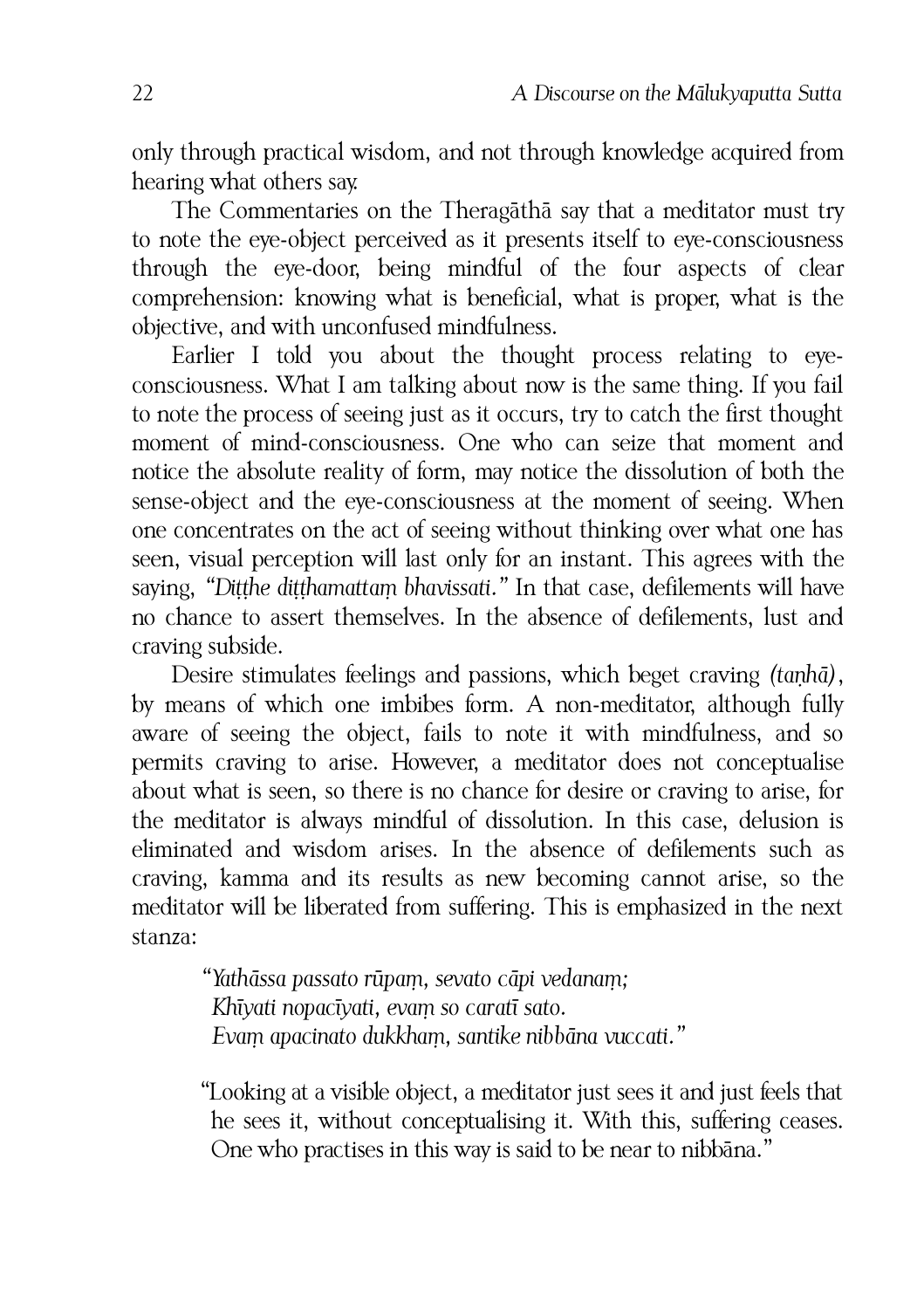As the meditator is not imbibing or conceptualising forms, which he or she notes with mindfulness, he or she is not inviting defilements, which bring about kamma and its results.

The Commentaries on the Theragāthā emphasise that "seeing the form" means seeing it with the strength of conviction that what one sees is impermanent. Eye-consciousness brings about sensations of seeing, which mind-consciousness takes to heart. The mind collects them and stores them up in the same way that a greedy person amasses wealth. The result is the upsurge of covetousness, one of the defilements on which kamma and its results depends. A meditator refuses to accept eye-consciousness and its consequences in this way. In other words a meditator abstains from imbibing defilements that lead to the round of suffering. Each time one meditates on the phenomenon of seeing, insight knowledge is developed. Each time insight knowledge is developed, defilements are discarded. So one is said to be enjoying *tadaṅga nibbāna* — momentary bliss obtained at the moment that defilements are discarded.

A meditator who is dwelling with the realities *(paramattha)*, will gradually realise the insight knowledges stage by stage. He or she will proceed from analytical knowledge of mind and matter *(nāmarūpapariccheda-ñāṇa)* to knowledge of change of lineage *(gotrabhū-ñāṇa)* through adaptation knowledge *(anuloma-ñāṇa)*. According to the sayings in the Paṭṭhāna, this will ultimately lead one to the Path and its Fruition. It should be noted that adaptation knowledge is the highest of the ten stages of insight knowledge. Aspirants to nibbāna must, therefore, engage themselves in insight meditation.

The following is a summary of the points discussed so far:

- 1. On noting forms with mindfulness, lust is eliminated.
- 2. In the absence of lust or desire, the mind refuses to imbibe forms.
- 3. Note as soon as you see, and be conscious just of seeing.
- 4. If one meditates in that way, the round of suffering will cease.
- 5. This is the way for meditators to practise.
- 6. On the cessation of suffering, nibbāna will come into view.

# <span id="page-28-0"></span>**Sounds Not Heard Before**

Now I will deal with the second question posed by the Buddha for Mālukyaputta to answer.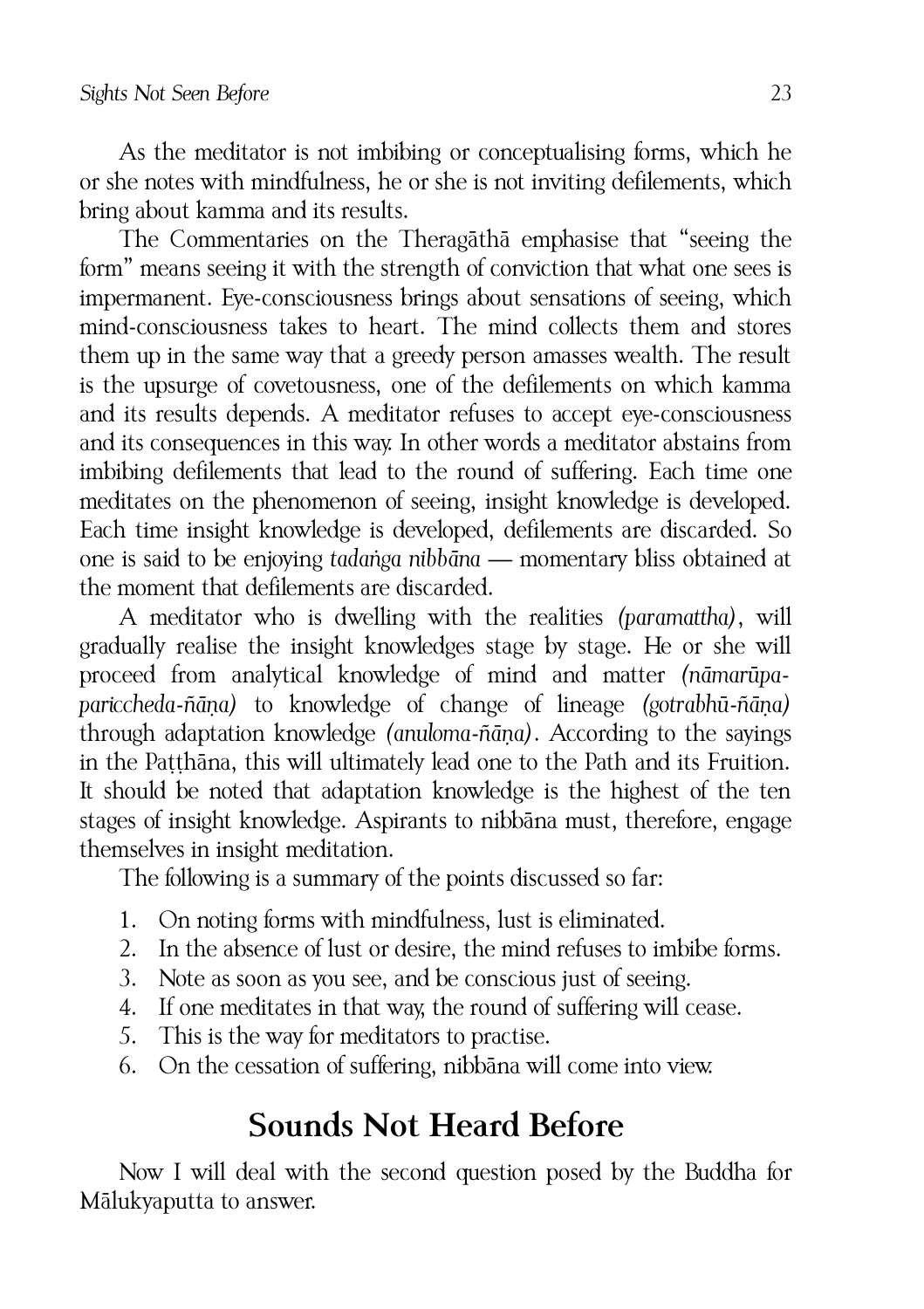"What do you think, Mālukyaputta? There are certain sounds that you have never heard before, do not hear now, and do not hope to hear in the future. Could such objects arouse desire, lust, or affection in you?"

Mālukyaputta replied that no desire, lust, or affection could possible arise from sounds or voices that one had never heard before, did nor hear now, nor imagined. This answer is right. On hearing a pleasant voice and cognizing the individual making it, the hearer develops affection or attachment for the owner of the voice. As attachment is developed, defilements are brought into play and the consequences of suffering follow. If one meditates on hearing, defilements will be kept away. Remember what I said previously regarding the phenomenon of seeing.

#### <span id="page-29-0"></span>**Concept and Reality**

What has been discussed earlier about the thought process relating to eye-consciousness applies with due alteration of details to earconsciousness, so I give only the gist of the process relating to earconsciousness.

When a sound enters the ear-door we say that a sound is heard. This is the first thought process relating to ear-consciousness. Then mindconsciousness investigates the nature of the sound heard. This is the first thought process relating to mind-consciousness. In the second thought process of mind-consciousness the name suggested by sound is cognized. In the next thought process, the name given to the sound is apprehended.

As an object makes a sound, the ear just hears it. If you note this with mindfulness, without going beyond the hearing, you call a halt to the process of hearing. The stream of consciousness stops flowing there and then. However, if you are unmindful, mental formations and activities will be brought into play. You may remember the sound that you hear and think over it. That means that the stream of mind-consciousness has taken over. Even then, the process of mind-consciousness is only aware of the sound, and concept has not yet been formed. If you can note this with mindfulness, apperception ends here, stopping at the stage of the abstract idea of the sound. If you fail to interrupt further mental activities, the next process of mind-consciousness will interpret the concept of the individual making the sound, and the next process will distinguish the sex of the individual. This will be followed by the development of affinity or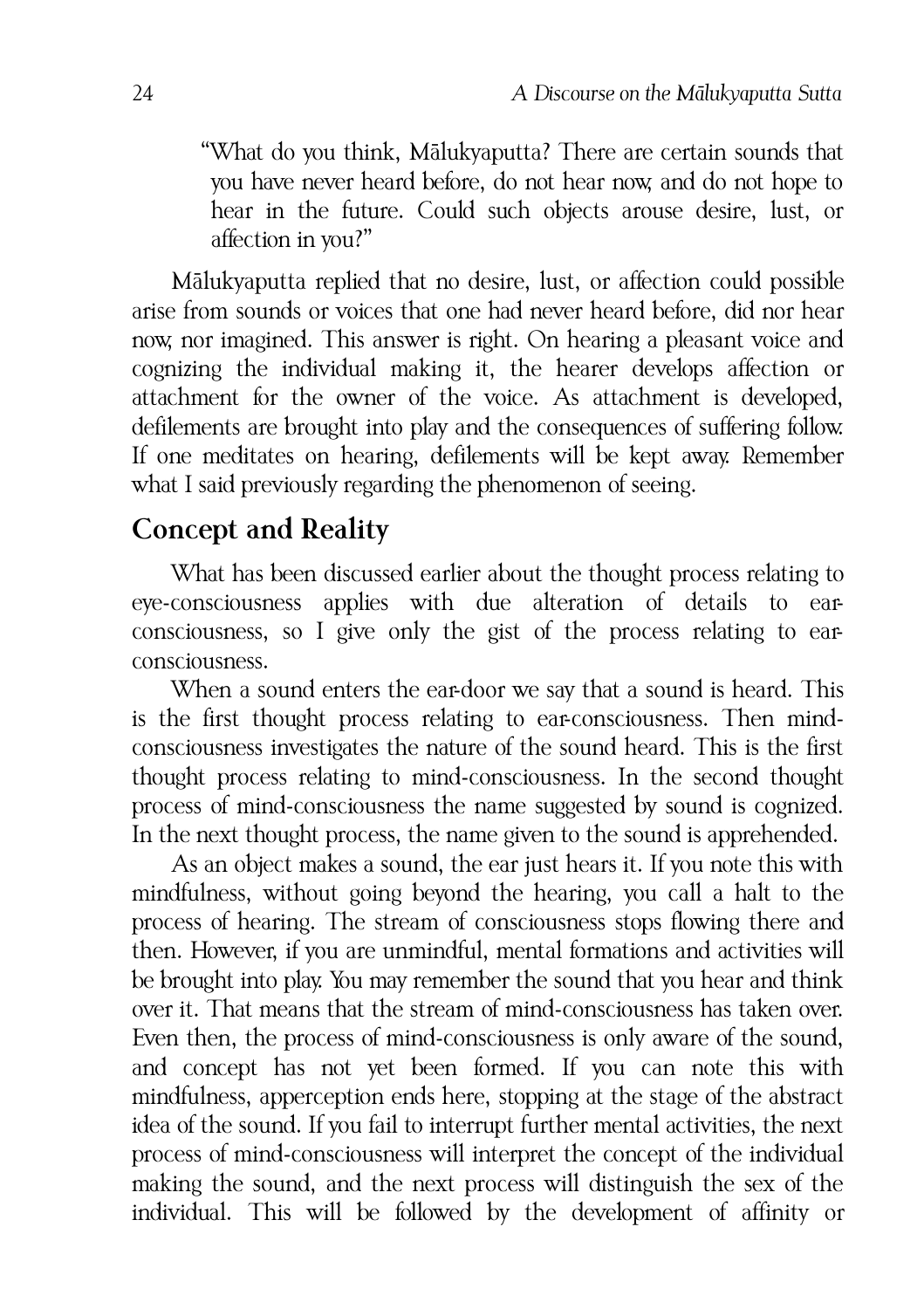repulsion. This is how the thought process stirs up defilements. So it is imperative to meditate on hearing just as you hear. I have summarised these statements as follows:

- 1. If you fail to note the phenomenon with mindfulness, you end up with conceptual knowledge.
- 2. To obtain knowledge of the ultimate realities, the following should be borne in mind.
- 3. Note with mindfulness the instant that you hear. (Note as soon as the process of ear-consciousness occurs or, failing that, note as soon as the process of mind-consciousness occurs).
- 4. Interrupt the flow of the process of thought at hearing. (If you can do this, the second process of mind-consciousness cannot arise). This is in accordance with the saying, *"Sute sutamattaṃ bhavissati."*
- 5. Then you can distinguish mind from matter. (What you hear is matter at work. When you are noting, mind is at work. Mind and matter are thus distinguished. Both the hearing and the noting appear only to disappear at the next instant.)
- 6. Finally, you will recognise the three characteristics of impermanence, unsatisfactoriness, and not-self.

# <span id="page-30-0"></span>**Failure to Meditate on Sound While Hearing**

*"Saddaṃ sutvā sati muṭṭhā, piyaṃ nimittaṃ manasi karoto; Sārattacitto vedeti, tañca ajjhossa tiṭṭhati."*

"Having heard a sound, one loses mindfulness. Getting involved in the attraction of it, one feels the onset of desire that tries to imbibe it."

When a sound presents itself at the ear-door, the hearer tries to appreciate it, generally expecting it to be sweet and agreeable, which tends to induce unwholesome thoughts, speech, and actions. While paying attention to the sound, one loses mindfulness, and desire arises if it is a pleasant sound. The hearer takes in what is heard as if ingesting or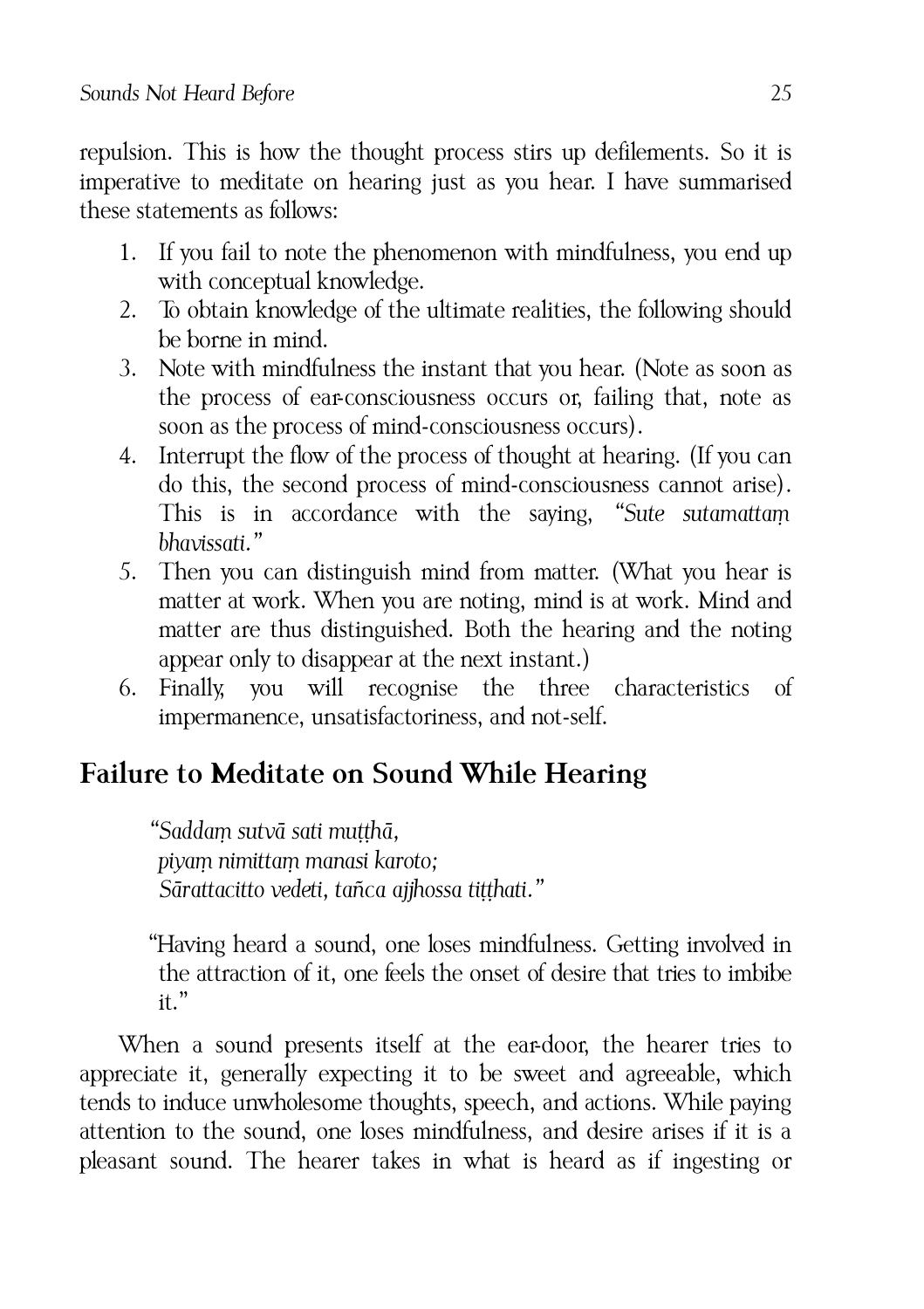imbibing it. Whenever the hearer recalls it, desire arises and torments him or her repeatedly. The story of Prince Nanda illustrates this point.

### <span id="page-31-0"></span>**The Story of Nanda**

Prince Siddhattha and Prince Nanda were half-brothers; Siddhattha's mother was Mahā Māyā, and Nanda's was Mahā Pajāpati Gotamī. Their mothers were sisters, both married to King Suddhodana. When Mahā Māyā died seven days after the birth of Siddhattha, Mahā Pajāpati Gotamī left her own son in the care of royal wet-nurses, and brought up Siddhattha, breast-feeding him herself.

Prince Siddhattha became the Buddha, and came to Rājagaha to spend the first Rains Retreat there. Three days after his arrival, King Suddhodana arranged a prenuptial feast for his second son, Prince Nanda, betrothed to Princess Janapada Kalyāṇī. As the Buddha was invited, he came to the palace where the meal was offered to him. When he was about to return to the monastery, he told Prince Nanda to take his (the Buddha's) bowl, and follow him. In awe of his elder brother, Nanda did as he was told, expecting the Buddha to take his bowl and discharge him sooner or later. As he was about to leave the palace, Princess Janapada Kalyāṇī called out, "My Lord, come back soon!"

Once at the monastery, the Buddha asked his younger brother if he would become a monk. The prince had no mind to put on the robe, but being overwhelmed with awe he said, "yes." So he was ordained, but he was not happy at all. One day he complained, "I am unhappy in this noble practice. I cannot stay any longer. I will revert to lay life."

The Buddha knew of Nanda's discontent, so asked him why he was unhappy. Nanda told him that Janapada Kalyāṇī's words were ringing in his ears.

The Buddha took his younger brother by the hand and led him to a desolate place, recently burnt by a forest fire, and showed him a maimed old hag of a monkey sitting by a smouldering log. From there he took him to Tāvatiṃsa, and introduced the love-lorn prince to a bevy of five hundred deities. The Buddha asked Nanda who was more beautiful, Janapada or any one of the deities. Nanda replied, "Venerable sir, compared to these deities, Janapada is like that old monkey I saw previously."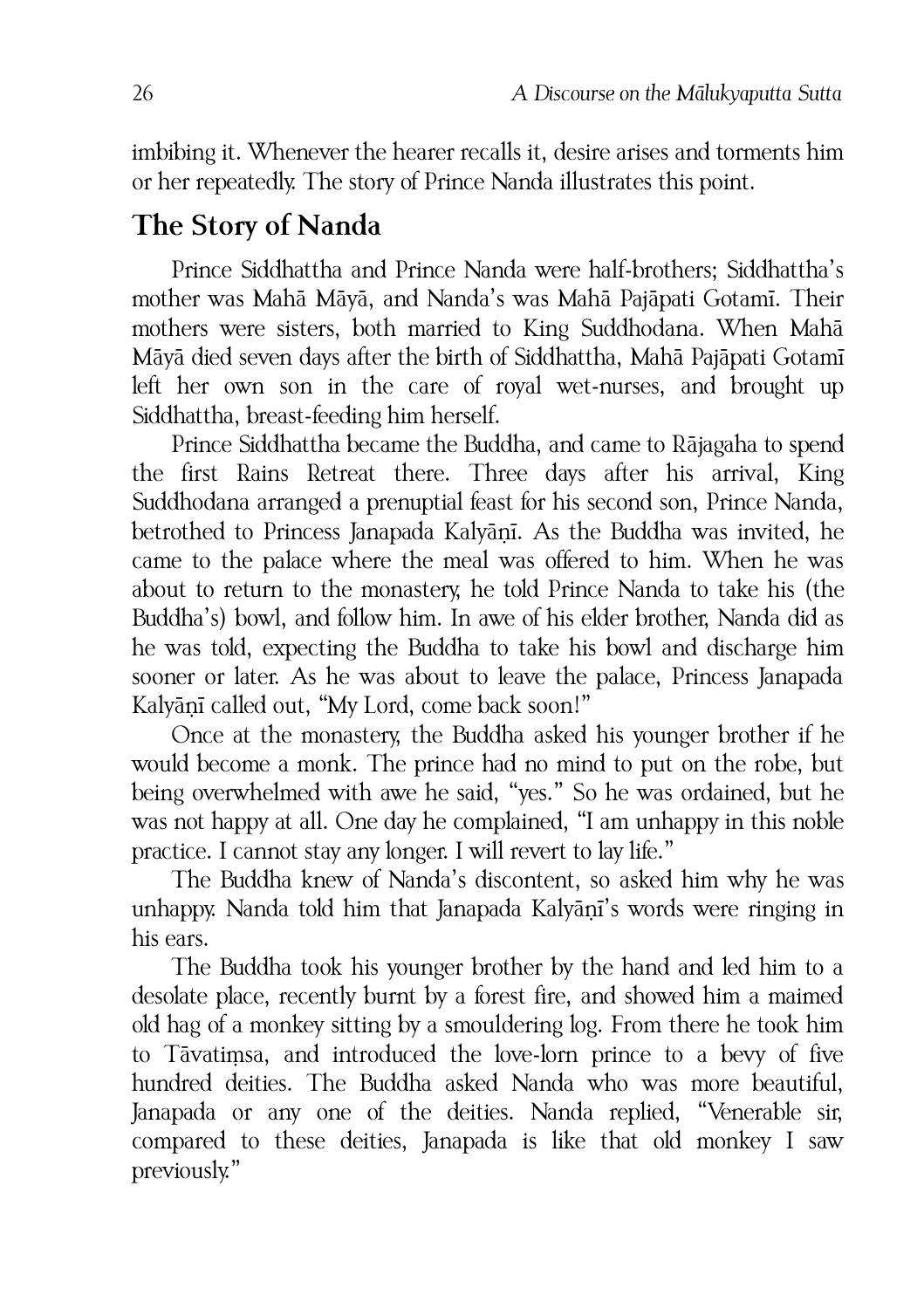"Nanda," said the Buddha, "remain as a bhikkhu. I promise you that you will win one of the beauties you can see now." When they came back from Tāvatiṃsa, Nanda became diligent in the practice, hoping that one day he would get one of the deities.

Word went around the monastery that Nanda was practising the Dhamma to get a beautiful deity for a wife. He was teased by his fellow monks as being like a daily wage-earner, or even a bonded slave, who worked for material benefits. He was mortified by these remarks. Secluding himself, he practised meditation with the utmost effort and determination until all his defilements had dried up. Finally, he won the Path and its Fruition, becoming an Arahant.

The lesson to be learned from this story is that if one is unable to note with mindfulness the sound that one hears, one tends to recall it repeatedly. Then it gets stuck in the mind. The mind imbibes all the feelings conjured up by craving.

> *"Tassa vaḍḍhanti vedanā, anekā saddasambhavā; Abhijjhā ca vihesā ca, cittamassūpahaññati. Evamācinato dukkhaṃ, ārā nibbāna, vuccati."*

"A multitude of passions such as covetousness and rage, springing from sound, torments one who takes a firm hold of it, with the result that his mind becomes burdened with vexation. Therefore, nibbāna remains remote from one who would rather carry the burden of suffering than practise meditation."

This needs no further elucidation as enough has been said about the attitude of mind on seeing, which may be substituted by hearing in the present context.

# <span id="page-32-0"></span>**Meditating on Sound Brings Nibbāna Near**

*"Na so rajjati saddesu, saddaṃ sutvā patissato; Virattacitto vedeti, tañca nājjhossa tiṭṭhati."*

"Passion remains undeveloped in him who recollects with mindfulness the sound that he has heard. Thus freed from lust, he refuses to imbibe it."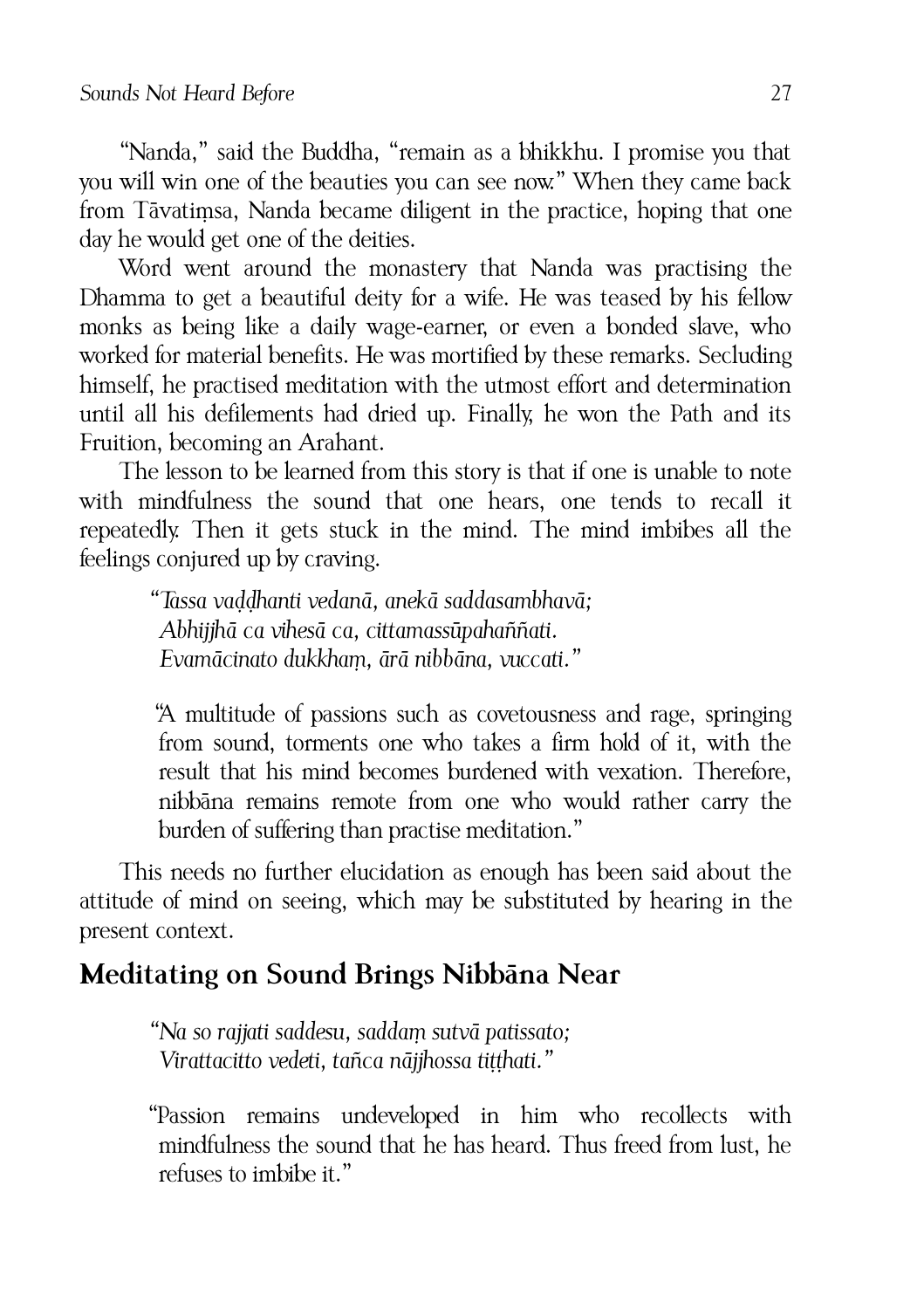*"Yathāssa suṇato saddaṃ, sevato cāpi vedanaṃ; Khīyati nopacīyati, evaṃ so caratī sato."*

"Listening to an audible object, a meditator just hears it and just feels that he hears it, without conceptualising it. With this, suffering ceases. One who practises in this way is said to be near to nibbāna."

These stanzas need no elucidation. What has been said about seeing applies with due alteration of details to hearing, and this also applies to the summaries given in the form of aphorisms.

# <span id="page-33-1"></span>**Odours Not Smelled Before**

The Buddha posed this third question for Mālukyaputta:

"What do you think, Mālukyaputta? There are certain odours that you have never smelled before, do not smell now, and do not hope to smell in the future. Could such odours arouse desire, lust, or affection in you?"

Mālukyaputta replied that it was impossible for desire, lust, or affection to arise regarding odours that one had never smelled, did not smell now, and did not hope to smell in the future.

As desire cannot develop from an unknown quantity, it is not necessary for a meditator to reflect on it, but those who fail to note odours and nose-consciousness will remain remote from nibbāna.

# <span id="page-33-0"></span>**Failure to Meditate on Odour While Smelling**

The Buddha, satisfied with Mālukyaputta's answer, said, "Well said," and uttered the four stanzas in the same manner as before.

*"Gandhaṃ ghatvā sati muṭṭhā, piyaṃ nimittaṃ manasi karoto. Sārattacitto vedeti, tañca ajjhossa tiṭṭhati."*

"Having smelled an odour, one loses mindfulness. Getting involved in the attraction of it, one feels the onset of desire that tries to imbibe it."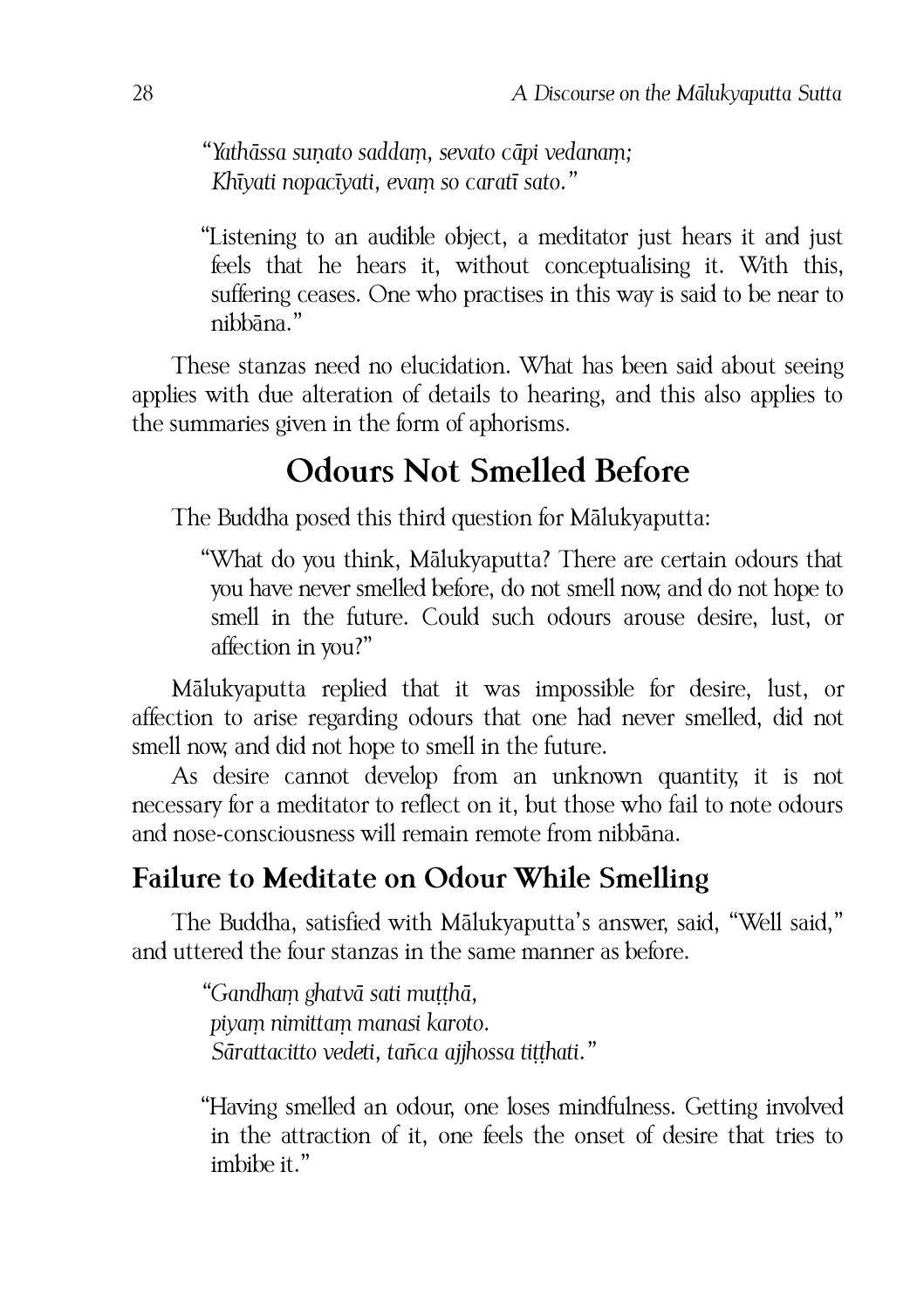Meditators rarely enjoy fragrant odours. Mostly they have to endure disagreeable odours. So it is not unusual for them to long for fragrance. This is attachment, which makes one unmindful of the Dhamma.

> *"Tassa vaḍḍhanti vedanā, anekā gandhasambhavā; Abhijjhā ca vihesā ca, cittamassūpahaññati. Evamācinato dukkhaṃ, ārā nibbāna vuccati."*

"A multitude of passions such as covetousness and rage, springing from odours, torments one who takes a firm hold of it, with the result that his mind becomes burdened with vexation. Therefore, nibbāna remains remote from one who would rather carry the burden of suffering than practise meditation."

Here, as before, the emphasis is on the fact that failure to meditate keeps nibbāna remote.

# <span id="page-34-0"></span>**Meditating on Odour Brings Nibbāna Near**

*"Na so rajjati gandhesu, gandhaṃ ghatvā patissato; Virattacitto vedeti, tañca nājjhossa tiṭṭhati."*

"Passion remains undeveloped in him who recollects with mindfulness the odour that he has smelled. Thus freed from lust, he refuses to imbibe it."

*"Yathāssa ghāyato gandhaṃ, sevato cāpi vedanaṃ; Khīyati nopacīyati, evaṃ so caratī sato. Evaṃ apacinato dukkhaṃ, santike nibbāna vuccati."*

"Smelling an odour, a meditator just smells it and just feels that he smells it, without conceptualising it. With this, suffering ceases. One who practises in this way is said to be near to nibbāna."

To dispel suffering, note with mindfulness every time an odour presents itself to your mind. Now I will go on to the sense of taste. It will show you how to practise *insight meditation*.

# <span id="page-34-1"></span>**Flavours Not Tasted Before**

The Buddha posed the next question for Mālukyaputta.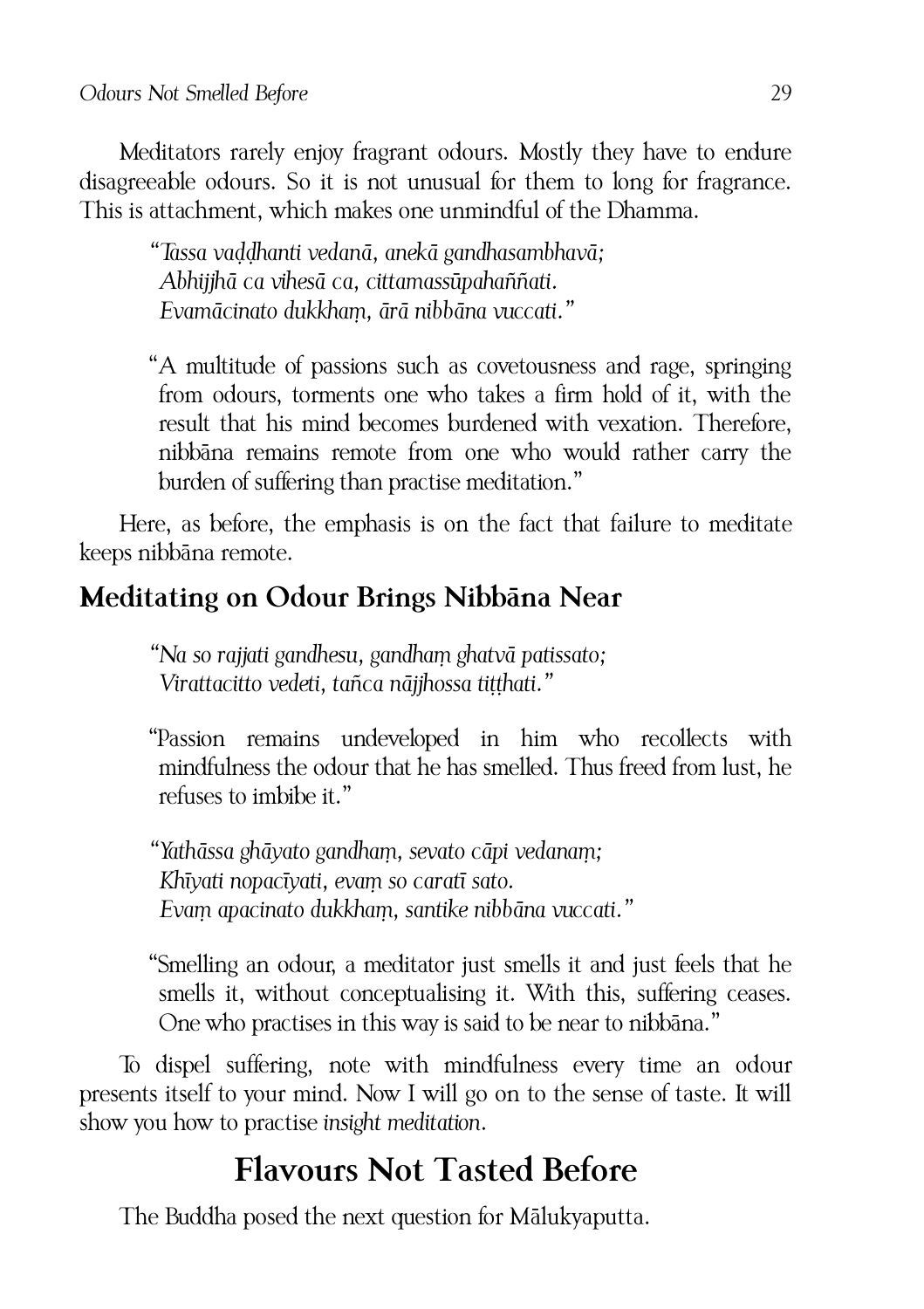"What do you think, Mālukyaputta? There are certain flavours that you have never tasted before, do not taste now, and do not hope to taste in the future. Could such flavours arouse desire, lust, or affection in you?"

Let me refer in passing to the human weakness for the pleasures of taste. Those who have never tasted fruits and cakes from other countries have no desire to for them, since they have never enjoyed them, but people who have tasted them, develop a craving for them. In the scriptures there are instances of people losing their lives to satisfy their palates. Defilements can be dispelled if one meditates on tasting, noting the instant when taste occurs.

#### <span id="page-35-0"></span>**Failure to Meditate on Flavour While Tasting**

*"Rasaṃ bhotvā sati muṭṭhā, piyaṃ nimittaṃ manasi karoto. Sārattacitto vedeti, tañca ajjhossa tiṭṭhati."*

"Having tasted a flavour, one loses mindfulness. Getting involved in the attraction of it, one feels the onset of desire that tries to imbibe it."

Few people ever meditate on eating and taste. Ordinary lay people are quite unaware of this meditation practice. Even learned persons do not pay heed to it, assuming that as one gets the flavour of food as it is taken, there is no need to note it with mindfulness. This amounts to irreverence to the teachings of insight meditation. Others go so far as to say that meditating on taste is a sheer waste of time. Eating, they say, should be done quickly so that more time can be devoted to meditation.

The majority of meditators are guilty of unmindfulness in eating. Once they fail to note the flavour as they take food, they lose mindfulness and become attached to it. That means they cherish the desire, and enjoy the pleasure of eating.

All food and comestibles are prepared to be delicious. When lay people offer food to the monks, they take special care to make the food appealing to the palate. This shows how much importance people give to flavour. I remember an observation made by a Sayādaw in Moulmein. He once taught one of his devotees that it was usual for monks to partake of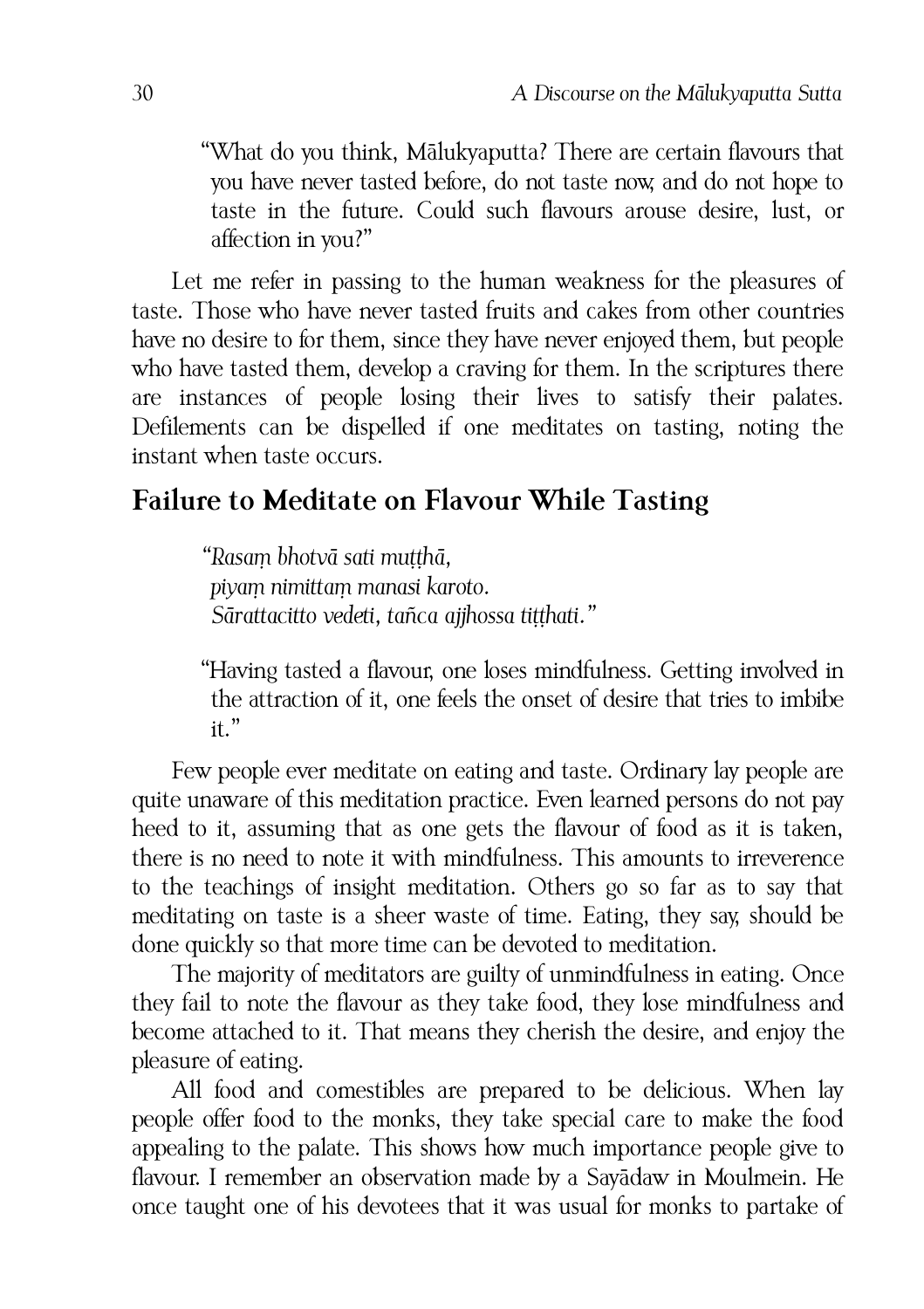food with mindfulness that disregards the flavour, as if what is delicious was repugnant. This drew a protest from the devotee who said, "Venerable sir! It is most improper that you should view the delicious dishes that I have prepared for you enjoyment as repugnant." It was quite logical for him to say so, because food for the monks is usually prepared by donors so that the recipients could eat them with relish. Here, the preparation of delicious food is the responsibility of the donor, but monks should contemplate all food as repugnant so that defilements cannot overwhelm them.

The monastic training requires that monks eat, reflecting wisely. Unlike lay people, monks should take food, not for enjoyment, nor for indulgence, nor for physical development, nor for fattening, but just to maintain the body, for supporting the holy life, to quench the pains of hunger and thirst, so that they can effectively pursue the practice of meditation. If one can practise meditation on the repulsiveness of food *(āhāre paṭikkūlasaññā)*, it is all the more commendable. Regarding this please see the Visuddhimagga [Vism. 341]. However, for our purposes it will be best to follow the method of *Satipatthāna*.

> *"Tassa vaḍḍhanti vedanā, anekā rasasambhavā; Abhijjhā ca vihesā ca, cittamassūpahaññati. Evamācinato dukkhaṃ, ārā nibbāna vuccati."*

"A multitude of passions such as covetousness and rage, springing from flavours, torments one who takes a firm hold of it, with the result that his mind becomes burdened with vexation. Therefore, nibbāna remains remote from one who would rather carry the burden of suffering than practise meditation."

No elaboration is needed beyond the fact that odour is here to be substituted by flavour.

There are three basic necessities of life — food, clothing, and shelter. The world is teeming with millions of hungry people. The search for food is a great burden to them. People go all out to get it. In the struggle for a living, some grab what they want by all means, whether fair or foul, and anger is aroused when they encounter competition or opposition from rivals for the same food. The result is trouble for everyone. All these troubles stem from the development of desire and attachment due to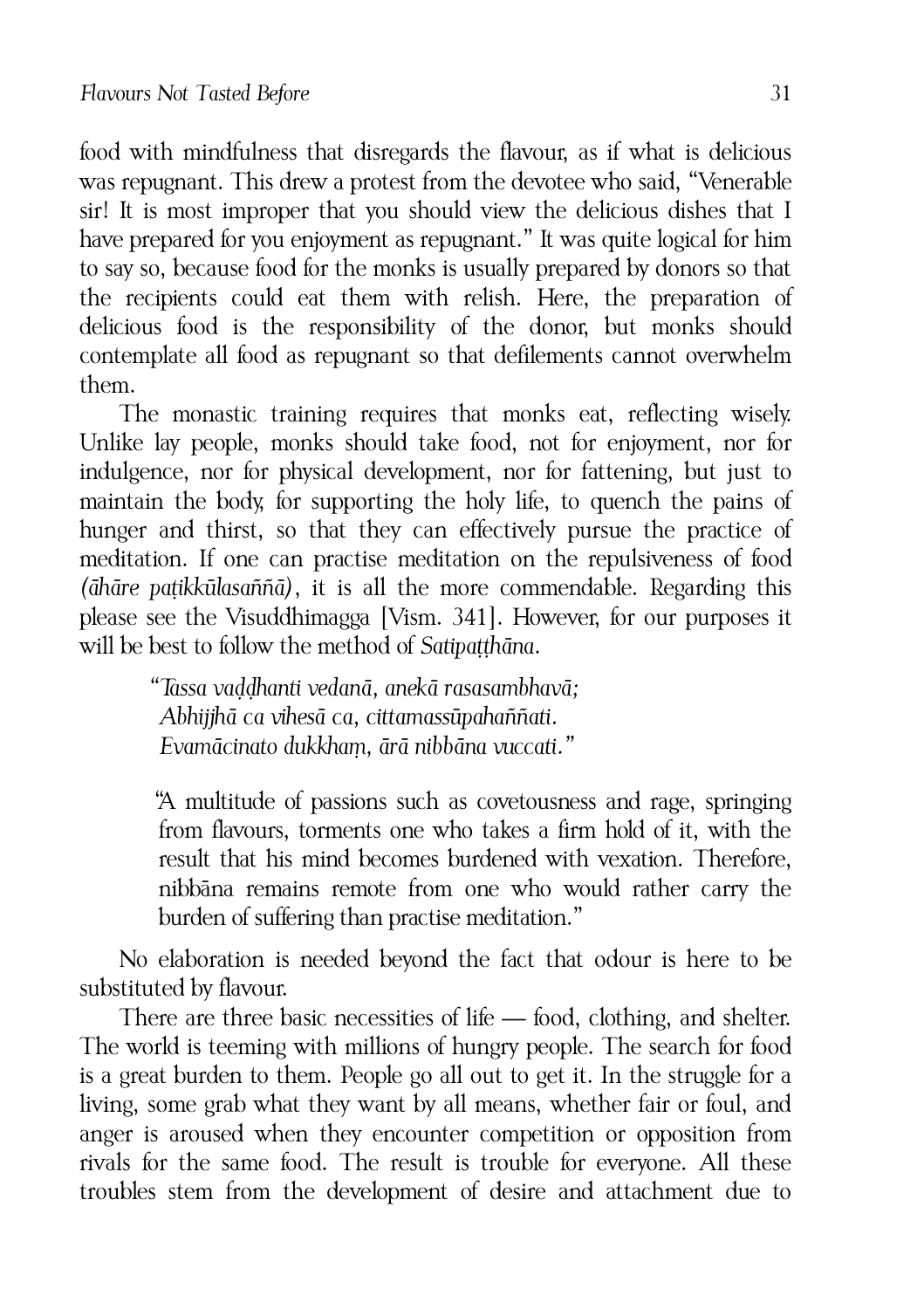failing to meditate; in this case on taste. When one is overpowered by defilements, one becomes tormented by kamma and its results, which brings about the round of suffering.

Most people do not care to meditate when eating. It is habitual for them to be unmindful when eating, and this habit becomes hardened. In that case they are accumulating suffering, which burns like fire for many lives to come.

#### <span id="page-37-0"></span>**Meditating on Flavour Brings Nibbāna Near**

*"Na so rajjati rasesu, rasaṃ bhotvā patissato; Virattacitto vedeti, tañca nājjhossa tiṭṭhati."*

"Passion remains undeveloped in him who recollects with mindfulness the flavour that he has tasted. Thus freed from lust, he refuses to imbibe it."

This is a clear instruction to the meditator to apply the principle of insight meditation to the phenomenon of tongue-consciousness, as soon as the food is tasted. It does not say that the flavour one has never experienced should be noted with mindfulness. I will give you an example to show how to meditate on it.

When a monk sits before a table and sees the food, he notes the phenomenon of seeing. As he raises his hand to pick up the food, he notes the raising of the hand. As he takes a morsel of food in his hand, he notes that he is taking it. As he brings it towards his mouth, he notes that he is bringing it. As it touches his mouth, he notes the touching. As he opens his mouth, puts the food in, closes his mouth, brings his hand down, touches the plate with his hand, and meanwhile chews the food, he notes each of these actions. As his hands move and he chews the food, he is conscious of the element of motion operating. If his hand touches hot food, he is aware of the element of heat. When he tastes sweet or sour on the tongue, he notes the flavour. As he is thus noting all the phenomena connecting with eating or tasting, he dispels desire for food, and eventually all lust for it. When his concentration gets stronger, he knows the flavour only as flavour and nothing more. It does not occur to him that a particular dish of chicken curry is delicious. It means that he has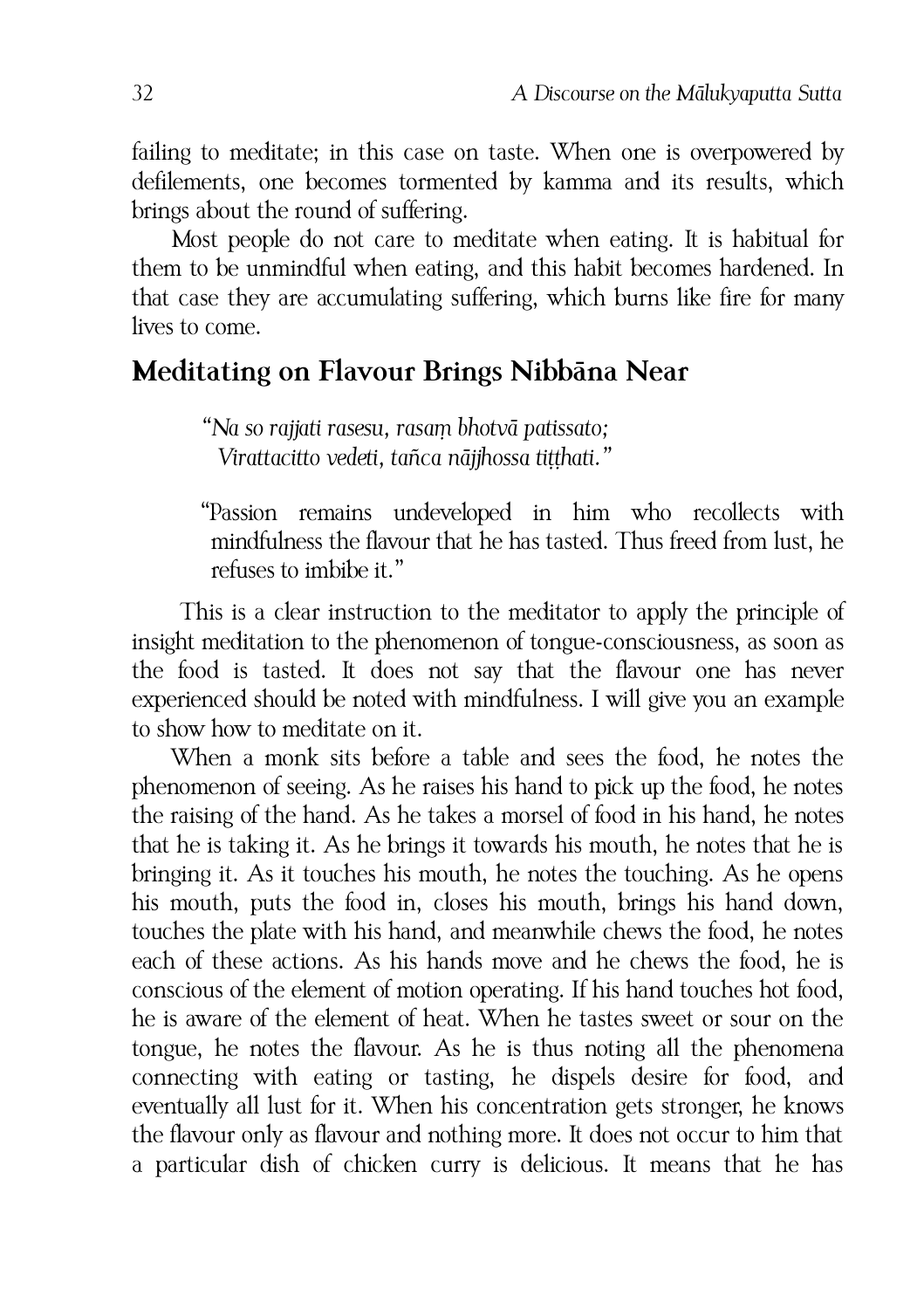abandoned the pleasurable object of taste, and thus he eradicates defilements.

The experience of meditators at Mahāsī Yeikthā bear this out. When a meditator eats, he becomes conscious of the fragrant smell and sweet taste that the food generates. However, as soon as he comes to know the phenomena of smell, taste, and the nose and tongue-consciousness, and the mind that notes this, they dissolve away. Under these circumstances, lust has no chance to assert itself, for the meditator cognizes flavour just as flavour and nothing more. Some meditators say as they were noting the phenomenon of tasting, they failed to recognize what kind of food they had been given. This is quite possible. For, in the absence of desire and attachment, no pleasure can be derived from the food taken. Where there is no attachment, one does not take a firm hold of feeling, as if one is going to devour it.

> *"Yathāssa sāyarato rasaṃ, sevato cāpi vedanaṃ; Khīyati nopacīyati, evaṃ so caratī sato. Evaṃ apacinato dukkhaṃ, santike nibbāna vuccati."*

"Tasting a flavour, a meditator just tastes it and just feels that he tastes it, without conceptualising it. With this, suffering ceases. One who practises in this way is said to be near to nibbāna."

A meditator eats and tastes the food just like any one else, but does not indulge in the flavour, so does not commit wholesome or unwholesome deeds in relation to the flavour. It means that tasting cannot lead to kamma formations and their results. Without them no new becoming can arise, and there will be an end to the round of suffering.

The doctrine of dependent origination says, *"Vedanā paccayā taṇhā* feeling begets craving." However, as no craving arises when the feeling has subsided, clinging does not result, and defilements, kamma and its results become inoperative. Since the causes of suffering are eliminated, a meditator who is steadfast in the practice of insight meditation, attains momentary bliss *(tadaṅga nibbāna)*, when peace is established for the duration of the elimination of defilements. This can eventually lead to the fulfilment of the Noble Path and its Fruition.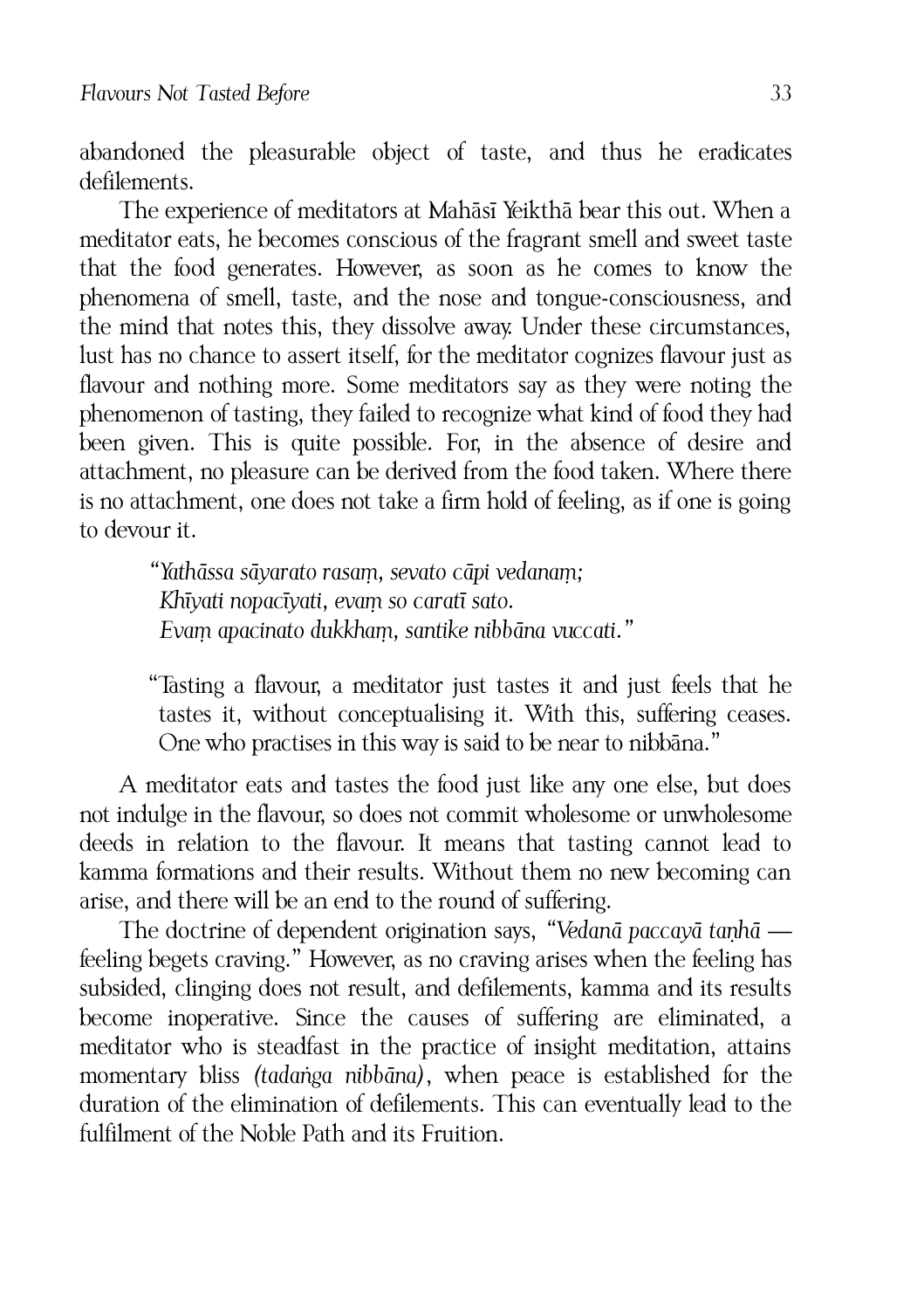#### <span id="page-39-1"></span>**Realisation of the Dhamma**

Many examples are cited in the Commentaries regarding the attainment of nibbāna as one meditates on eating. In Sri Lanka in former times, there were rest houses where monks on their daily rounds for alms could stop to eat. It was usual for them to have their early morning gruel there, and then set out for alms, returning to the same place for their full meal. Most of them practised insight meditation while eating and became Arahants. In those days this was the rule rather than the exception.

In the Commentary on the Puggalapaññatti, it says:

"Making strenuous efforts in insight meditation with implicit faith in it, an individual can realise the knowledge of the Path and its Fruition while walking, standing, sitting, lying down, taking light food or heavy meals. No instances exist where one fails to attain wisdom when one practices like this."

I urge you to note in detail the entire process of eating while you eat. If you are having your meals alone, this can be done quite easily. For each mouthful that you take, there may be about sixty things worth noting, and if you note them continuously, it may take you about an hour to finish your meal. If you have to eat with others, this may not be possible, but I urge you to try.

# <span id="page-39-0"></span>**Touches Not Touched Before**

The fifth question put to Mālukyaputta is as follows:

"What do you think, Mālukyaputta? There are certain tangible objects that you have never touched before, that you are not touching now, and do not hope to touch in the future. Could such objects arouse desire, lust, or affection in you?"

Mālukyaputta replied in the negative, which is right. Here again it may be stressed that no defilements can arise for sense-objects with which one is unfamiliar. Indigenous peoples develop no desire for foreign fashions, which they have never even seen before. The same analogy applies to friendship — one never makes friends with people whom one has never met or seen before.

For most of us, seeing or hearing is intermittent. We are not seeing or hearing things all the time. Since we are not always eating, tasting is even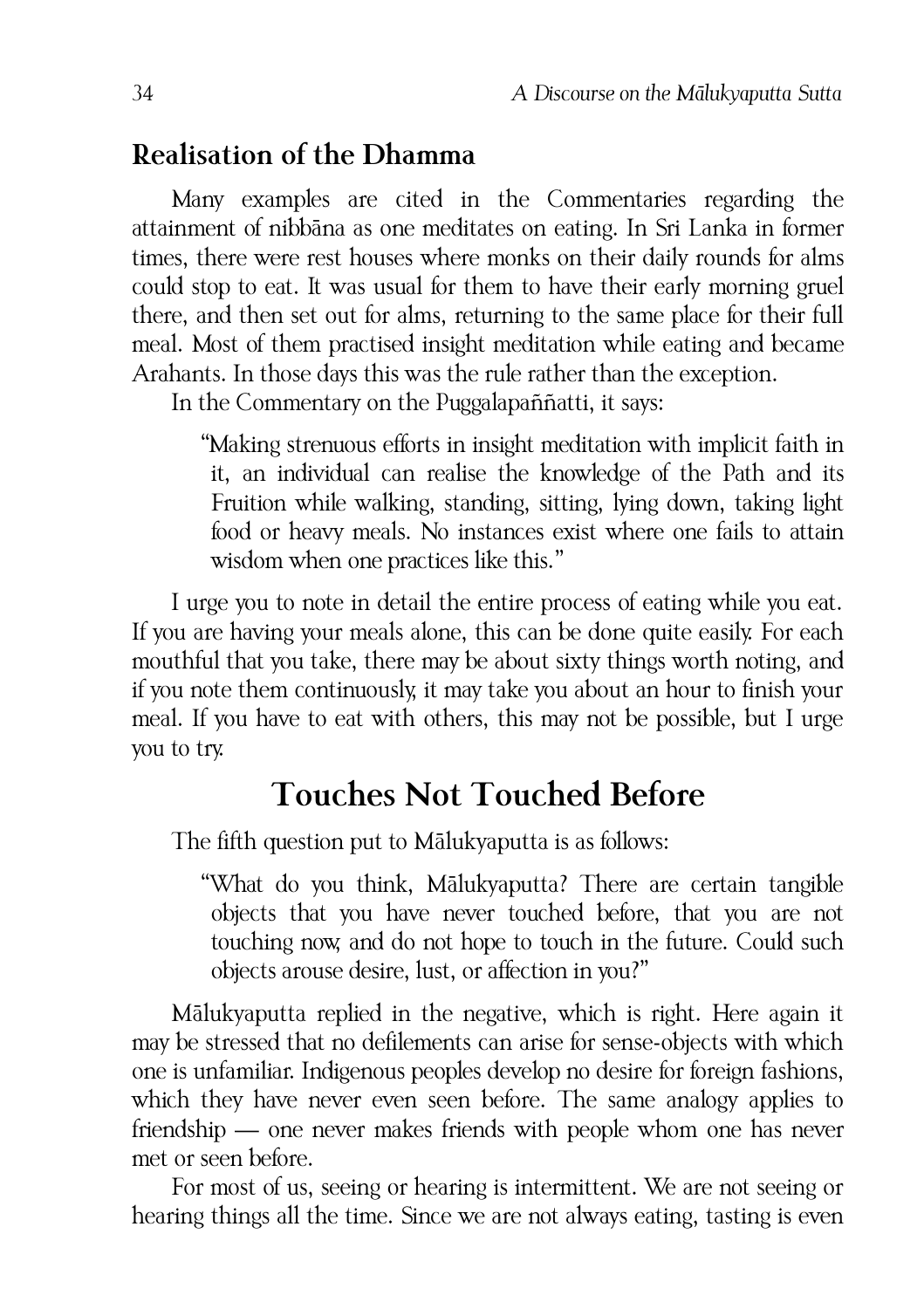less frequent. Tactile sensations, however, occur all the time. They are far more pervasive than other sensations. They may be felt even when one is sitting or standing still, or eating and drinking. So we are involved with sensations of touch day in and day out. Meditators usually have to meditate more on objects of touch than on any other objects.

The text says, *"Gacchanto vā gacchāmī'ti pajānāti* — know that you are going, when you go." When you note the walking, lifting the foot, pushing it forward, and putting it down, you are conscious of the entire movement connected with the process of walking. This means that knowledge of walking arises. So you should let that knowledge remain as it is according to the instruction, *"Mute mutamattaṃ bhavissati* — when you know, just know it." Do not go further than that. This meditation technique is mostly on the activities of the element of motion, though at times the element of heat, or the element of hardness may also be prominent. Mostly though, one must concentrate on the element of motion.

The text goes on to say, *"Ṭhito vā ṭhitomhī'ti pajānāti; nisinno vā nisinnomhī'ti pajānāti* — know that you are standing when you stand, know that you are sitting when you sit. Here too, you are instructed to note the nature of the element of motion. If you are not satisfied with this method, note the activity of the element of motion by watching the rise and fall of the abdomen as you are standing, sitting, or lying down.

# <span id="page-40-0"></span>**Why Mindfulness of Respiration is Not Taught**

Mindfulness of respiration *(ānāpānasati)* is included in the ten recollections. It is concentration on breathing in and breathing out. Breathing is an act of the element of motion. It may be asked, therefore, "Why not take up the exercise of breathing in and out?" In my opinion, I agree that *ānāpāna* could lead to the establishment of insight knowledge, but it should be noted that the Visuddhimagga puts it in the category of meditation objects for tranquillity *(samatha),* as opposed to insight *(vipassanā)*. It enumerates the fourteen body contemplations as follows:

"Herein, the three, that is to say, the sections on the four postures, on the four kinds of full awareness, and on attention directed to the elements as they are stated [at M.iii.89] deal with insight. ... So there are only two, that is the sections on breathing and on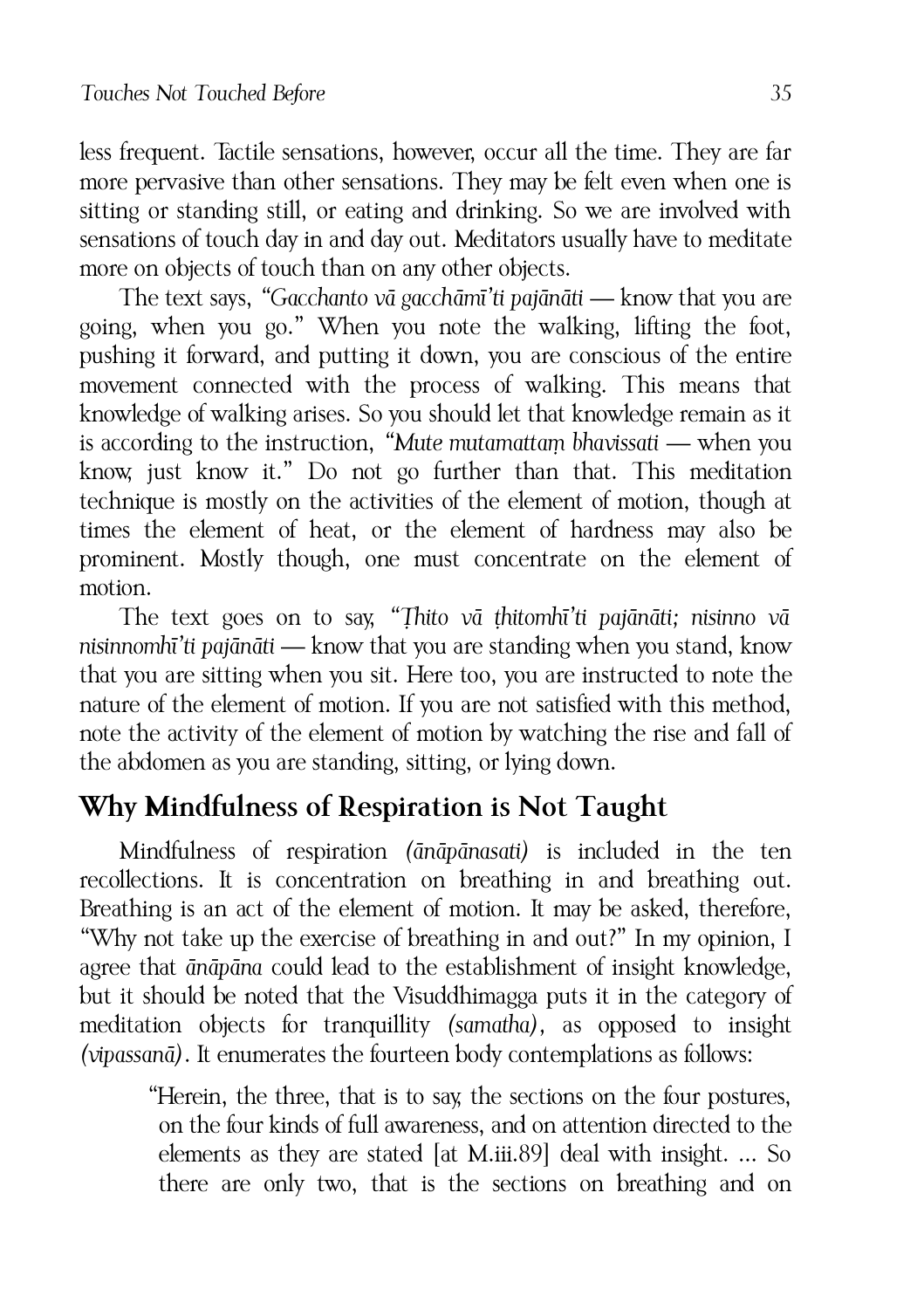directing attention to repulsiveness that, as stated there, deal with concentration." (Vism. 240)

Thus it is clearly stated that mindfulness of breathing belongs to the development of concentration. Therefore, if we advocated mindfulness of breathing we would be open to the criticism that we were teaching *samatha* and not *vipassanā*. Then we would be unable to make a rebuttal of this charge without contradicting this teaching in the Visuddhimagga. However, we allow those who like to practise mindfulness of the respiration to have their wish. We impose no restriction upon them.

The Paṭisambhidāmagga and the Visuddhimagga are explicit on the point that, when doing breathing exercises, one must concentrate on the tip of the nose without letting the mind follow the course of the breath in and out. The purpose is to enable the meditator to develop access concentration *(upacāra samādhi)* and attainment concentration *(appanā samādhi)* to enter absorption.

In the practice of insight, there is no restriction that directs the meditator to note only one phenomenon continuously. If we instruct the meditators to note all the phenomena of touch that occur in various parts of the body while breathing in and out, we will again be open to the criticism that we are contradicting the two authorities just cited. That is why we do not encourage meditators to practise mindfulness of respiration for insight meditation.

#### <span id="page-41-0"></span>**Meditation on Abdominal Movements**

It has been asked whether meditation on the rising and falling of the abdomen really conforms to the Pāḷi texts. This question may be answered on the authority of the Saḷāyatana Vagga of the Saṃyuttanikāya where it is stated that failure to note the arising and passing away of mind and matter occurring at the six sense-doors results in the upsurge of defilements, while meditating on them brings nibbāna closer through the realisation of the Path and Fruition with the suppression of defilements. The Mālukyaputta Sutta is also very clear on this point. I shall give reasons in support of our method conforming to the scriptures.

When *Satipaṭṭhāna* teaching prescribes observing the four elements, it is advocating the observance of the apparent phenomena created by the four primary elements. Abdominal movements indicate the working of the element of motion, which is one of the four elements to be observed by the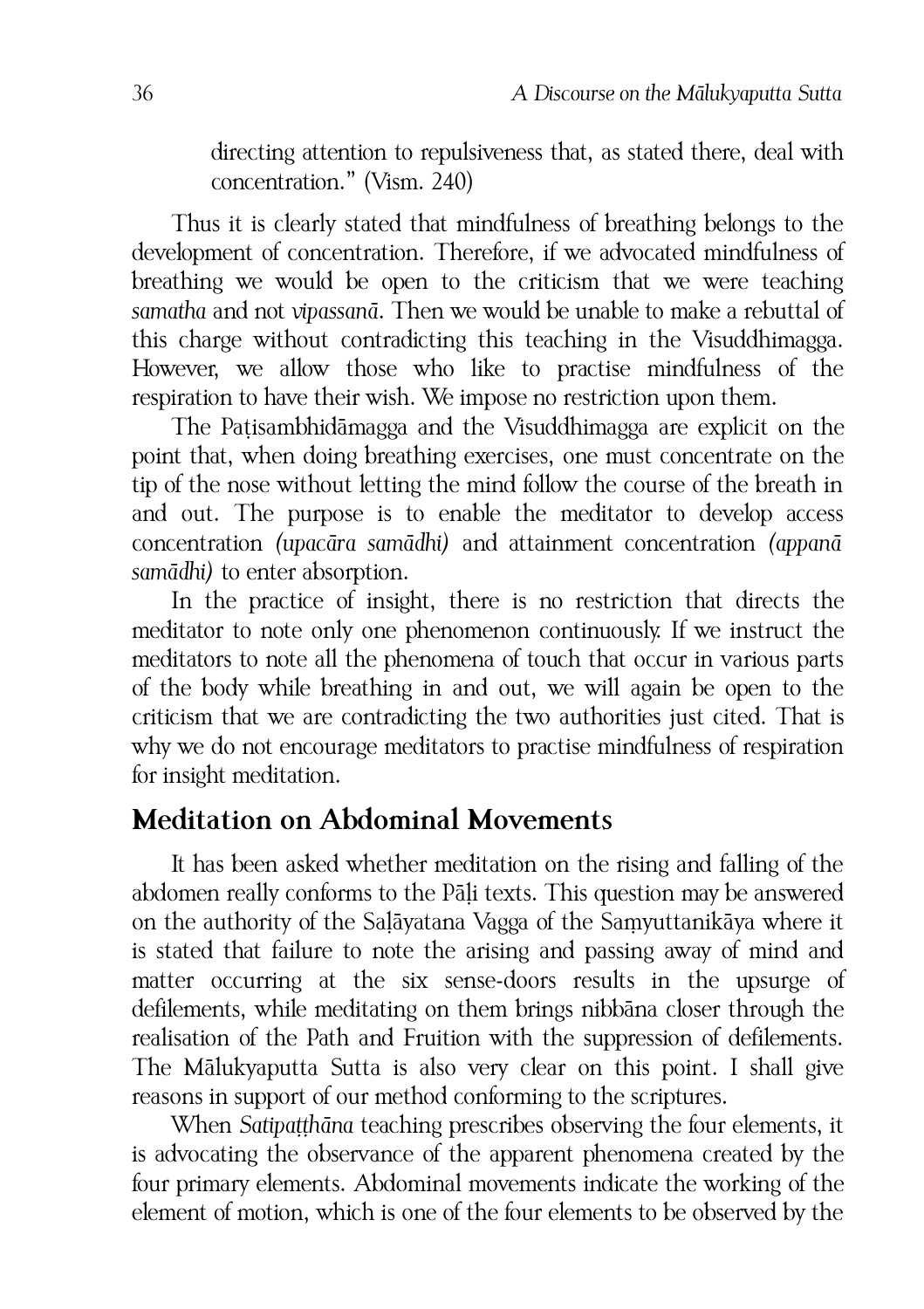method of attention to the elements *(dhātumanasikāra)*. I prefer ordinary language to Pāli technical terms, so instead of asking meditators to contemplate the air element *(vāyo dhātu),* I ask them to observe the rising and falling of the abdomen. Employing everyday language agrees with the Buddha's preference for simple speech when he gave the advice, *"Gacchāmi vā gacchāmi'ti pajānāti."* As the meditator's concentration develops with continued practice of insight meditation, he or she will come to realise the nature of the element of motion in the movements of the abdomen.

On the authority of the Satipaṭṭhāna Sutta, and others in the Saṃyuttanikāya, we take it that a meditator should concentrate not only on the four postures usually mentioned in the scriptures, but also on other postures or actions that can be met with in the normal course of events.

If a meditator does not feel satisfied with noting the rising and falling of the abdomen, he or she can try meditating on sitting while sitting, on standing while standing, or on lying down while lying down. However, we do not urge meditators to practise mindfulness of respiration as we maintain that it contradicts statements in the Visuddhimagga and Commentaries on the Satipatthana Sutta, which speak of insight meditation after the attainment to absorption through noting breathing in and breathing out, but we do not deter anyone from practising mindfulness of respiration.

Now I will revert to my original theme.

#### <span id="page-42-0"></span>**Failure to Meditate on Contact While Touching**

*"Phassaṃ phussa sati muṭṭhā, piyaṃ nimittaṃ manasi karoto. Sārattacitto vedeti, tañca ajjhossa tiṭṭhati."* 

"Having felt a touch, one loses mindfulness. Getting involved in the attraction of it, one feels the onset of desire that tries to imbibe it."

Tactile sensations arise everywhere in the body. When a living body touches an inanimate object, sensations arise. When the limbs touch one another, the same happens. These are external sensations. There are also internal sensations, which often pass unnoticed. For instance, we are usually unaware of the fact that blood comes into contact with muscular tissues embedded in the body. Those unaccustomed to mindfulness cannot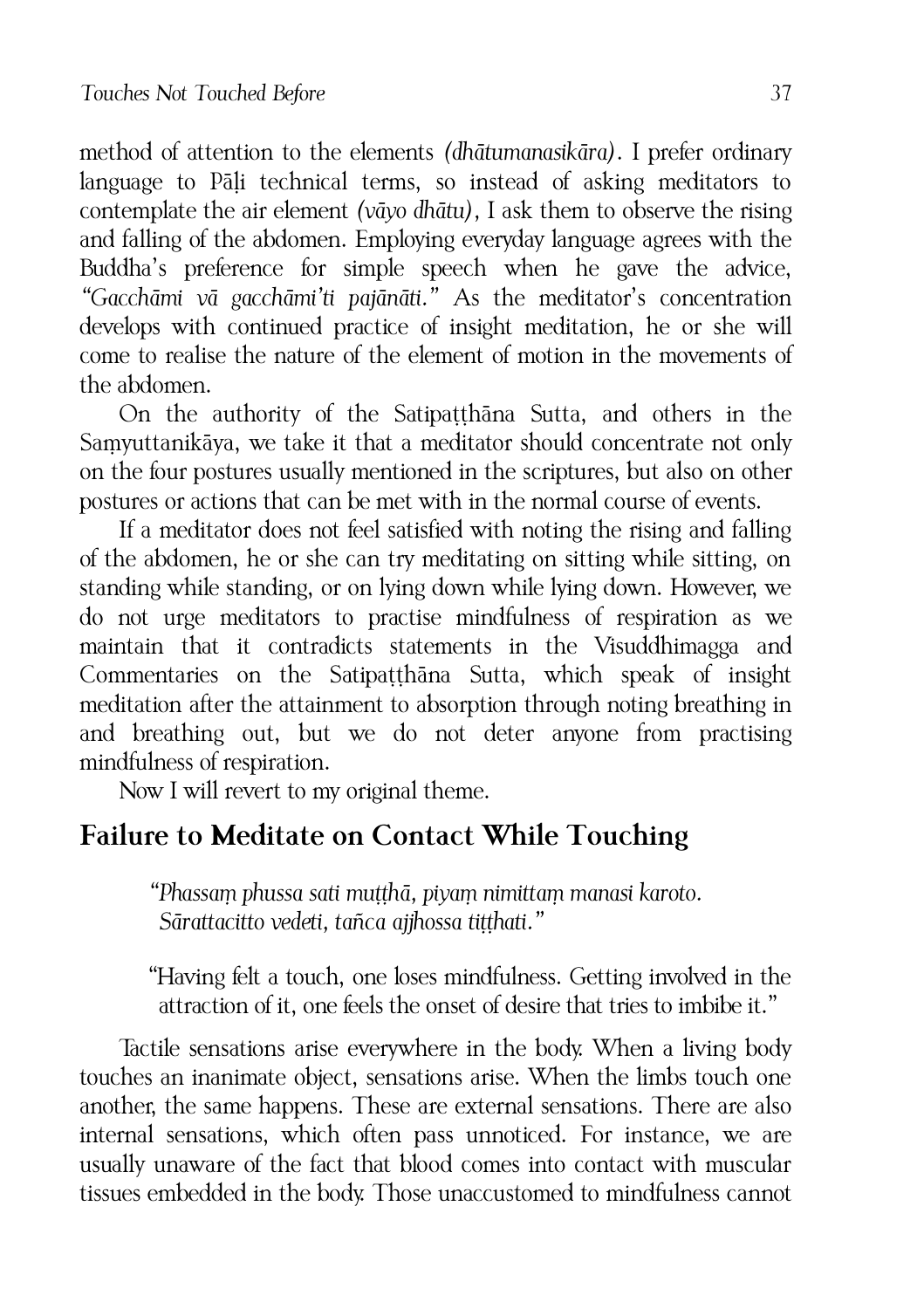take full note of the external sensations, let alone the internal ones. So when you practise meditation casually, you are liable to be forgetful of the Dhamma, and will be aware of beauty when you see it. It is natural to hanker after pleasurable sense-objects; and when they are found you forget to note the arising and passing away of the aggregates. At times you may feel repugnant to disagreeable sights that you see or disturbing sounds that you hear. This also makes you forgetful of the Dhamma.

The five constituents of pleasure invite the defilements for unmindful persons. Their way of life is geared to the enjoyment of pleasure. When they sleep on soft beds, they feel comfortable. The latest fashions give them luxurious feelings of touch. Even when doing their daily exercise routine for health they are doing so delighting in the thought that it will contribute to sensual enjoyment and beauty. All these delights and pleasures are the product of their surroundings, which worship the five constituents of the senses. They generate defilements. Nibbāna remains remote from those with a liking for defilements. Hence the following stanza:

> *"Tassa vaḍḍhanti vedanā, anekā phassasambhavā; Abhijjhā ca vihesā ca, cittmassūpahaññati. Evamācinato dukkhaṃ, ārā nibbāna vuccati."*

"A multitude of passions such as covetousness and rage, springing from contact, torments one who takes a firm hold of it, with the result that his mind becomes burdened with vexation. Therefore, nibbāna remains remote from one who would rather carry the burden of suffering than practise meditation."

All that has been said about seeing, hearing, etc., applies to touching. What should be emphasised as before is the fact that by bowing to the wishes of the defilements one accumulates a mass of suffering, which keeps one remote from nibbāna.

#### <span id="page-43-0"></span>**Meditating on Contact Brings Nibbāna Near**

*"Na so rajjati phassesu, phassaṃ phussa patissato; Virattacitto vedeti, tañca nājjhossa tiṭṭhati."*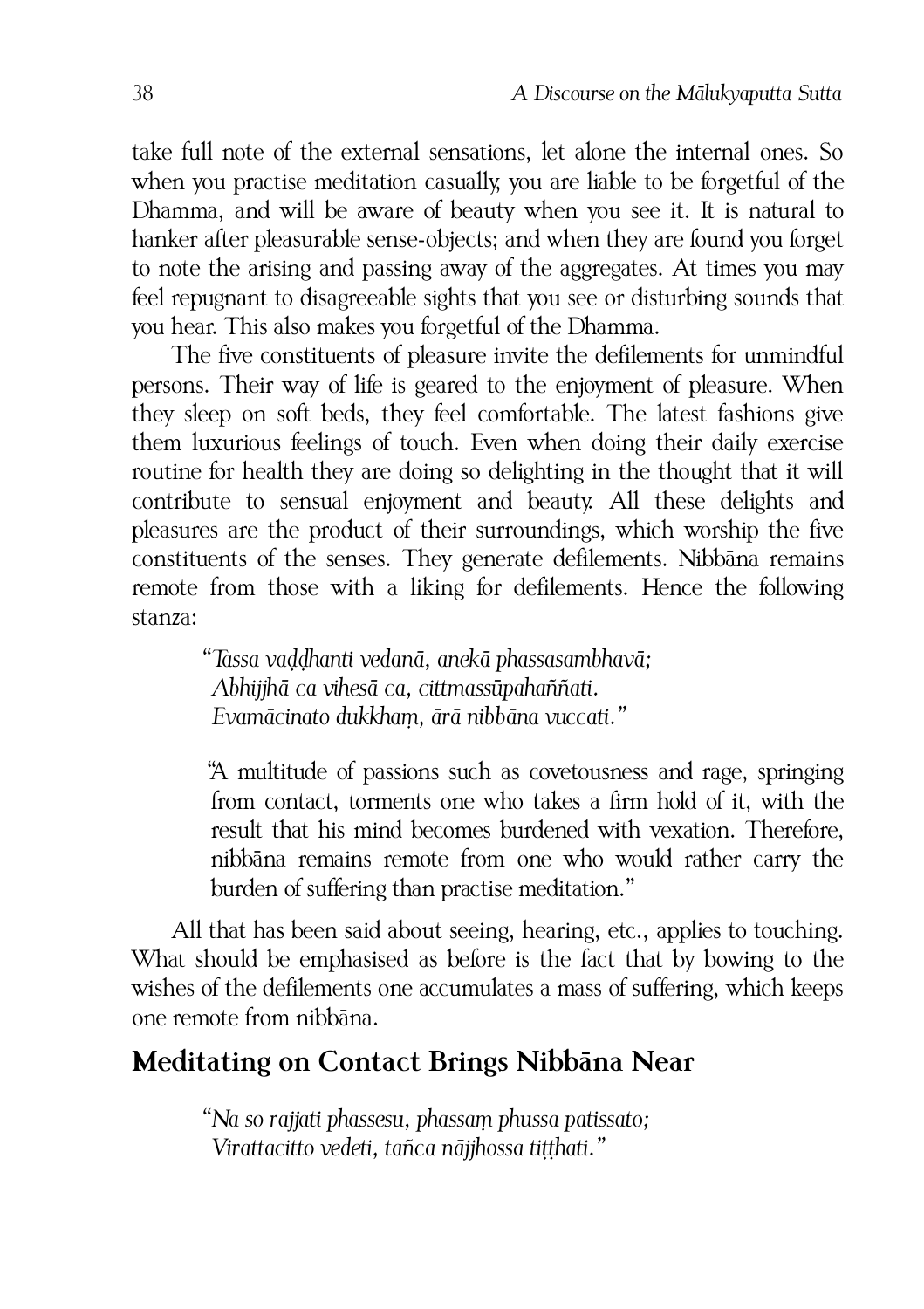"Passion remains undeveloped in him who recollects with mindfulness the contact that he has felt. Thus freed from lust, he refuses to imbibe it."

While meditating on standing, you may feel tired or stiff, painful or itchy. When these unpleasant sensations appear you must concentrate on the source of discomfort and note the nature of the tiredness, pain, etc. As you are contemplating on feelings, this is *vedanānupassanā.* When you note heat, you are contemplating the element of heat *(tejo)*, and when you touch a hard or rough surface you are noting the earth element *(paṭhavī)*. At times you may feel that the element of motion merges with the element of heat. You should note this also. You should note every physical action: bending or stretching your arms or legs, tilting your head backwards or forwards, opening or shutting your eyes, or blinking. As you dress, wash, or take a shower, there may be many kinds of movements. Even when you urinate or evacuate your bowels, you must not forget to note the manifestation of the element of motion. With practice, you may be able to note even speaking when you speak.

Our injunction to note the rising and falling of the abdomen is helpful for beginners in meditation. If one likes one may take up noting the respiration, but in our experience those who began by noting the respiration ended up with contemplating the abdominal movements, and realised the Dhamma. We instruct meditators who have developed their concentration to extend the practice to noting everything occurring at the six sense-doors. When lust is abandoned through this practice of mindfulness, you will have no desire to grasp at tactile sensation, or to indulge in it.

> *"Yathāssa phusato phassaṃ, sevato cāpi vedanaṃ; Khīyati nopacīyati, evaṃ so caratī sato."*

"On touching a contact, a meditator just touches it and just feels that he touches it, without conceptualising it. With this, suffering ceases. One who practises in this way is said to be near to nibbāna."

What has been discussed before regarding the other senses applies in this case too.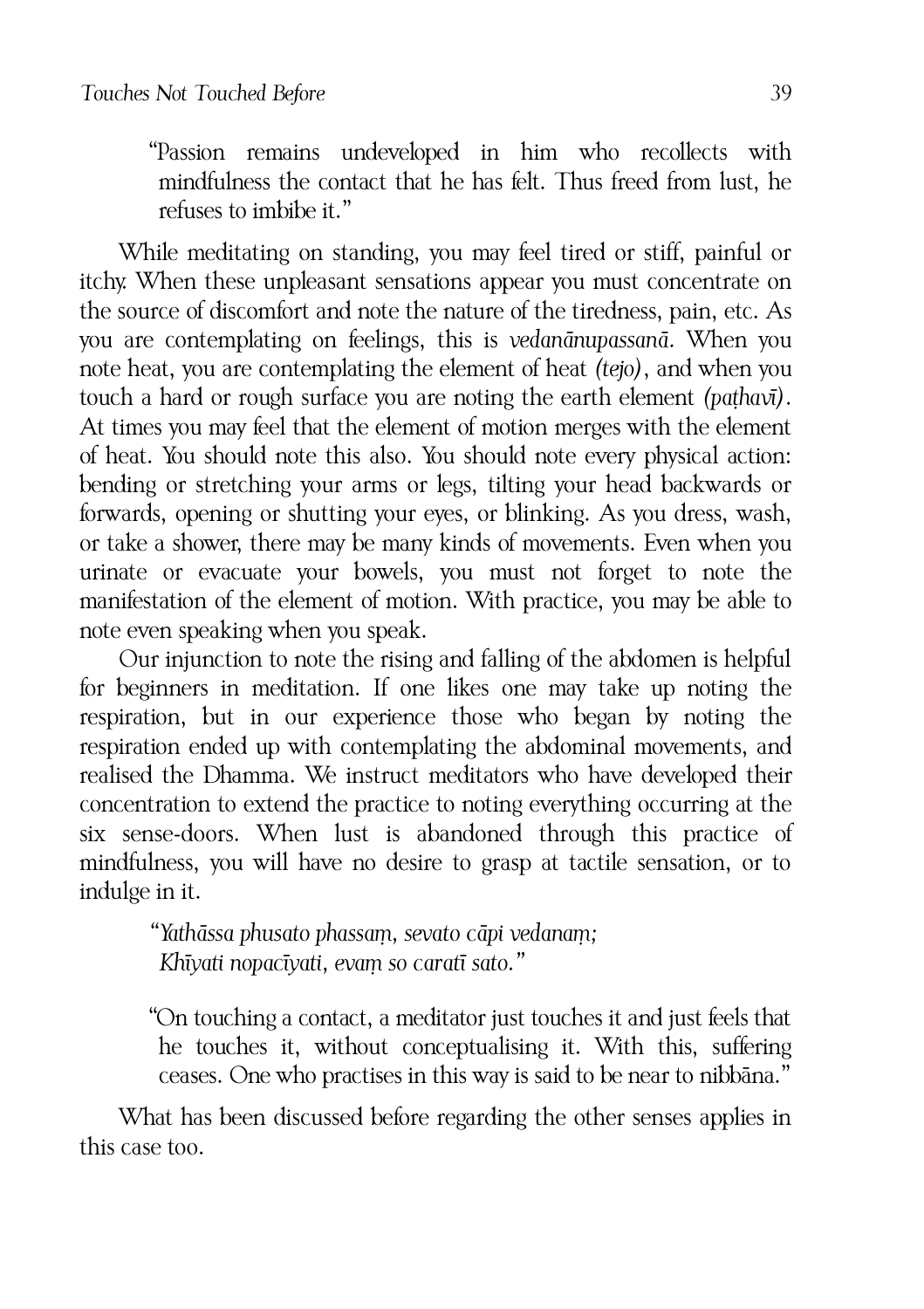#### <span id="page-45-0"></span>**Negation of the Correct Method**

Among us there are some dissidents who neither practise the Dhamma nor accommodate others practising it. They reject the methods relating to meditation, saying that everybody is aware of their physical behaviour, so it is unnecessary to note with mindfulness.

The purpose of meditation is to prevent defilements from arising, from the moment that consciousness occurs relating to sense-objects that contact the sense-bases. Meditation on things that have never been seen or heard before is excluded. Dissidents, in their attempts to criticise our method of teaching, maintain that noting the rising and falling of the abdomen is superfluous. This contradicts what is prescribed in the Mālukyaputta Sutta and the Mahā Satipaṭṭhāna Sutta. Everybody is aware that he breathes. It would be preposterous to suggest that he should be made unaware of his own breathing.

Those who propose that one should not meditate on the physical body or parts of it such as head, limbs, or the abdomen, are directly opposed to the Buddha's teaching. Perhaps this is because they have never experienced insight knowledge. When you see and note matter within your own body, it fits perfectly with the instruction, *"Rūpaṃ disvā patissato* — note form when you see it." In the same way you must meditate on contact in accordance with the instruction, *"Phassaṃ phussa patissato* note contact when you touch." There is nothing in the Pāḷi Canon and its Commentaries to suggest that anyone is to be deterred from noting his physical behaviour. All sense-bases, sense-objects, and senseconsciousness originate in the body, and if we are to be prevented from noting them, it will go against the teaching. Those who advocate such ideas are teaching heresy *(adhamma)*.

Below I summarise the method of insight meditation in brief:

"Note every time mind and matter arise. This will lead you to gain knowledge of their causes and effects. Finally you will realise the three characteristics of impermanence, unsatisfactoriness, and insubstantiality. Whoever practises in this manner can realise nibbāna."

Now I will give you the task laid down by the Buddha regarding meditation on mind objects that give rise to mind-consciousness.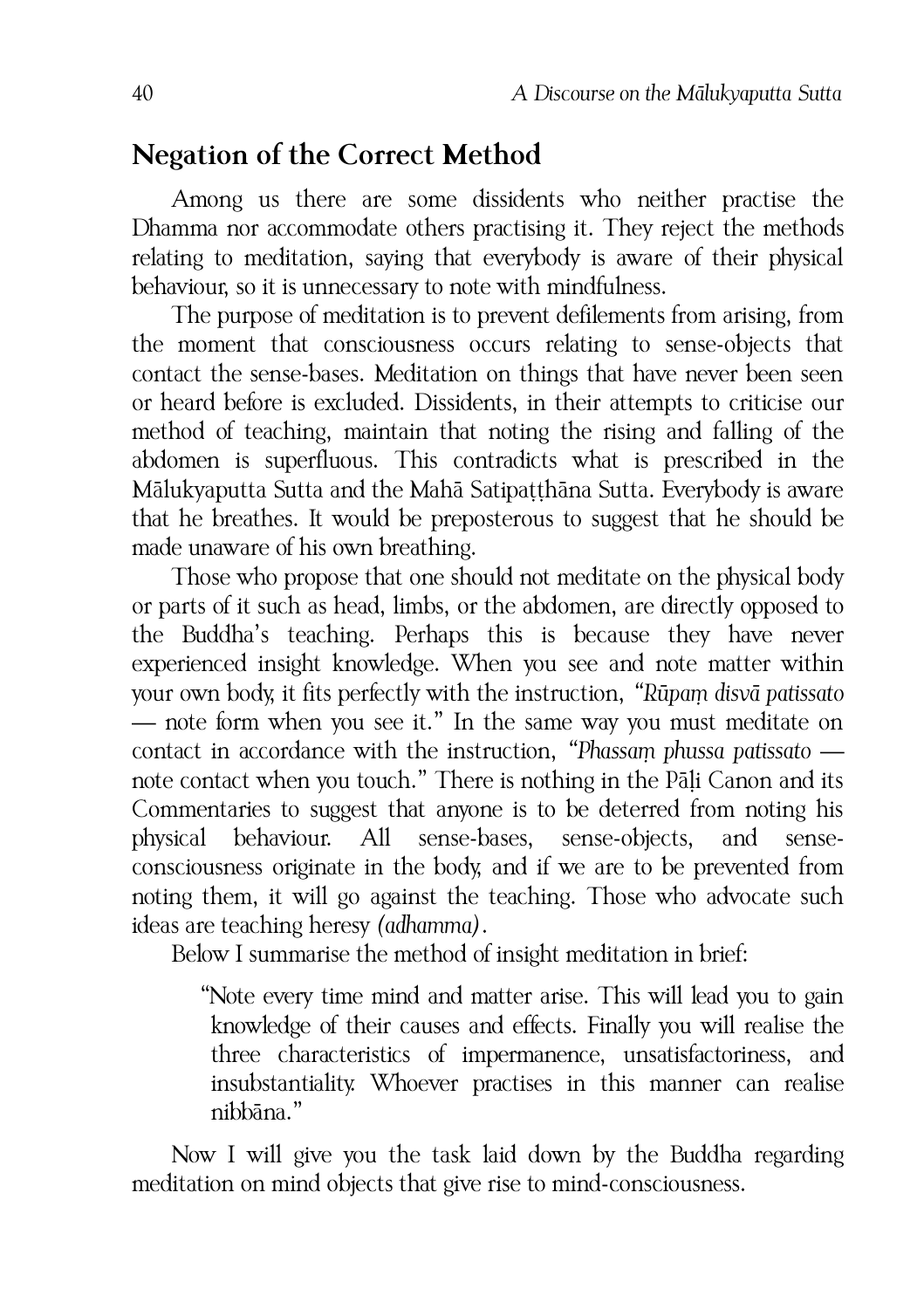# <span id="page-46-1"></span>**Ideas Not Thought of Before**

"What do you think, Mālukyaputta? There are certain mind objects that you have never thought of before, which you do not think of now, and do not hope to think of in the future. Could such object arouse desire, lust, or affection in you?"

As before Mālukyaputta answered this question in the negative, and the Buddha instructed him how to practise insight meditation. For a summary of what the Buddha taught him, please refer to page [7.](#page-12-0)

#### <span id="page-46-0"></span>**Failure to Meditate on Mind Objects While Knowing**

*"Dhammaṃ ñatvā sati muṭṭhā, piyaṃ nimittaṃ manasi karoto. Sārattacitto vedeti, tañca ajjhossa tiṭṭhati."* 

"Having thought of a mind object, one loses mindfulness. Getting involved in the attraction of it, one feels the onset of desire that tries to imbibe it."

Here, the term *'dhamma'* — mind object, is not used in the abstract sense. It relates to the six bases of eye, ear, nose, tongue, body, and mind. It creates the idea of male or female. It embraces the material qualities of life and nutrition. It includes all concepts of humanity or divinity, and all animals such as cattle, etc. It includes all inanimate object such as pots and pans, and buildings like houses. All sense-objects, whether real or imaginary, are *dhammas*. When ordinary individuals see things that exist in nature, they recognize them by concepts as trees, forests, and mountains. Those who are accomplished in knowledge by comprehension *(sammasana-ñāṇa)* and knowledge of arising and passing away *(udayabbaya-ñāṇa)* often see visions of deities, Arahants, and Buddhas, and other objects that are real flesh and blood. However they are seen, whether by the eye or the mind's eye, the subject develops attachment or aversion to them in accordance with his or her feeling about them. Once these feelings arise, he or she becomes forgetful of the Dhamma, ingesting or imbibing what he or she thinks about. Then defilements arise. This is explained in the following stanza.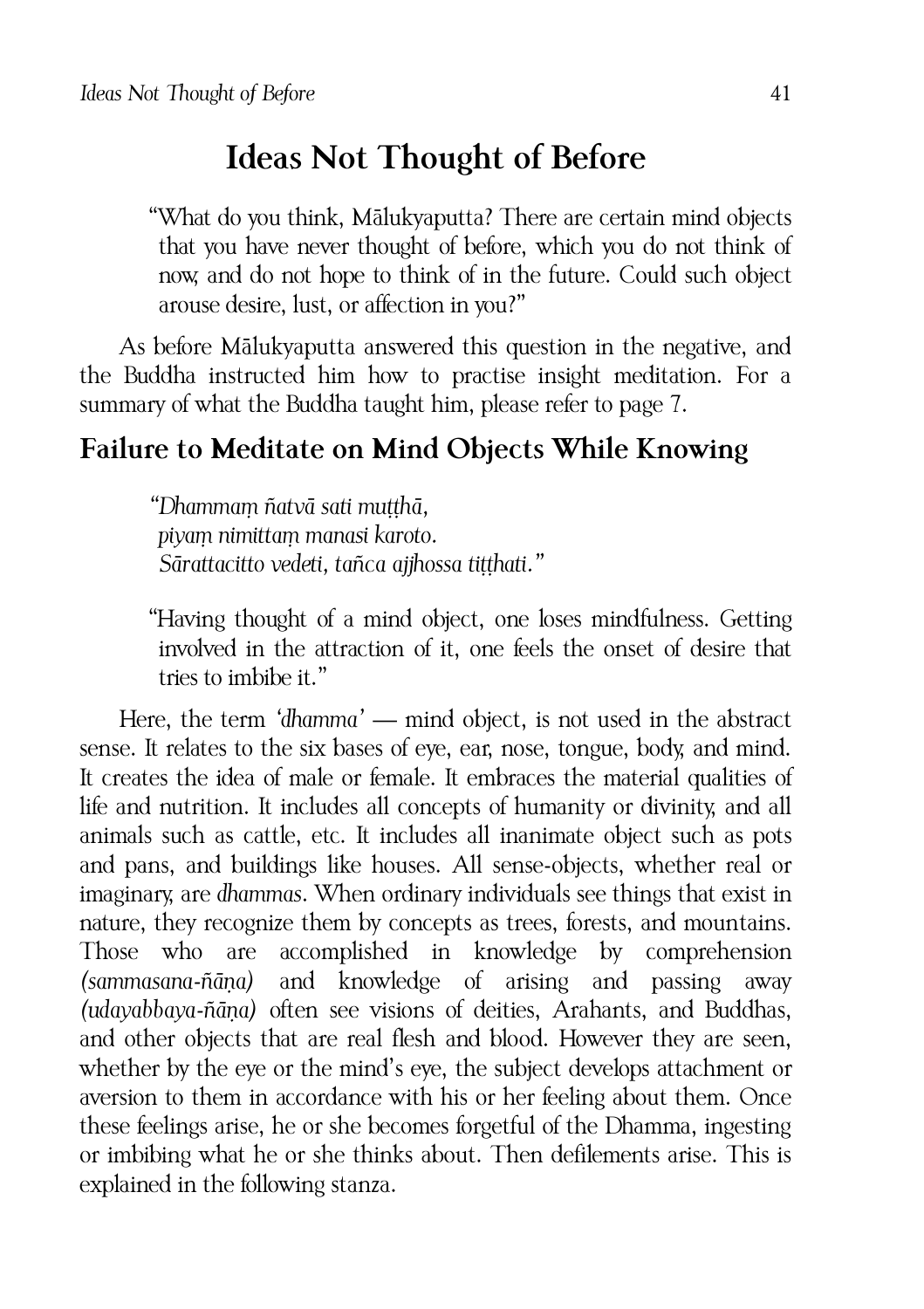*"Tassa vaḍḍhanti vedanā, anekā dhammasambhavā; Abhijjhā ca vihesā ca, cittamassūpahaññati. Evamācinato dukkhaṃ, ārā nibbāna vuccati."*

"A multitude of passions such as covetousness and rage, springing from ideas, torments one who takes a firm hold of it, with the result that his mind becomes burdened with vexation. Therefore, nibbāna remains remote from one who would rather carry the burden of suffering than practise meditation."

#### <span id="page-47-0"></span>**Meditating on Mind Objects Brings Nibbāna Near**

The preceding stanzas show the darker side of life for the meditator. There is a brighter side, though, which is given in the following stanza.

*"Na so rajjati dhammesu, dhammaṃ ñatvā patissato; Virattacitto vedeti, tañca nājjhossa tiṭṭhati."*

"Passion remains undeveloped in him who recollects with mindfulness the idea he has known. Thus freed from lust, he refuses to imbibe it."

Here, ideas or *dhammas* — mental objects are not ultimate realities, but concepts *(paññatti)*. However, mind-consciousness itself is an ultimate reality. It comprises thoughts and ideas created by the mind object. It appears, and disappears the next instant, so is impermanent. When a meditator visualises an object and notes it with mindfulness, it disappears as soon as it is noted. What actually happens is the disappearance of mindconsciousness that constitutes mind *(nāma)*. As the observer is intent upon the object, he or she loses sight of the *citta* or *nāma* created by it. As he or she notes it like this, no attachment arises. In other words, mindfulness dispels lust or passion. In such circumstances consciousness just occurs, it does not go beyond that. This is in accordance with the instruction, *"Viññataṃ viññāṇamatta bhavissati* — when you know, just know it." If one fails to meditate on the mind object, feeling tends to incite defilements.

> *"Yathāssa vijānato dhammaṃ, sevato cāpi vedanaṃ; Khīyati nopacīyati, evaṃ so caratī sato. Evaṃ apacinato dukkhaṃ, santike nibbāna vuccati."*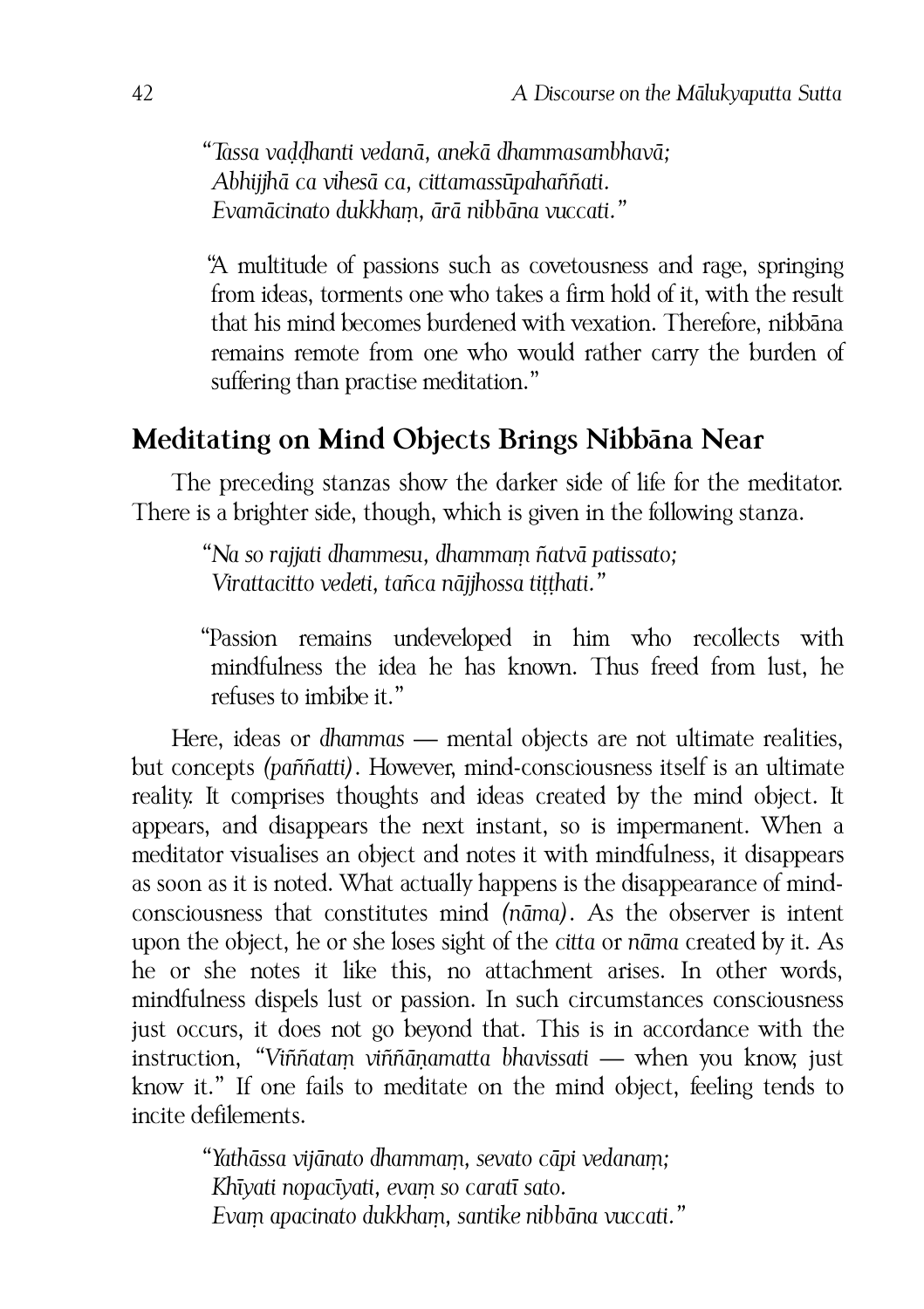"On thinking of a mind object, a meditator just knows it and just feels that he knows it, without conceptualising it. With this, suffering ceases. One who practises in this way is said to be near to nibbāna."

Any idea must be noted as soon as it is formed so that the inclination to defilements has no opportunity to arise. When the defilements cease, kamma and results also cease, and that momentary cessation rewards the meditator with momentary bliss *(tadaṅga nibbāna)*. It should be noted that nibbāna is within easy reach of everyone who practises insight meditation. Conversely, it remains remote from non-meditators.

# <span id="page-48-0"></span>**Epilogue**

Having uttered the twenty-four stanzas, the Buddha concluded by saying, "Mālukyaputta! I have given you a succinct account of the method [of noting sense-objects], you must try to understand the deeper meaning."

Rejoicing in what the Buddha had taught, Mālukyaputta expressed his satisfaction, paid homage to the Blessed One and departed. Then he retired to a place of solitude, applied himself to meditation with mindfulness, abiding vigilant, strenuous, and with single purpose. Before long he enjoyed the fruits of the holy life, gained insight, and became an Arahant.

Once, when the Buddha was in Sāvatthī for his daily almsround, he was approached by a recluse by the name of Bāhiya Dārucīriya who insisted on being given some brief instruction on the spot. The Buddha advised him to note seeing just as he saw, hearing just as he heard, knowing just as he knew, and thinking just as he thought in relation to the sense-objects he encountered. These are the Buddha's words:

> *"Diṭṭhe diṭṭhamattaṃ bhavissati; sute sutamattaṃ bhavissati; mute mutamattaṃ bhavissati; viññate viññaṇamattaṃ bhavissati."*

In this Mālukyaputta Sutta the instructions are identical. So this method of insight meditation is to note with mindfulness every time the phenomena of sight, sound, smell, taste, touch, and thought occur. Though the instruction is very brief, it is very far-reaching. For nearly forty years since 1938, I have been teaching this Mālukyaputta Sutta regularly for the enlightenment of thousands of devotees regarding the subjects of